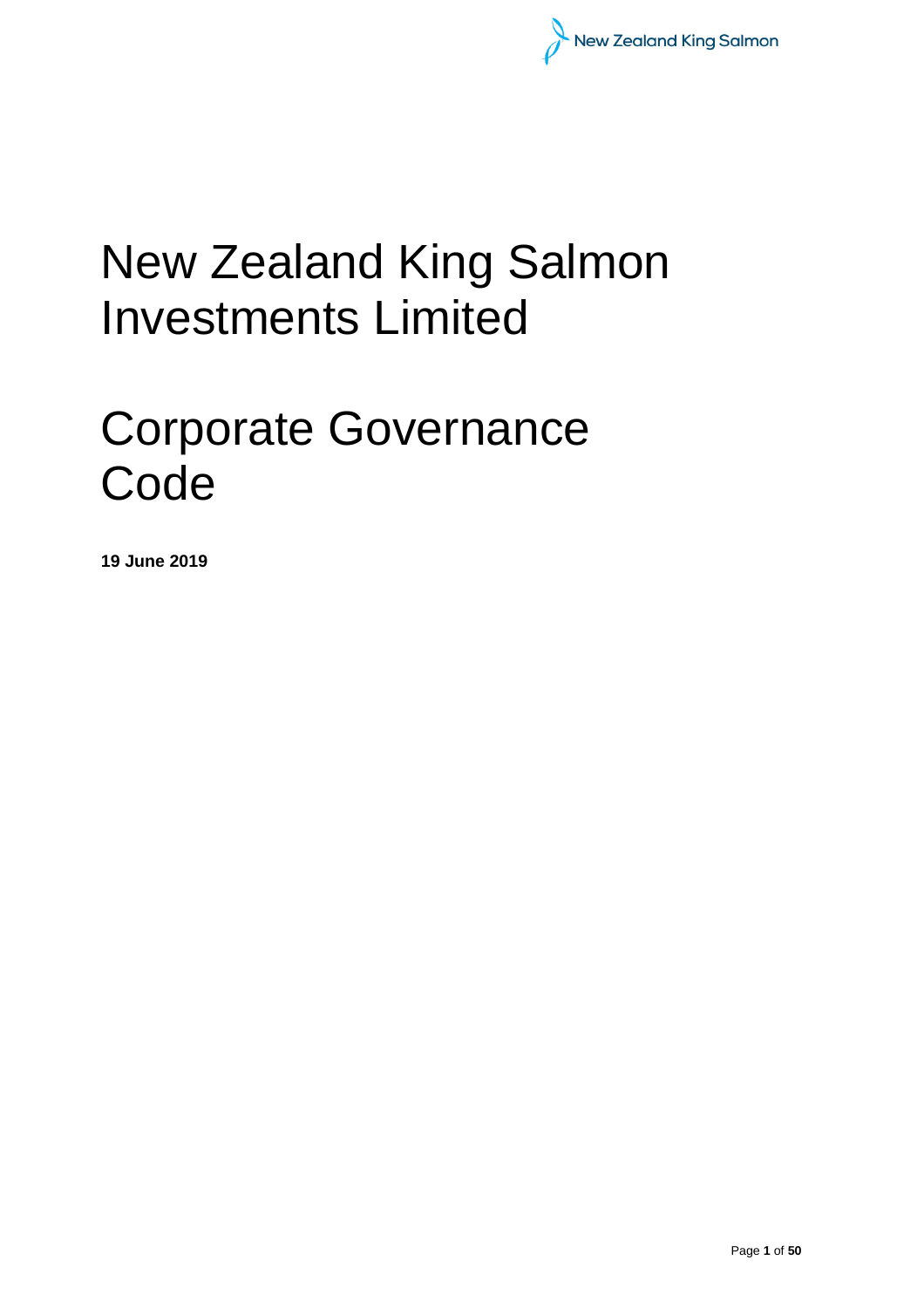# **CONTENTS**

| 1                 |                    | <b>CORPORATE GOVERNANCE PRINCIPLES</b>                            | $\mathbf 3$    |
|-------------------|--------------------|-------------------------------------------------------------------|----------------|
| $\mathbf{2}$      |                    | <b>ROLE OF THE BOARD</b>                                          | 4              |
| 3                 |                    | <b>COMPOSITION OF THE BOARD</b>                                   | 4              |
| 4                 |                    | <b>ROLE OF THE CHAIRMAN</b>                                       | 6              |
| 5                 |                    | <b>DIRECTOR EMPOWERMENT ASSURANCE</b>                             | $\overline{7}$ |
| 6                 |                    | <b>DIRECTOR RESPONSIBILITIES</b>                                  | 8              |
| 7                 |                    | <b>CONFLICTS OF INTEREST</b>                                      | 10             |
| 8                 |                    | <b>COMMITTEES OF THE BOARD</b>                                    | 10             |
| 9                 |                    | <b>EXTERNAL AUDITOR INDEPENDENCE POLICY</b>                       | 11             |
| 10                |                    | <b>REMUNERATION POLICY</b>                                        | 12             |
| 11                |                    | THE CHIEF EXECUTIVE OFFICER                                       | 12             |
| 12                |                    | <b>SHAREHOLDER PARTICIPATION</b>                                  | 13             |
| 13                |                    | <b>REPORTING AND DISCLOSURE</b>                                   | 13             |
|                   | <b>APPENDIX A:</b> | <b>CODE OF ETHICS</b>                                             | 14             |
|                   | <b>APPENDIX B:</b> | <b>FINANCIAL PRODUCTS TRADING POLICY AND GUIDELINES</b>           | 17             |
|                   | <b>APPENDIX C:</b> | <b>AUDIT AND FINANCE COMMITTEE CHARTER</b>                        | 23             |
|                   | <b>APPENDIX D:</b> | <b>NOMINATIONS AND REMUNERATION COMMITTEE CHARTER</b>             | 27             |
|                   | <b>APPENDIX E:</b> | HEALTH, SAFETY AND RISK COMMITTEE CHARTER                         | 32             |
|                   | <b>APPENDIX F:</b> | <b>DIVERSITY POLICY</b>                                           | 35             |
|                   | <b>APPENDIX G:</b> | <b>SHAREHOLDER COMMUNICATIONS AND MARKET DISCLOSURE POLICY 38</b> |                |
|                   | <b>APPENDIX H:</b> | DIRECTORS LETTER OF APPOINTMENT                                   | 43             |
| <b>APPENDIXI:</b> |                    | <b>EXTERNAL AUDITOR INDEPENDENCE POLICY</b>                       | 47             |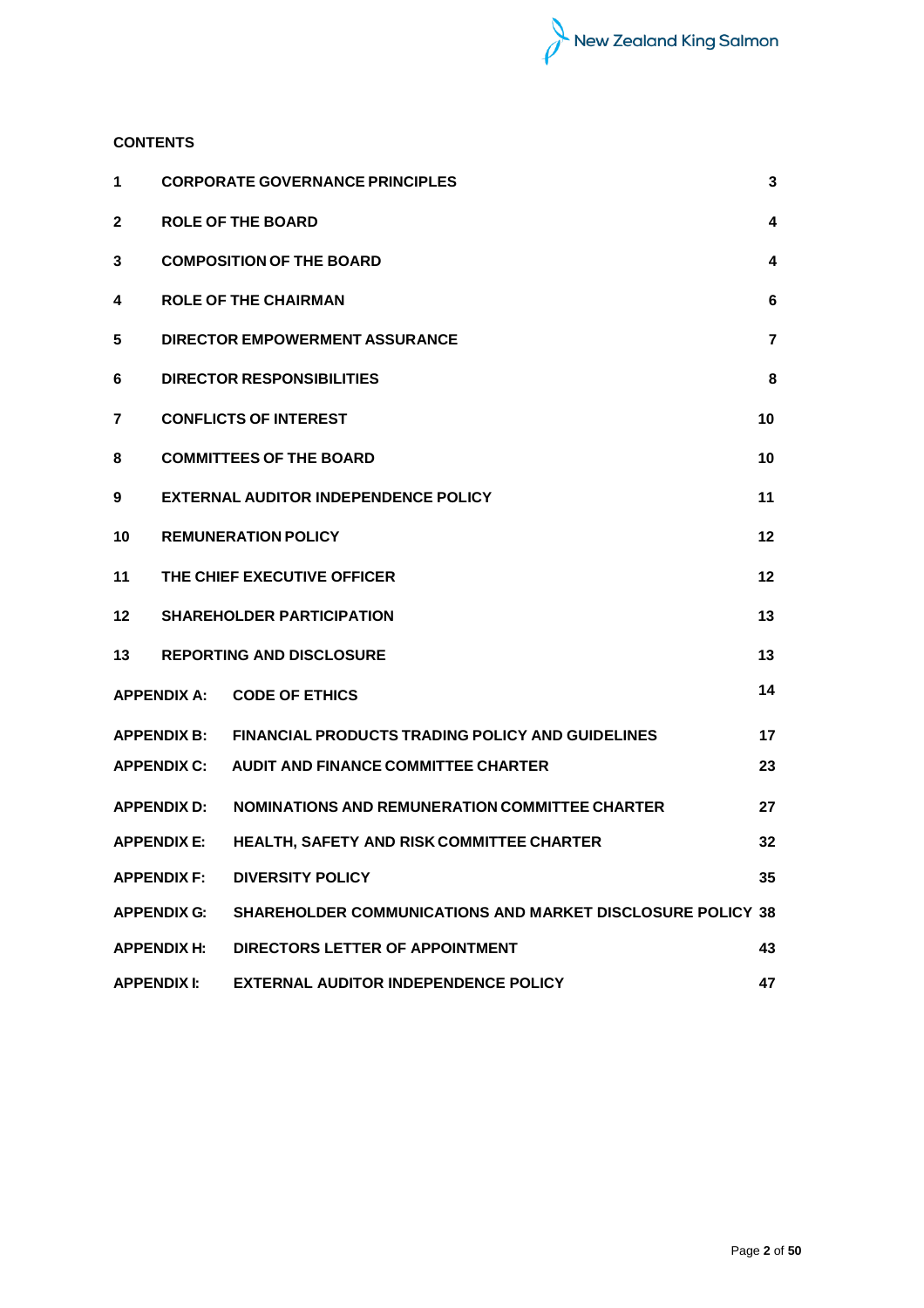

### **NEW ZEALAND KING SALMON INVESTMENTS LIMITED CORPORATE GOVERNANCE CODE**

The Board of New Zealand King Salmon Investments Limited (the Company) has adopted the following Corporate Governance Code (the Code) on 29 June 2018 which comprises the Board Charter, Board Committee charters and other governance policies. The Board aims to achieve the highest standards of governance. The Code has been established to promote a culture that ensures commitment to and compliance with essential governance principles is at the heart of the Company's business practices.

The Company is listed on NZX's Main Board and on ASX as a Foreign Exempt Listing. The Foreign Exempt Listing status requires the Company to comply with the NZX Listing Rules (the NZX Rules), and only a small number of ASX's Listing Rules. This Code only includes requirements relating to the NZX Rules.

This Board Charter (Charter) sets out the role, responsibilities, composition, structure and approach of the Board. The Board is legally responsible for the affairs and activities of the Company. The Charter provides guidance for the effective oversight of the Company by the Board on behalf of its shareholders, employees and other material stakeholders.

The Charter should be read in conjunction with the Constitution which is available in the Governance section of the Company's website.

# **1 CORPORATE GOVERNANCE PRINCIPLES**

#### **1.1 Role of the Board**

The Board is responsible for setting the Company's strategic direction, directing the Company and enhancing its value for shareholders in accordance with good corporate governance principles.

#### **1.2 Chairman**

The Board elects a Chairman whose primary responsibility is the efficient functioning of the Board.

# **1.3 CEO**

The Board appoints a Chief Executive Officer (CEO) who is responsible for the day to day management of the Company in accordance with the strategies and delegations approved by the Board. It is expected that the CEO will sub-delegate a number of functions to his or her direct reports.

#### **1.4 Separation of Roles**

The Board endorses the separation of the roles of Chairman and CEO.

#### **1.5 Link with Performance**

The Board recognises that the quality with which it performs its functions is an integral part of the performance of the Company and that there is a strong link between good governance and performance.

#### **1.6 Annual Review**

This Code outlines the corporate governance principles and guidelines in place to assist the Board in achieving its objective for the Company. The Board annually reviews the Code and reports to shareholders on implementation of the principles and guidelines of the Code and on any significant departures from the principles and guidelines.

#### **1.7 Code of Ethics**

The Board recognises that high ethical standards and behaviours are central to good corporate governance and it is committed to implementing, reviewing and monitoring observance to a written Code of Ethics for the Company. The Code of Ethics is subject to biennial review by the Board. The Code is attached as Appendix A.

#### **1.8 Information to New Directors**

To enable a new director to effectively discharge his or her duties and add value to the Company on their appointment to the Board they will be given a copy of this Code, all appropriate papers, policies and documents and an appointment letter covering the role of the Board, the Board's expectations of the director and any particular terms of his or her appointment. The director will be offered an induction training determined by the Board as to the responsibilities of the directors and to enable the director to become familiar with the Company's executive, operations, sites and the industries within which it operates.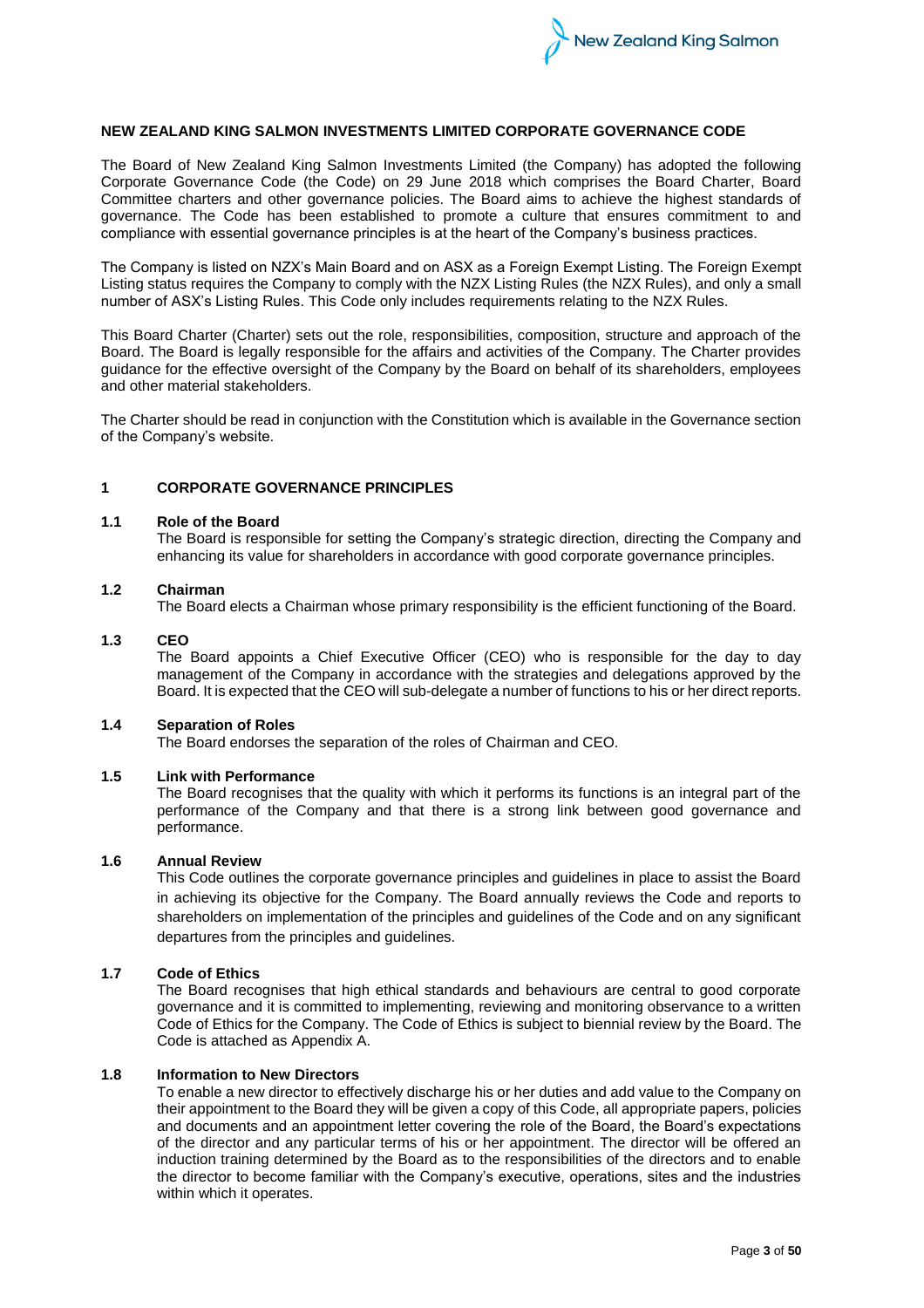# **2 ROLE OF THE BOARD**

# **2.1 Company's Objective**

The objective of the Company is to generate growth and corporate profit, and shareholder gain.

# **2.2 Direction of Company**

In pursuing this objective, the role of the Board is to assume accountability for the success of the Company by taking overall responsibility for the direction and management of the Company.

# **2.3 Main Functions of the Board**

The main functions of the Board are to:

- (a) review and approve the strategic, business and financial plans prepared by management and to develop a depth of knowledge of the Company's business so as to understand and question the assumptions upon which such plans are based and to reach an independent judgment on the probability that such plans can be achieved;
- (b) ensure that the Company has adequate management and resources to achieve its objectives and to support the CEO and that a satisfactory plan for management succession is in place;
- (c) review and approve individual investment and divestment decisions which the Board has determined should be referred to it before implementation;
- (d) approve, and from time to time review, the Company's values statement;
- (e) select and (if necessary) replace the CEO;
- (f) set delegated authority levels for management and review and approve material transactions not in the ordinary course of the Company's business;
- (g) approve the appointments by, or at the request of, the Company (including its affiliates) to the Boards of Directors of subsidiary and associate companies;
- (h) monitor the Company's performance against its approved strategic, business and financial plans and to oversee the Company's operating results on a regular basis so as to evaluate whether the business is being properly managed;
- (i) ensure ethical behaviour by the Company, the Board and management, including compliance with the Company's Constitution, the relevant laws, NZX Rules, and the relevant auditing and accounting principles;
- (j) implement, monitor and from time to time review the Company's Code of Ethics, foster high standards of ethical conduct and personal behaviour and hold accountable those directors, managers or other employees who engage in unethical behaviours;
- (k) ensure the quality and independence of the Company's external audit process;
- (l) assess from time to time its own effectiveness in carrying out these functions and the other responsibilities of the Board;
- (m) set the dividend policy;
- (n) ensure the Company's health and safety and environmental practices and culture comply with legal requirements, reflect best practice and are recognised by employees and contractors as key priorities for the Company; and
- (o) Adoption of and review of this Code, Board committee charters and other corporate governance documents and policies.

# **2.4 Board Relationship with CEO**

The Board acknowledges that its most important role is to provide high level counsel to the CEO, to constantly monitor the performance of the CEO against the Board's requirements and expectations and to take timely action if the objectives of the Company are not being achieved.

# **3 COMPOSITION OF THE BOARD**

# **3.1 Board Skills**

The Board should at all times comprise members whose skills, experience and attributes together reflect diversity, balance, cohesion and match the demands facing the Company.

# **3.2 Appointments to the Board**

Every new appointment to the Board is considered and decided by the Board as a whole taking into account the range of relevant skills and experience a potential new director may offer the Board and his or her ability to fully commit the time needed to be effective as a director of the Company. A nonexecutive director appointed by the Board must submit himself or herself for reappointment by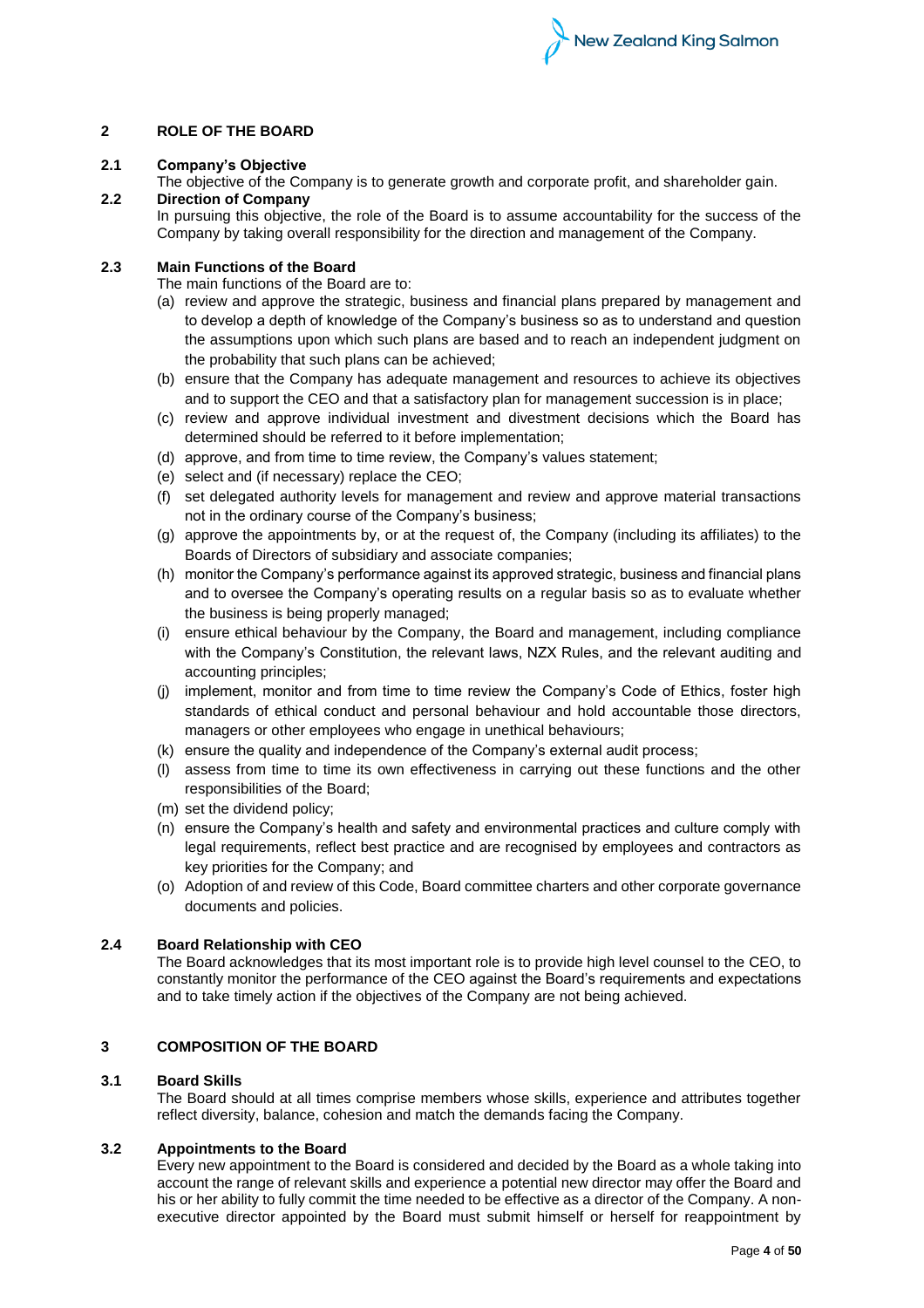shareholders at the next annual meeting following his or her appointment. Procedures in the Nomination and Remuneration Committee Charter will be adopted when appointing new directors, and key information will be provided to shareholders to assist their decision-making regarding whether to elect or re-elect a candidate.

New Zealand King Salmon

#### **3.3 Board Membership**

The Board has adopted the following principles:

- (a) the Board shall have a minimum of three directors and a maximum of 8 directors. At least two directors must be ordinarily resident in New Zealand.
- (b) . A majority of the Board should be Independent Directors. The Board must identify which Directors it has determined, it its view, to be Independent Directors;
- (c) a Board member should not have any significant conflict of interest that is potentially detrimental to the Company, including:
	- i. affiliations with competitors of the Company; and
	- ii. affiliations with parties that are likely to be a regular counter-party to a transaction with the Company. In practice, however, such conflicts may arise in the course of a director's tenure and procedures for dealing with these situations are contained in 3.5;
- (d) the Board should have an appropriate balance of executive and non-executive directors;
- (e) control rights of shareholders (Board representation) should, where possible, be aligned to cash flow rights (share ownership). Therefore, significant shareholders or shareholder groups should be represented on the Board. Nevertheless, the Board should also contain some directors not related to or affiliated with any shareholder or shareholder group in order to ensure that the interests of all shareholders are represented;
- (f) the Board seeks diversity in the skills, attributes and experience of its members across a broad range of criteria, as recognised by the Company's Diversity Policy, so as to represent the diversity of shareholders, business types and regions in which the Company operates;
- (g) A director must not hold office (without re-election by shareholders) past the third annual meeting following the director's appointment or 3 years, whichever is longer. However, a director appointed by the Board must not hold office (without re-election by shareholders) past the next annual meeting following the director's appointment.
- (h) the Board elects a Chairman who can be replaced by it at any time. The Chairman should be independent. If the chair is not independent, the chair and the CEO should be different people.

#### **3.4 Independence Definition**

A director is regarded as having a relationship that may compromise his or her ability to act independently from management who has a Disqualifying Relationship as defined in the NZX Rules or:

- (a) being currently, or within the last three years, employed in an executive role by the Company, any of its subsidiaries, and there has not been a period of at least three years between ceasing such employment and serving on the board;
- (b) currently, or within the last 12 months, holding a senior role in a provider of material professional services to the Company or any of its subsidiaries;
- (c) a current, or within the last three years, material business relationship (e.g. as a supplier or customer) with the Company or any of its subsidiaries;
- (d) a substantial product holder of the Company, or a senior manager of, or person otherwise associated with, a substantial product holder of the Company;
- (e) a current, or within the last three years, material contractual relationship with the Company or any of its subsidiaries, other than as a director;
- (f) having close family ties with anyone in the categories listed above;
- (g) having been a director of the Company for a length of time that may compromise independence

# **3.5 Conflicts**

A director must declare to the Board any relationship that might compromise his or her ability to act independently from management (see 3.4) or any conflicts of interest that are potentially detrimental to the Company (see 3.3(b)). As soon as practicable thereafter the Board, or a committee of the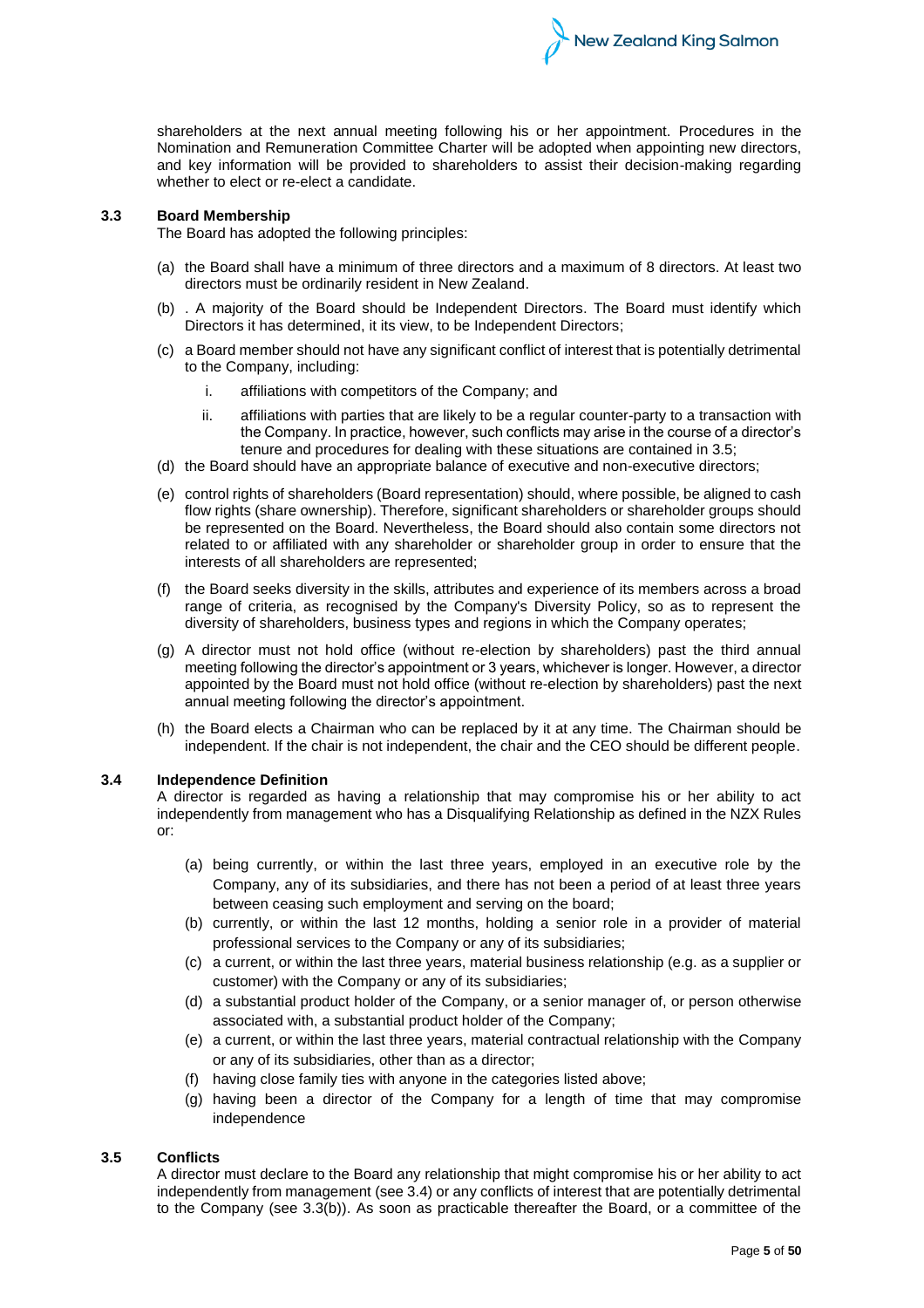Board established for the purpose, will meet to review the relationship or conflict and determine a process to deal with the issue. The conflict will be recorded in the interests register.

# **3.6 Business Relationships to be Disclosed**

Before accepting appointment to the Board, and thereafter as they occur, a director is required to disclose to the Board all of his or her business relationships. A director will discuss any proposed new appointments with the Chairman before accepting the role.

# **3.7 Openness to Review**

In considering new appointments to the Board, the Board shall take such steps as may be appropriate to ensure that the Board maintains an openness to new ideas and a willingness to critically examine its performance.

#### **3.8 Annual Report**

The Company's annual report will include information about each director, including a profile of experience, the length of each director's service, whether or not that director is independent and each director's ownership interests and include information on the Board's appointment, training and evaluation processes.

# **4 ROLE OF THE CHAIRMAN**

# **4.1 Chairman's Responsibilities**

The Chairman is responsible for co-ordinating the activities of the Board and has the following specific responsibilities:

- (a) to conduct meetings of the Board and of shareholders;
- (b) to schedule Board meetings in a manner that enables the Board and its Committees to perform their duties responsibly while not interfering with the flow of the Company's business;
- (c) to prepare, in consultation with the CEO, other directors and Committee Chairman's, the agendas for the Board and Committee meetings;
- (d) to define the quality, quantity and timeliness of the flow of information between management and the Board;
- (e) to ensure that issues raised, or information requested, by any director are responded to promptly and as fully as possible;
- (f) to approve, in consultation with the Board, the retention of consultants who report directly to the Board;
- (g) to foster a constructive governance culture and assist the Board and management in assuring compliance with and implementation of this Code and to be principally responsible for recommending revisions thereto;
- (h) to promote and maintain the independence of the Board from management;
- (i) to be principally responsible for evaluating the CEO's performance and to meet with the CEO to discuss the Board's requirements and expectations and the evaluation of the CEO's performance by the Board;
- (j) to ensure that rigorous, formal processes for evaluating the performance of the Board, Board Committees and individual directors are in place and lead these processes; and
- (k) to lead an annual work plan that ensures the Board addresses matters for which it is responsible in relation to strategy, performance monitoring, remuneration, executive performance, financial reporting and budgets, capital management and dividends, audit, risk and governance.

### **4.2 Meetings of the Board**

The Chairman is responsible for ensuring that Board meetings are sufficiently well-planned and conducted in a manner that ensures the most effective and efficient use of Board time and energy. The Chairman takes particular responsibility for leading the Board and setting the tone for the conduct of its meetings and the way in which issues are debated. The Chairman is responsible for ensuring that adequate minutes of the proceedings of meetings of the Board are taken.

Proceedings of all meetings will be in accordance with the Constitution and otherwise as determined by the Chairman of the Board or the relevant Board committee Chair.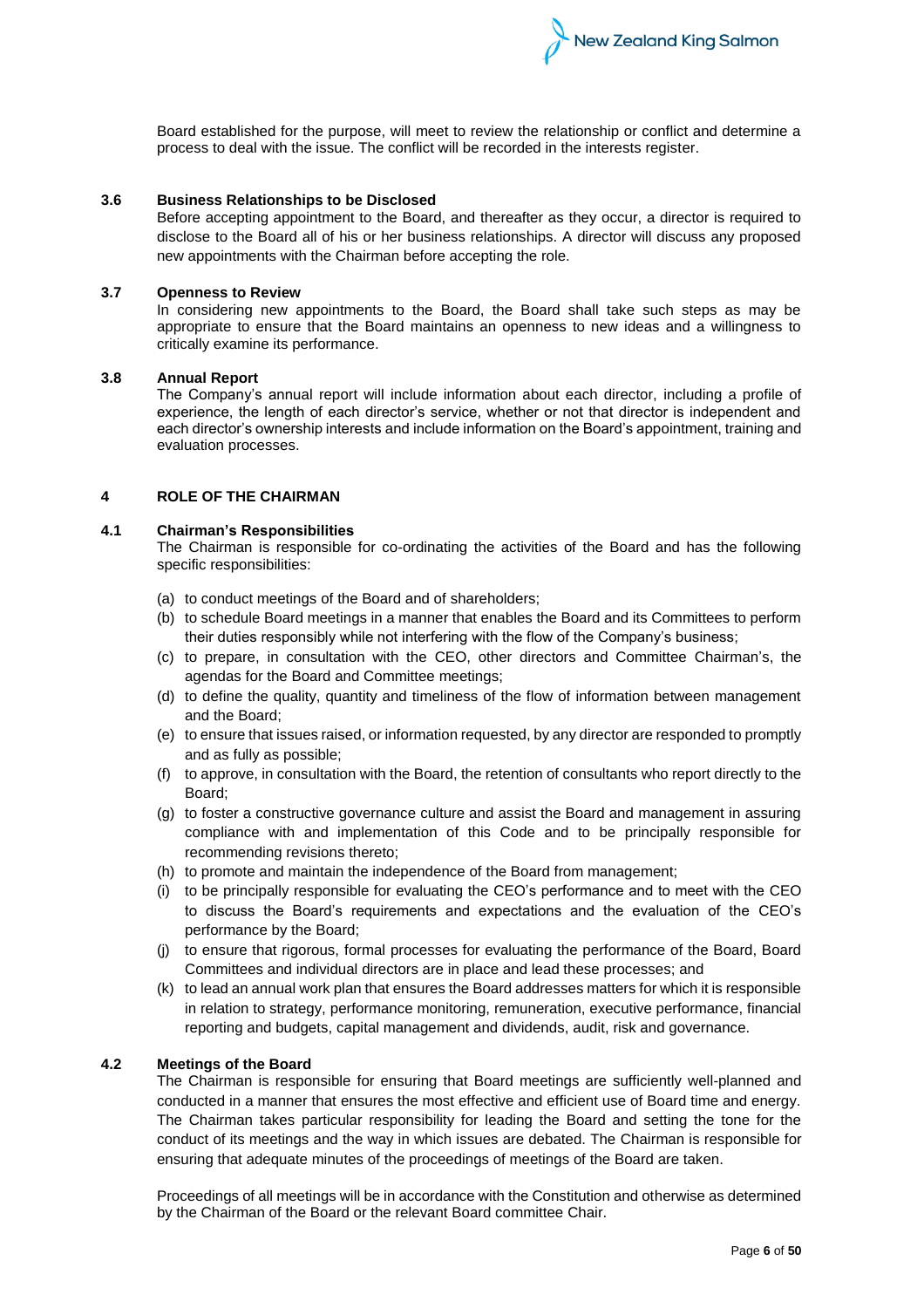The Chairman may require any director or other attendee to leave a meeting at any time.

The Board appoints a Board Secretary who is responsible for co-ordination of all Board business, including the annual work programme, meeting scheduling, agendas, papers, minutes and lodgement of documents with regulatory agencies.

# **4.3 Relationship with CEO**

The Chairman is responsible for establishing a close working relationship with the CEO and acting as his or her mentor.

#### **5 DIRECTOR EMPOWERMENT ASSURANCE**

#### **5.1 Empowerment**

The Board recognises that the way in which it functions impacts on how well the Board performs its role as steward of the Company. Accordingly, the Board has in place procedures to ensure that the Board meets regularly, conducts its meetings in an efficient and effective manner and that each director is fully empowered to perform his or her duties as a director of the Company and to fully participate in meetings of the Board.

#### **5.2 Meetings without CEO or management**

The Board meets without the CEO at least once a year when the performance, evaluation and remuneration of the CEO and management are reviewed. The Board regularly meets with the CEO in attendance but without other senior management present.

# **5.3 Attendance at Meetings**

Directors are expected to attend all Board meetings and when this is not possible directors can join the meeting by means of audio communication. In circumstances where a Board member is unable to attend, apologies must be given to the Chairman.

#### **5.4 Convening of Meetings**

Board meetings are normally convened by the Chairman. There are at least eight Board meetings a year. Any director may request the Chairman or the Board Secretary to convene a meeting. Notice of a meeting must be given to all directors.

# **5.5 Agenda for Meetings**

The agenda for normal Board meetings is determined by the Chairman and the Board Secretary. Where a director has requested a meeting the agenda will be as specified by that director. Board members are encouraged to submit items for inclusion in the agenda. In addition each Board meeting has a general business item under which directors may raise issues.

The standing items for each full meeting will include:

- approval of minutes of the previous meeting;

- matters arising;
- updating of the register of Directors' interests;
- a report from the Chief Executive, including a health and safety update;
- a report from the Chief Financial Officer;
- specific papers or proposals requiring Board approval as required by the Delegations Policy; and
- matters requiring public disclosure.

# **5.6 Information to Directors**

The Board recognises that appropriate information, provided on a timely basis, is essential to the effective discharge of its duties. The Chairman and the CEO are responsible for ensuring appropriate Board papers (including any financial reports), that identify and fairly address the key issues concerning the Company, are prepared and distributed to Board members in a format and at a time that allows directors to be fully informed on the affairs of the Company and to properly prepare for discussion at Board meetings.

#### **5.7 Availability of Management**

The Chairman, in consultation with the Board Secretary, is responsible to ensure the availability of the CEO and management when required by the Board.

# **5.8 Passing of Resolutions**

A resolution of the Board is passed at a Board meeting by the agreement of a majority of the votes cast on it. In the case of an equality of votes the Chairman does not have a casting vote.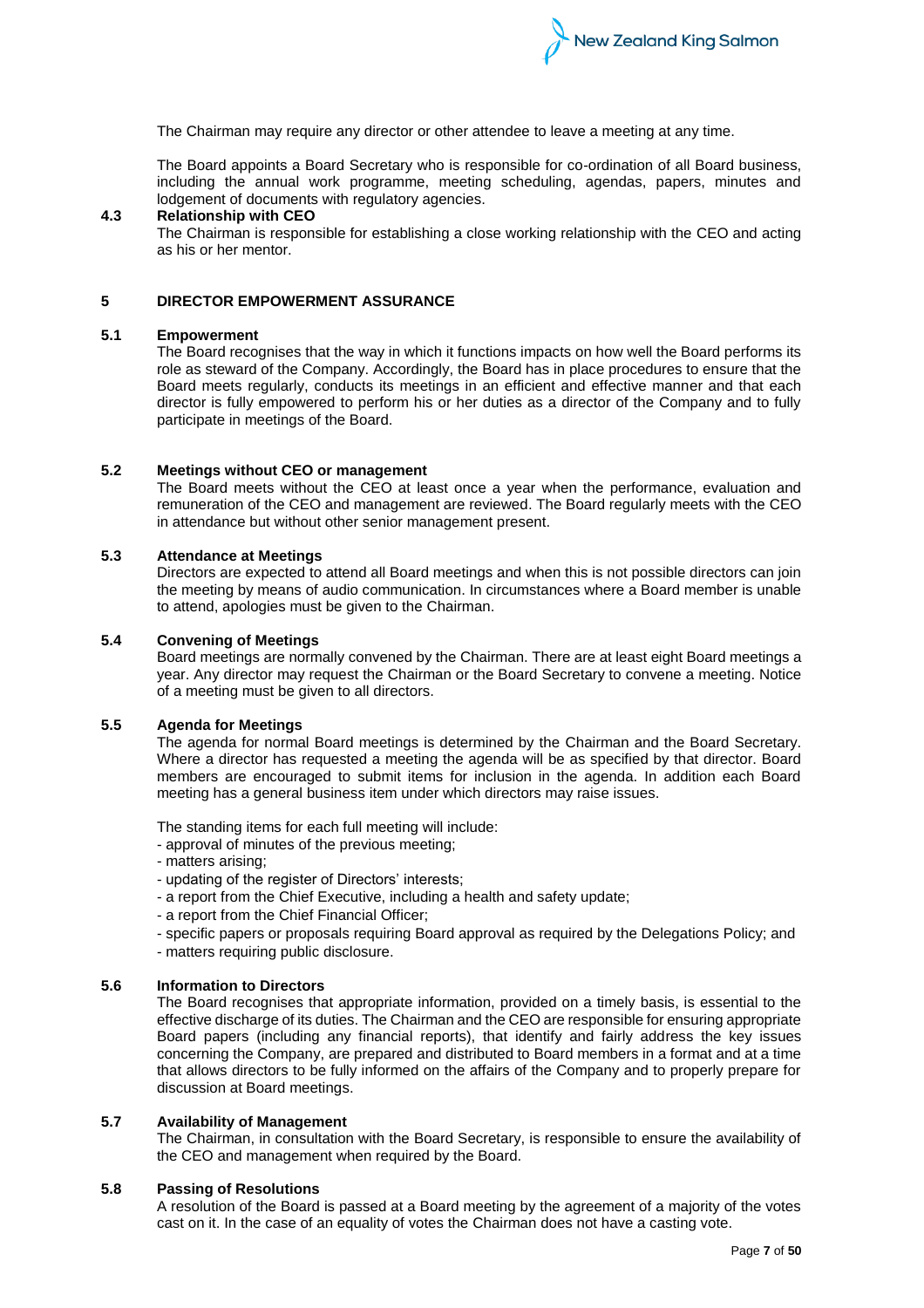

# **5.9 Evaluation of Information**

The Board evaluates the format of the information it receives at least annually.

#### **5.10 Performance Criteria**

The Board establishes and reviews from time to time performance criteria for itself and reviews its performance against those criteria at least annually. The Chairman is responsible for ensuring these reviews are conducted.

# **5.11 Relationship with Management**

The Board recognises that all directors should have access to the CEO and senior management. Each director acknowledges that the division of responsibility between Board and management must be respected and will inform the Chairman of interactions with senior management. The Board reviews its relationship with management annually.

#### **5.12 Independent Advice**

A director may obtain independent advice at the expense of the Company on issues related to the fulfilment of his or her duties as a director, subject to obtaining the approval of the Audit and Finance Committee Chairman prior to the incurrence of any advisory fees.

# **5.13 Indemnities by Company**

The Company indemnifies a director upon joining the Board to the extent provided in section 162 of the Companies Act 1993 (the Act) and it also indemnifies persons who undertake directorships of other companies at the request of the Company.

# **5.14 Insurance by Company**

The Company effects director and officers' liability insurance cover for the benefit of directors and management.

#### **5.15 Remuneration**

Directors receive a fee for their services to the company. The fee pool is approved by shareholders. Reasonable costs associated with attending Board meetings and undertaking company-related business will be reimbursed.

All directors are expected to continuously educate themselves, according to their individual needs, to ensure that they appropriately and effectively perform their duties. The Company may contribute to the costs of director training.

# **6 DIRECTOR RESPONSIBILITIES**

#### **6.1 Directors Principal Duties**

The directors are committed to the proper and responsible fulfilment of their duties to the Company and to the shareholders. In particular, the directors are mindful of their duties contained in the Act, the Company's Constitution and Code of Ethics, and the NZX Rules which include the following:

- (a) a director, when exercising powers or performing duties, must act in good faith and in what the director believes to be the best interests of the Company;
- (b) a director must exercise a power for a proper purpose;
- (c) a director must not act, or agree to the Company acting, in a manner that contravenes the law or the Constitution;
- (d) a director must not:
	- i. agree to the business of the Company being carried on in a manner likely to create a substantial risk of serious loss to the Company's creditors; or
	- ii. cause or allow the business of the Company to be carried on in a manner likely to create a substantial risk of serious loss to the Company's creditors;
- (e) a director must not agree to the Company incurring an obligation unless the director believes at that time, on reasonable grounds, that the company will be able to perform the obligation when it is required to do so; and
- (f) a director when exercising powers or performing duties as a director, must exercise the care, diligence and skill that a reasonable director would exercise in the same circumstances taking into account, but without limitation:
	- i. the nature of the Company;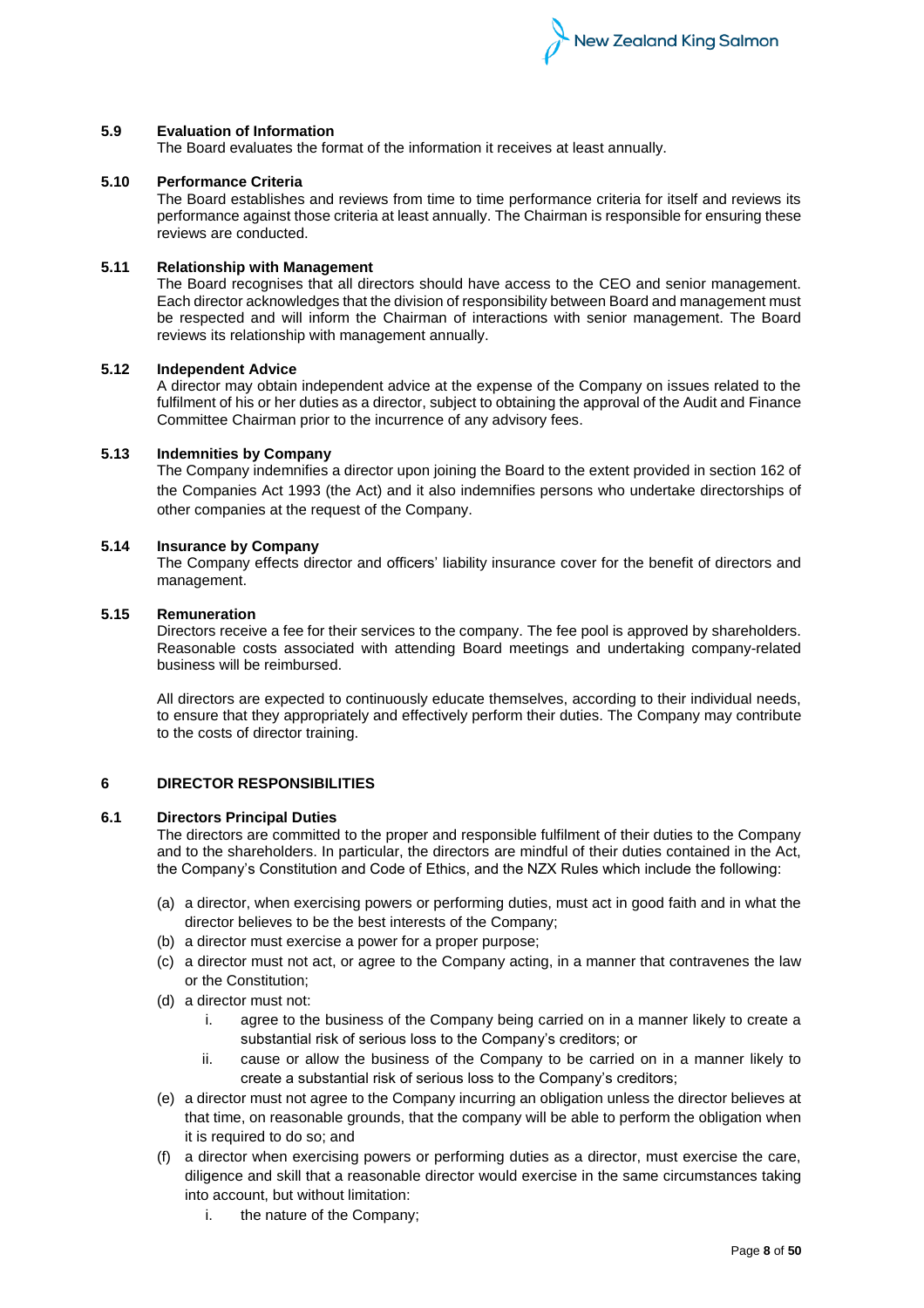- New Zealand King Salmon
- ii. the nature of the decision; and
- iii. the position of the director and the nature of the responsibilities undertaken by him or her.

# **6.2 Delegation by the Board**

The Board may delegate any of its powers (other than certain powers specified in the Act). However, whenever the Board delegates a power the Board remains responsible for the exercise of the power by the delegate, unless the Board:

- (a) believed on reasonable grounds that the delegate would exercise the power in conformity with the duties imposed on directors by the Act and the Constitution; and
- (b) has monitored, by means of reasonable methods properly used, the exercise of the power by the delegate.

# **6.3 Reliance on Information**

A director may rely on information, financial data and professional or expert advice given by any of the following:

- (a) an employee of the Company whom the director believes on reasonable grounds to be reliable and competent in relation to the matters concerned;
- (b) a professional advisor or expert in relation to matters which the director believes on reasonable grounds to be within the person's competence; or
- (c) any other director or committee of directors upon which the director did not serve in relation to matters within the director's or committee's delegated authority.

A director may only rely on others, as described above, if the director:

- (a) acts in good faith;
- (b) makes proper enquiry where the need for enquiry is indicated by the circumstances; and
- (c) has no knowledge that such reliance is unwarranted.

#### **6.4 Confidentiality of Company Information**

A director who has confidential information in his or her capacity as a director must not disclose that information to any person, make use of or act on that information, except:

- (a) for the purposes of the Company;
- (b) as required or permitted by law; and
- (c) in complying with the director's obligation to disclose his or her interest in a transaction with the Company.

#### **6.5 Authorised Disclosure of Information**

A director may disclose information to a person whose interests the director represents, and may disclose, make use of, or act on information, subject to the provisions of section 6.7 below, if:

- (a) particulars of the disclosure, use, or act are entered in the Interests Register (see 6.8); and
- (b) the disclosure, use, or act will not be likely to prejudice the Company.
- (c) the disclosure is permitted under a confidentiality agreement between the Company and the party whose interests the director represents.

#### **6.6 Securities Trading Policy and Guidelines**

The Board of the Company has implemented a formal procedure to handle the trading in the Company's quoted securities by directors and employees and advisers of the Company and any subsidiaries. All directors, officers, employees, contractors and advisers of the Company and any subsidiaries must comply with the procedures set out in the Securities Trading Policy and Guidelines attached as Appendix B.

#### **6.7 Inside Information**

If a director has inside information on the Company (or another public issuer) he or she must not trade in, or tip others to trade in, the securities of the Company (or another public issuer).

#### **6.8 Resigning Director**

A director who resigns before the expiry of his or her term will identify to the Board his or her reasons for the resignation.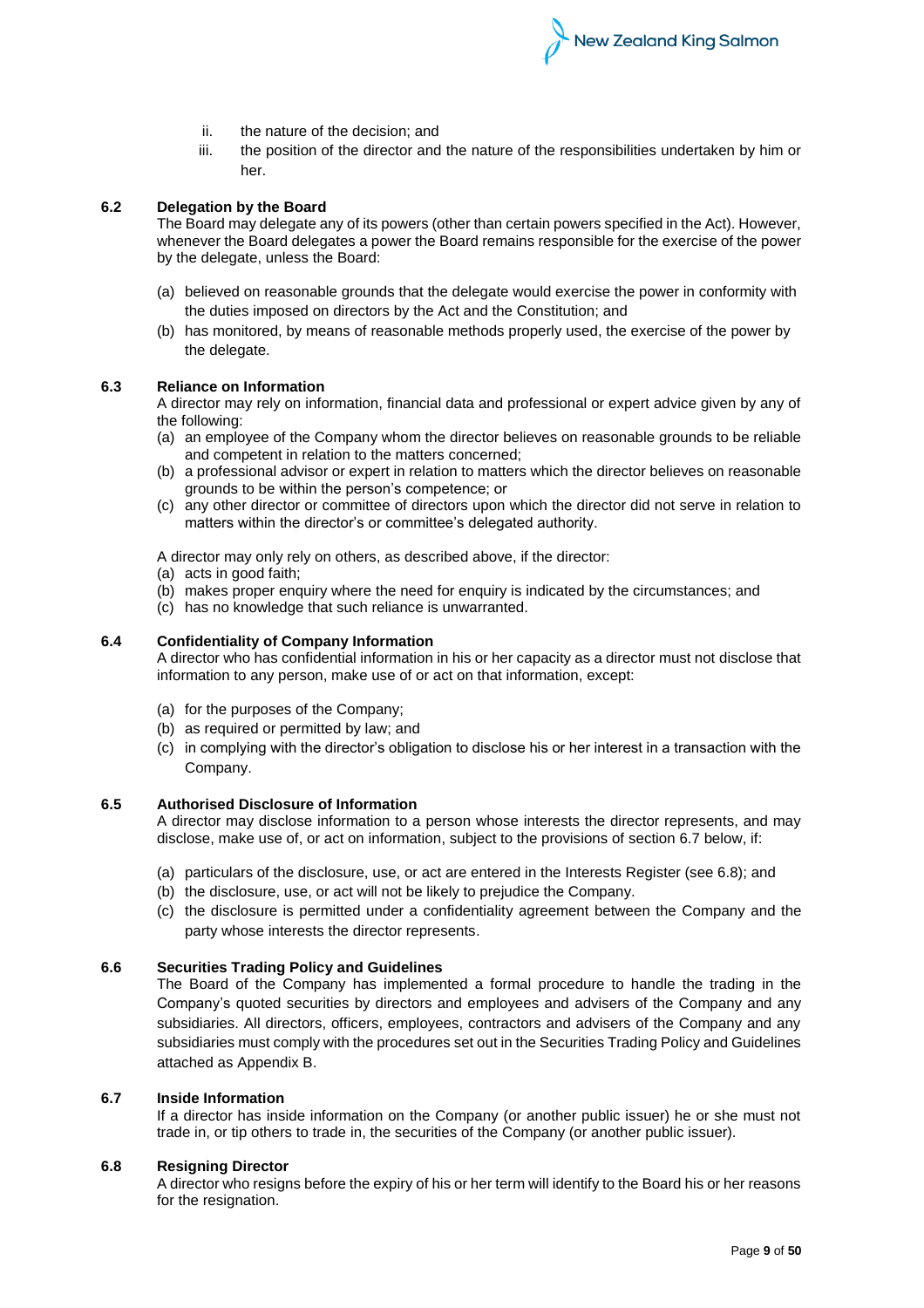# **7 CONFLICTS OF INTEREST**

#### **7.1 General Conflicts**

A director should not have any significant conflict of interest that is potentially detrimental to the Company, including:

- (a) material affiliations with competitors (or key customers or suppliers of competitors) of the Company;
- (b) material affiliations with parties that are likely to be a regular counterparty to a transaction with the Company;

If either of these events occur a director should consider their ongoing role on the Board.

#### **7.2 Disclosure of Interest**

A director who is interested in a transaction with the Company must immediately disclose to the Board the nature, monetary value and extent of the interest.

#### **7.3 Participation at Meetings**

A director who is interested in a transaction with the Company may attend and participate at a Board meeting at which the transaction is discussed. However, such a director is not counted in the quorum and may not vote in respect of the transaction, unless it is one in respect of which directors are expressly required by the Act to sign a certificate.

# **7.4 Interests Register**

The Board maintains an Interests Register in which are entered the required disclosures made by directors in respect of matters relating to the Company. Entries in the Interests Register are disclosed in the next annual report.

## **7.5 Acting at Arms-length**

A director who, either directly or indirectly, provides goods or services to the Company or an affiliate of the Company must act on an arms-length basis and not use his or her position as a director to influence commercial decisions by the Company or the affiliate.

# **8 COMMITTEES OF THE BOARD**

#### **8.1 Purpose of Committees**

The use of Committees allows issues requiring detailed consideration to be dealt with separately by members of the Board with specialist knowledge and experience, thereby enhancing the efficiency and effectiveness of the Board. However the Board retains ultimate responsibility for the functions of its Committees and determines their responsibilities.

# **8.2 Exclusive Board Matters**

Issues relating to the Company's mission, appointments to the Board, strategy, business and financial plans, expenditure outside delegated authority levels and CEO performance are dealt with directly by the Board.

# **8.3 Committees of the Board**

The Board has constituted three standing Committees, being the Audit and Finance Committee; the Nominations and Remuneration Committee; and the Health, Safety and Risk Committee. From time to time the Board may constitute an ad hoc Committee to deal with a particular issue facing it which requires specialist knowledge and experience.

#### **8.4 Composition of Committees**

Each standing Committee comprises at least two directors except that the Audit and Finance Committee must comprise at least three directors. The CEO may not be a member of the Audit and Finance Committee. Only directors may be members of a Committee, but the alternate of a director may take the place of that director where required.

# **8.5 Chairman of Committees**

Each standing Committee must be chaired by a director other than the Chairman.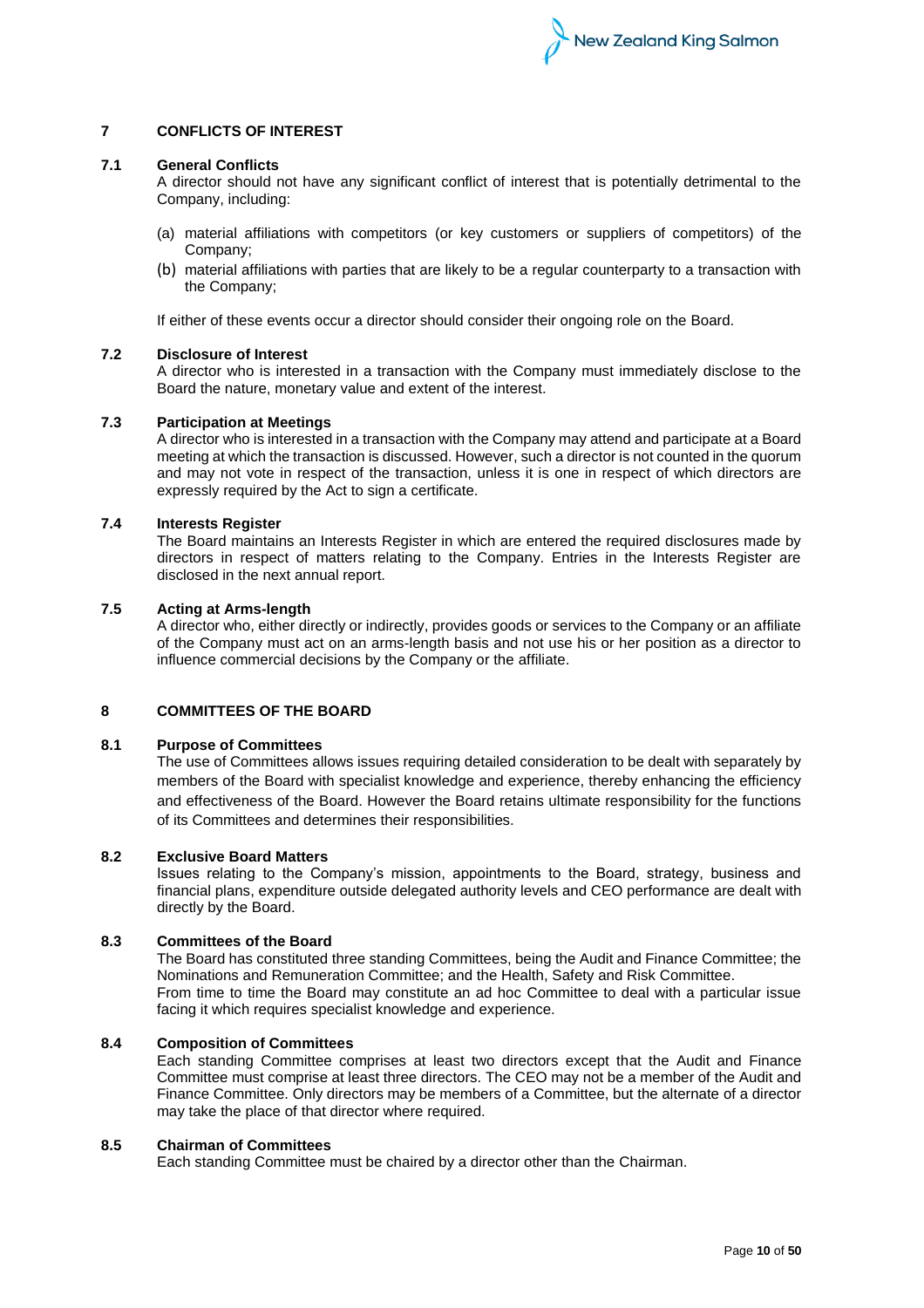

### **8.6 Attendance at Meetings**

In order to be fully informed on the matters for consideration a Committee member may require the attendance of any of the CEO, management, the Company's auditors and advisers.

# **8.7 Review of Committees by Board**

The Board will regularly review the performance of the Committees in accordance with their charters.

# **8.8 Publication of Committee members**

The Board will identify the members of the Committees in the Company's annual report.

# **8.9 The primary functions of the Audit and Finance Committee are:**

- (a) To oversee the financial reporting and continuous disclosure processes to ensure that the interests of shareholders are properly protected in relation to financial reporting and internal control and disclosure maintains integrity, transparency and adequacy.
- (b) To provide the Board with an independent assessment of the Company's financial position and accounting affairs.
- (c) To oversea the Company's capital and treasury risk management.

# **8.10 Audit and Finance Committee Charter**

The Audit and Finance Committee shall produce a written charter that outlines the Audit and Finance Committee's authority, duties, responsibilities and relationship with the Board. The Audit and Finance Committee charter shall be readily available to shareholders. The Audit and Finance Committee charter is set out as Appendix C.

# **8.11 The primary functions of the Nominations and Remuneration Committee are:**

- (a) To establish a clear framework for oversight and management of the Company's remuneration structure, policies, procedures and practices to ensure the Company remuneration is fair and reasonable.
- (b) Defining the roles and responsibilities of the Board and senior management.
- (c) Reviewing and making recommendations on Board composition and succession.

# **8.12 Nominations and Remuneration Committee Charter**

The Nominations and Remuneration Committee shall produce a written charter that outlines the Nominations and Remuneration Committee's authority, duties, responsibilities and relationship with the Board. The Nominations and Remuneration Committee charter shall be readily available to shareholders. The Nominations and Remuneration Committee charter is set out as Appendix D.

# **8.13 The primary functions of the Health, Safety and Risk Committee are:**

- (a) To assist the Board to provide leadership and policy for health and safety.
- (b) To assist the Board to fulfil its responsibilities and to ensure compliance with all legislative and regulatory requirements in relation to the health and safety practices of the Company as those activities affect employees and contractors.
- (c) To support the ongoing improvement of health and safety in the workplace
- (d) Ensure and overview the identification of risk to the company's operations, financial and nonfinancial, plus mitigation measures in place and such further measures to be enacted so as risk is managed to as satisfactory level as practical

# **8.14 Health, Safety and Risk Committee Charter**

The Health, Safety and Risk Committee shall produce a written charter that outlines the Health, Safety and Risk Committee's authority, duties, responsibilities and relationship with the Board. The Health, Safety and Risk Committee charter shall be readily available to shareholders. The Health, Safety and Risk Committee charter is set out as Appendix E

# **8.15 Minutes**

Minutes of the proceedings of every Committee meeting shall be taken and circulated to each member of the Board.

# **9 EXTERNAL AUDITOR INDEPENDENCE**

The Audit and Finance Committee has adopted an External Auditor Independence Policy to ensure that audit independence is maintained. The policy is set out as Appendix I.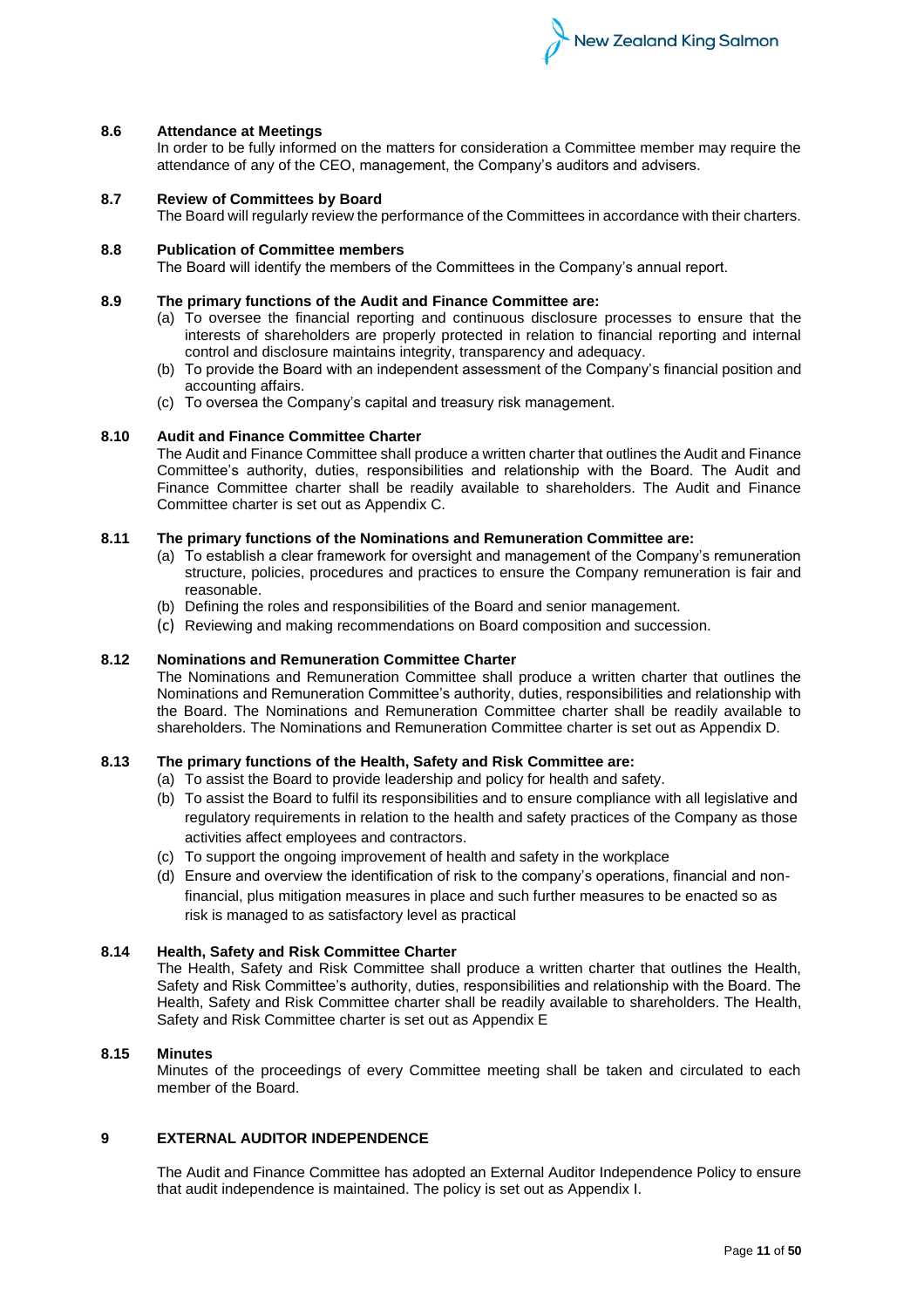#### **10 REMUNERATION POLICY**

# **10.1 Alignment of Interests with Shareholders**

The Board promotes the alignment of the interests of the directors, the CEO and management with the long term interests of shareholders.

# **10.2 Review Process**

The Board shall annually review and recommend changes to remuneration structure and policy within the Company. The Board shall annually review the remuneration packages of the CEO and senior management, and shall review the remuneration packages of directors at least every second year.

# **10.3 External Advisers**

In reviewing the remuneration proposed for directors, the CEO and management, the Board may seek external advice from a recognised and competent source, including an evaluation against comparable peer groups.

#### **10.4 Remuneration levels**

The Board has a policy that executives, executive directors and non-executive directors should receive remuneration that is fair and reasonable in a competitive market for the skills, knowledge and experience required by the Company.

# **10.5 Executive and Non-Executive remuneration**

The Board recognises that it is desirable that executive (including executive director) remuneration should include an element dependent upon the performance of both the Company and the individual, and should be clearly differentiated from non-executive director remuneration. The terms of the remuneration package including short term incentives and long term incentives will be reported in the annual report.

#### **10.6 Retiring Director Remuneration**

No special remuneration will be paid to a retiring director without the authority of an ordinary resolution of shareholders.

# **10.7 Annual Report**

Directors and the CEO's remuneration will be disclosed in each annual report.

#### **11 THE CHIEF EXECUTIVE OFFICER**

#### **11.1 Responsibilities of CEO**

The CEO is the senior executive of the Company and is responsible for:

- (a) formulating the vision for the Company;
- (b) recommending policy and the strategic direction of the Company for approval by the Board;
- (c) providing management of the day to day operations of the Company; and
- (d) acting as a spokesperson of the Company.

# **11.2 No Appointment as Chairman**

The CEO is not eligible to be appointed as the Chairman. A Chairman may, however, assume the post of CEO concurrently on a temporary basis when the post of CEO is vacant, for a period not longer than six months. After the initial period of six months, if a CEO has not been appointed, the Board may extend the Chairman's CEO post for another maximum period of six months.

#### **11.3 Independence of the Board**

The CEO undertakes to respect the independence of directors so as to permit the Board to challenge management decisions objectively and evaluate corporate performance.

#### **11.4 Other Boards**

The CEO will not accept an appointment to the board of other companies except for family companies and directorships undertaken at the request of the Company where the Company has a significant interest, except with the consent of the Board.

#### **11.5 Disclosure**

If applicable, the period of the CEO's employment contract will be disclosed in each annual report.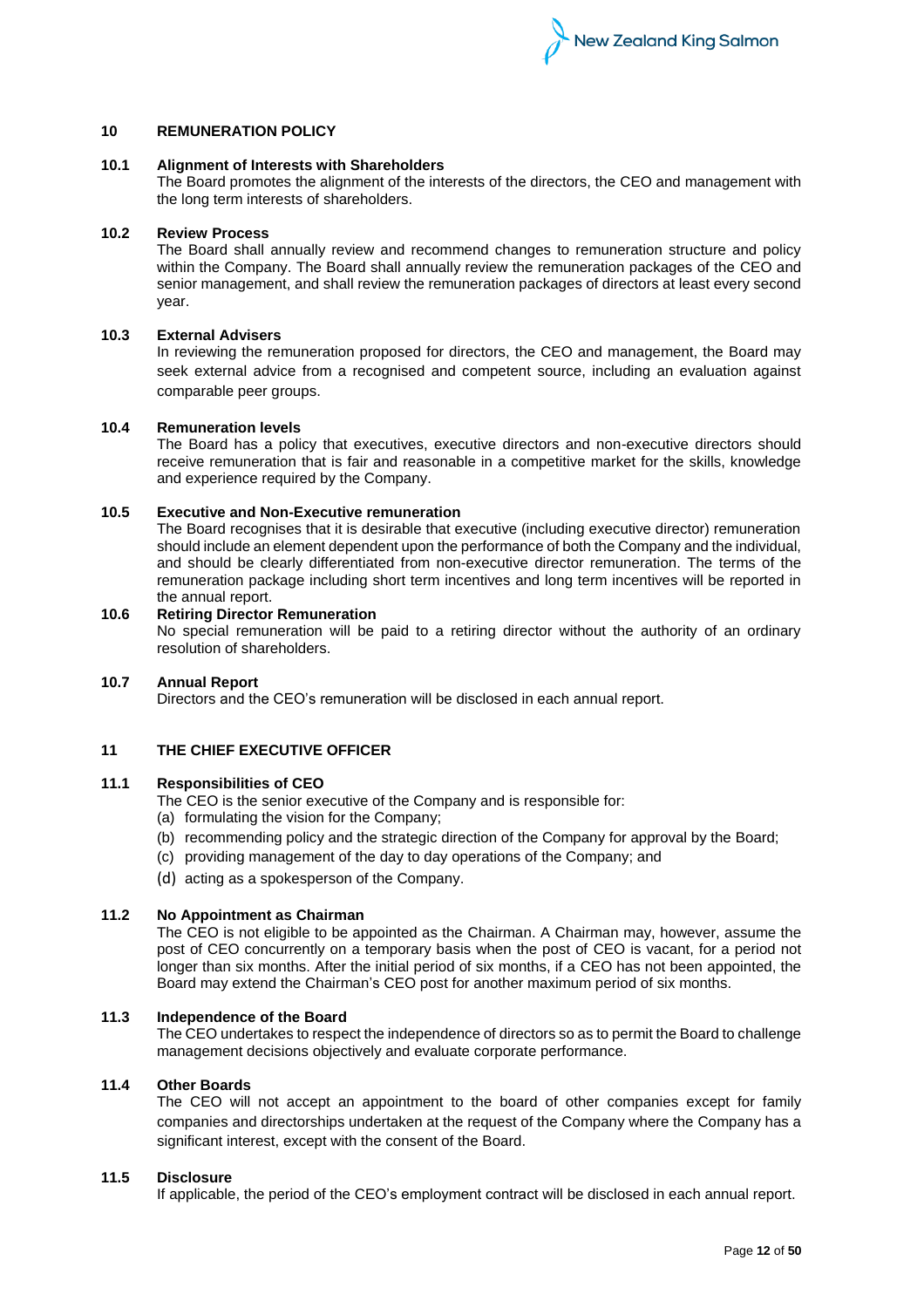

# **12 SHAREHOLDER PARTICIPATION**

# **12.1 Constitution**

The rights of shareholders are contained, or referred to, in the Company's Constitution which is available to all shareholders and in the Act and the NZX Rules.

# **12.2 Board Accountable to Shareholders**

The Board is appointed by, and accountable to, shareholders.

# **12.3 Reports to Shareholders**

The Board values the opportunity to give comprehensive yet accessible interim results and full year reports to shareholders and to meet with them annually.

# **12.4 Annual Meeting**

The Board recognises that the annual meeting is an important forum at which shareholders can meet with the Board and it encourages shareholders to use the forum to ask questions and make comments on the performance of the Company.

# **12.5 Directors Attendance**

In usual circumstances all directors will attend the annual meeting.

# **12.6 Questions from Shareholders**

The Board welcomes input from shareholders and encourages shareholders to submit questions in writing prior to the annual meeting so that an informed answer can be given at the meeting. The Board will ensure that the Company's external auditors are available for questioning by shareholders at the annual meeting.

# **12.7 Questions not fully answered**

Questions which are not fully answered at a meeting will be replied to in writing as soon as practicable after the meeting subject to the Company's confidentiality obligations to third parties.

# **12.8 Company website**

The Board recognises that maintaining an up-to-date website is an important way in which shareholders can readily access key information (including annual reports) about the Company.

# **13 REPORTING AND DISCLOSURE**

# **13.1 Annual Report**

In addition to all information required by law, the Board acknowledges that the Company's annual report should include sufficient meaningful information to enable shareholders and stakeholders to be well informed on the affairs of the Company, including all information recommended for disclosure in the NZX Corporate Governance Code.

# **13.2 Continuous Disclosure**

The CEO and Chief Financial Officer (CFO) shall be responsible for the Company's compliance with statutory and NZX continuous disclosure requirements in accordance with its Shareholder Communications and Market Disclosure Policy and the Board shall be advised of, and consider, continuous disclosure issues at each Board meeting.

# **Document Review:**

| Final approved   | 19 June 2019                   |
|------------------|--------------------------------|
| Effective date   | 30 June 2019                   |
| Owner            | <b>Board of Directors</b>      |
| Next review date | 30 June 2020                   |
| Policy owner     | <b>Chief Financial Officer</b> |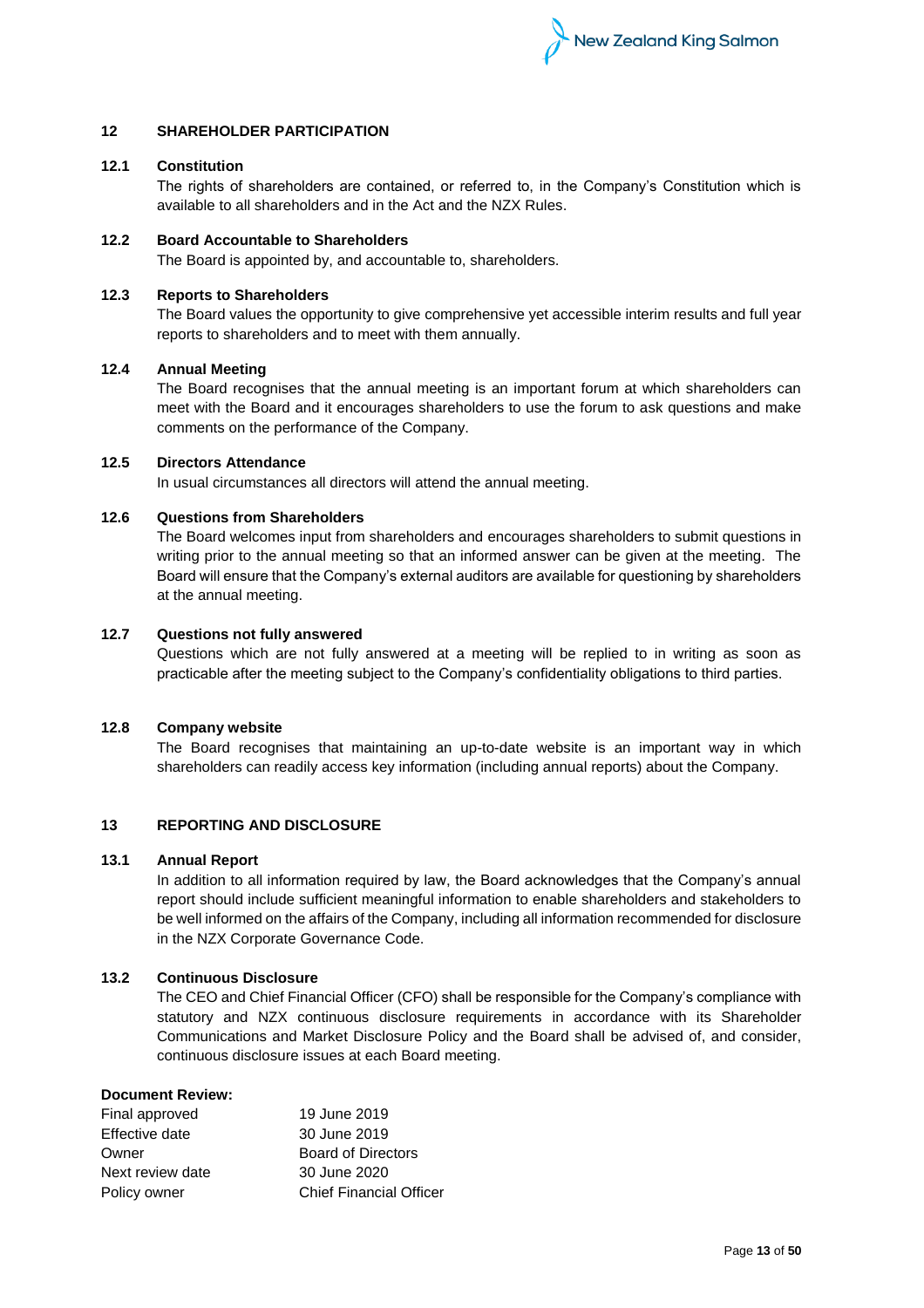

# **APPENDIX A: NEW ZEALAND KING SALMON INVESTMENTS LIMITED CODE OF ETHICS**

The Code of Ethics is the framework of standards by which the directors, employees, contractors for personal services and advisers of New Zealand King Salmon Investments Limited (the *Company*) and its subsidiaries (together, the *Group*) are expected to conduct their professional lives and has been approved by the Board. This Code is not intended to prescribe an exhaustive list of acceptable and non-acceptable behaviour; rather it is intended to facilitate decisions that are consistent with the Company's values, business goals and legal and policy obligations, thereby enhancing performance outcomes. Group employees must familiarise themselves with the Company's values, as they govern their behaviour while they are employed by the Group.

Directors, senior managers and other employees who are proven to have breached this Code of Ethics will face disciplinary action which, depending on the seriousness and severity of the breach, could include dismissal or legal action or both.

The Company's directors and senior managers are expected to lead according to these standards of ethical and professional conduct and to ensure that they are communicated to the people who report to them.

If you have any questions or concerns about an ethical question, or become aware of a breach of a legal obligation or a Group Policy, let the Chairman of the Board know as soon as possible. If this is not appropriate, contact the Chairman of the Audit and Finance Committee. (Please refer to Article 10, Reporting Concerns, for more information.)

# **1 Conflicts of Interest**

A conflict of interest occurs when an individual's interests interfere, or appear to interfere, with the Company's interests. The Company expects the Group's people to act in the Company's interests at all times.

The Group's employees will not without the prior consent of a manager duly authorised within the Group:

- (a) engage in any other business or commercial activities which would conflict with their ability to perform their duties to the Group;
- (b) support a political party or organisation other than in a personal capacity; and
- (c) engage in any other activity which could conflict with the Group's interests.

Where a conflict of interest arises which may conflict with an employee's or director's ability to act in accordance with the Group's interests, that conflict should be promptly declared (to a manager in the case of an employee, and to the Chair in the case of a director).

# **2 Gifts**

"Gifts" and "personal benefits" can include accommodation, goods, services, discounts and special terms on loans and so on.

The Group's people will not accept gifts or personal benefits of any value from external parties if it could be perceived that such acceptance might compromise or influence any decision by the Group.

# **3 Corporate Opportunities**

The Group expects its people to advance its legitimate interests when the opportunity to do so arises.

The Group's employees will not:

- (a) take for themselves any opportunity discovered through the use of Group property, information or position;
- (b) use Group property (including company names), information or position for personal gain;
- (c) compete with the Group; and
- (d) trade in shares of the Company, or any other kind of property, based on information that comes from their roles within the Group if that information has not been reported publicly (please refer to the Code of Conduct for Financial Products Trading for more information).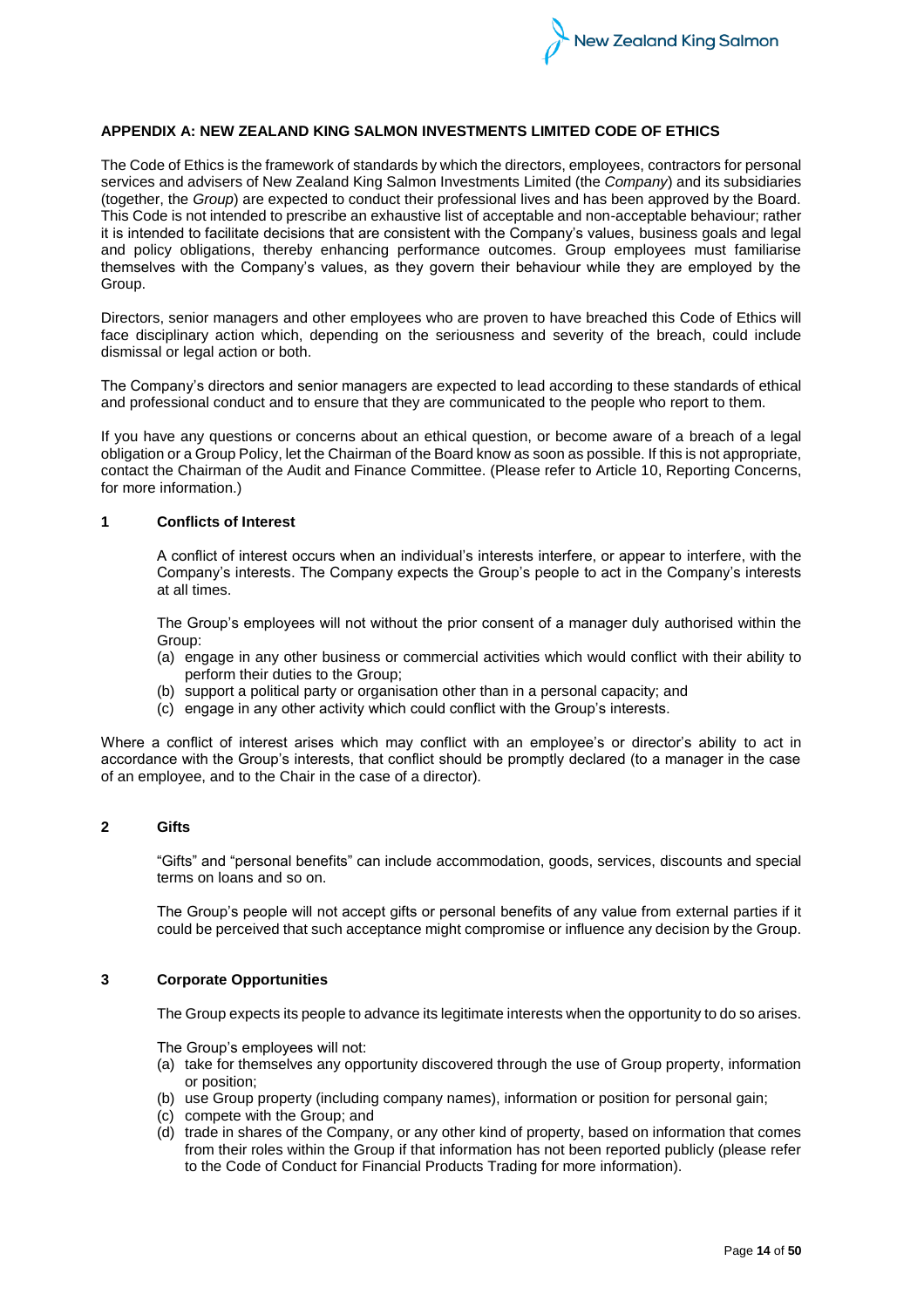

### **4 Confidentiality**

The Group's stakeholders entrust the Group daily with their confidential communications and information. Confidential information includes all information not in the public domain that has come to an employee's knowledge by virtue of working for the Group.

The Group's employees will maintain and protect the confidentiality of information entrusted to the Group about work colleagues, stakeholders and the Group's business and financial affairs, except where disclosure is allowed by the Group or is required by law.

### **5 Behaviours**

The actions and statements of employees, whether to customers, suppliers, competitors, or other employees, can impact on the way people see the Group and whether they choose to do business with us.

The Group's employees will:

- (a) undertake their duties in accordance with the Company's values;
- (b) conduct themselves in a way that demonstrates that their honesty and integrity is beyond question and will not behave in a manner that has the potential to bring the Group's image into disrepute;
- (c) deal honestly with the Group's other staff, professional advisors and stakeholders;
- (d) not enter into transactions or make promises on behalf of the Group that the Group cannot or does not intend to honour;
- (e) undertake their duties with care and diligence and in the best interests of the Group and the Company's shareholders;
- (f) ensure that any personal opinions they express are clearly identified as their own and are not represented to be the views of the Group;
- (g) value individuals' differences and treat people in the workplace with respect in accordance with the Group's philosophies of equal employment opportunities, and anti-harassment and discrimination policies;
- (h) to the best of their ability, use reasonable endeavours to ensure that the Group's records and documents, including financial reports, are true, correct and conform to the Group's reporting standards and internal controls; and
- (i) not accept or offer bribes or improper inducements to or from anyone.

#### **6 Proper use of Group Assets and Information**

The Group's employees have a duty to protect Group assets from loss, damage, misuse, waste and theft. Group assets include systems, information, intellectual property and networks.

The Group's employees will:

- (a) only use Group assets for lawful business purposes authorised by a member of the Group; and
- (b) only create, and only retain, information and communications required for business needs or to meet legal obligations.

#### **7 Compliance with Laws and Policies**

The Group's employees will:

- (a) familiarise themselves with and comply with Group policies, frameworks and processes at all times (including those relating to equal employment opportunities and health and safety);
- (b) abide by the laws, rules and regulations of New Zealand and other jurisdictions in which the Group operates;
- (c) undertake training on legal obligations and policies as required by management from time to time; and
- (d) comply with all statutory and internal disclosure requirements on a timely basis.

# **8 Delegated Authority**

The Board delegates the responsibility of managing the business and affairs of the Group to the CEO ("CEO"). The CEO in turn delegates to other levels of management certain rights to make operational and financial decisions within defined limits.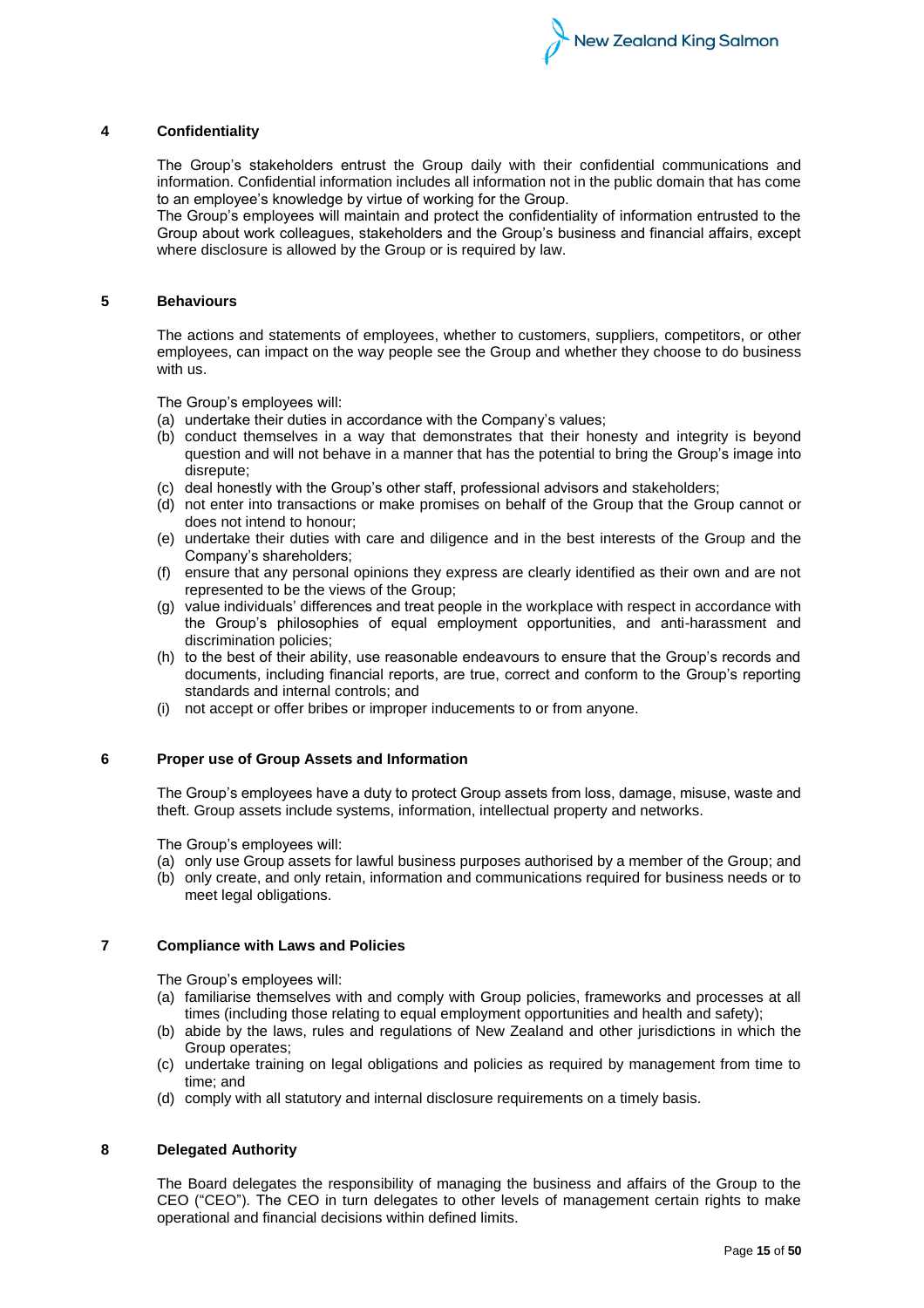

The Group's employees will:

- (a) only act within the delegated authority framework and any authority that may be specifically given to them as a delegated authority holder; and
- (b) ask their manager if they are uncertain as to their level of delegated authority or whether they have delegated authority to make any decision.

#### **9 Additional Director Responsibilities**

Directors are required to:

- (a) remain current on how to best perform their duties as directors of the Company;
- (b) give proper attention to all matters put before them;
- (c) have an understanding of the regulatory, legal, fiduciary and ethical requirements affecting directors;
- (d) be familiar with up to date business management techniques and related ethics; and
- (e) have an awareness of special strategic, industry, cultural and other issues that may impact on the Group's business.

#### **10 Reporting Concerns and "Whistleblower" Protection**

If employees become aware of a breach of the Code of Ethics or any breach of a legal obligation or Group policy, employees are responsible for reporting it to their manager or the Board, as appropriate. If employees do not feel comfortable reporting it to their manager or the Board in the circumstances, employees should report the breach to the:

- (a) Chairman of the Board; or
- (b) Chairman of the Audit and Finance Committee.

The Group will stand behind any employee who, acting in good faith, reports a breach, serious problem or wrongdoing. If employees make a report, their identity will be kept confidential where possible – there may be situations however where the proper investigation of the matter inadvertently identifies their identity or requires their identification.

The Group requires all Directors, senior managers and other employees who receive, a report of an actual or suspected violation of this Code of Ethics to take all reasonable steps within their control to ensure that:

- (a) the behaviour alleged in the report is thoroughly investigated;
- (b) the rules of natural justice are observed in that investigation; and
- (c) appropriate disciplinary action is taken if the allegation is substantiated.

Any person who knowingly makes a false report of a legal or policy breach may be subject to disciplinary action.

If employees suspect that a breach of the delegated authority rules or limits has occurred employees should advise your manager and the delegated authority holder whose responsibility it should have been to approve the transaction, as soon as possible.

#### **11 Review**

The Code of Ethics is subject to review by the Board from time to time. If employees have feedback on the Code of Ethics please contact the Chairman of the Board.

#### **Document Review:**

| Final approved   | 19 June 2019                   |
|------------------|--------------------------------|
| Effective date   | 30 June 2019                   |
| Owner            | <b>Board of Directors</b>      |
| Next review date | 30 June 2020                   |
| Policy owner     | <b>Chief Financial Officer</b> |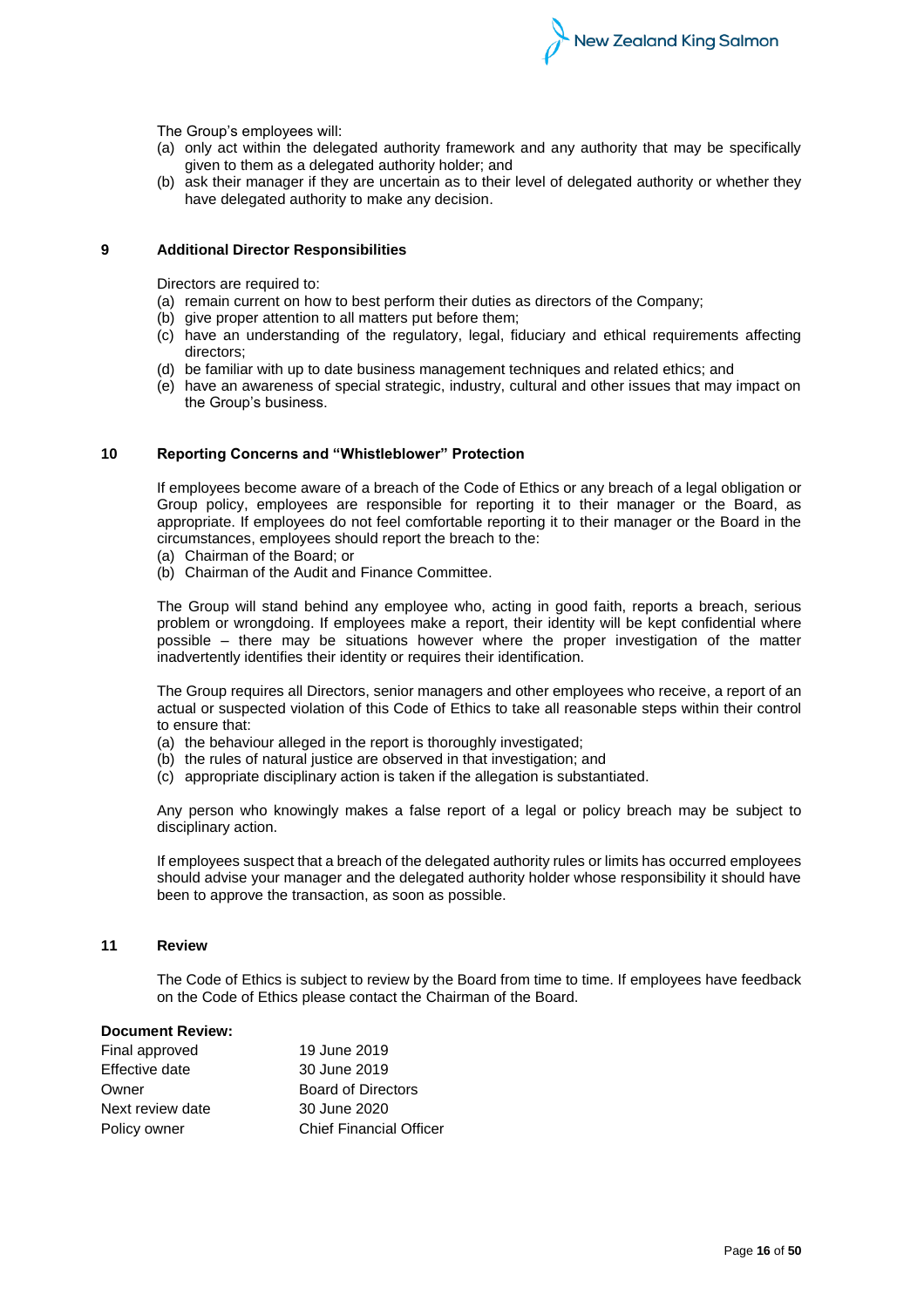

# **APPENDIX B: FINANCIAL PRODUCTS TRADING POLICY AND GUIDELINES**

This policy applies to all Directors, officers, employees, contractors and advisers (restricted persons) of New Zealand King Salmon Investments Limited (the Company) and its subsidiaries who intend to trade in the Company's quoted financial products. In this policy '**trade**' includes acquiring or disposing of quoted financial products, or agreeing to do so, whether as principal or agent.

In addition to this Policy and Guidelines, further more specific and stringent rules also apply to trading in the Company's quoted financial products by Directors and certain employees (see Additional Trading Restrictions for Restricted Persons).

#### *Insider trading is illegal in New Zealand. Restricted Persons must comply with New Zealand law and with this Policy.*

In this Policy "trade" is a broad concept and includes buying or selling securities or agreeing to do so, and granting lenders rights over quoted or unquoted securities, or agreeing to do so, whether as principal or agent.

Trading may only be undertaken at certain times of the year – see Trading windows.

# **Introduction and purpose**

This document details the Company's policy on, and rules for dealing in the following financial products (**Restricted Financial Products**):

- (a) the Company's ordinary shares (NZX trading code "NZK");
- (b) any other quoted financial products of the Company or its subsidiaries from time to time; and
- (c) any derivatives in respect of such quoted financial products, from time to time.

The requirements imposed by the policy are separate from, and in addition to, the legal prohibitions on insider trading in New Zealand and any other country where those financial products may be listed.

#### **If Restricted Persons do not understand any part of this policy, or how it applies to them, Restricted Persons should raise the matter with the Company Secretary before dealing with any financial products covered by this policy.**

#### **Application of this policy to other persons**

The rules contained in this Policy apply to Group employees and also to:

- (a) a Group employees spouse or dependent children;
- (b) a company in which a Group employee has a material interest, or is a director, and can influence the decision of that company in the investment of funds;
- (c) a trust or a managed fund when either the Group employee has a beneficial interest, or is a trustee or manager, and can influence the decision of that trust or managed fund in the investment of funds; and
- (d) anyone else notified by the Chief Financial Officer (CFO) from time to time.

Additional trading restrictions apply to all Directors and employees of the Group and its subsidiary companies; and trusts and companies controlled by such persons. **See Additional trading restrictions for Restricted Persons**.

The prohibitions apply regardless of how Restricted Persons learn of the information, and regardless of why they are trading.

The prohibition on insider trading applies not only to information concerning the Company's financial products. If a person has material information in relation to quoted securities of another issuer (including futures contracts listed on an authorised futures exchange) over quoted securities, that person must not trade in those securities, advise or encourage others to trade or hold those securities or pass on the information to others.

#### **Fundamental Rule – Insider trading is prohibited at all times**

If Restricted Persons have any **material information**, it is illegal for them to:

- (a) trade the Company's Restricted Securities;
- (b) advise or encourage another person to trade or hold the Company's Restricted Securities;
- (c) advise or encourage a person to advise or encourage another person to trade or hold the Company's Restricted Securities; or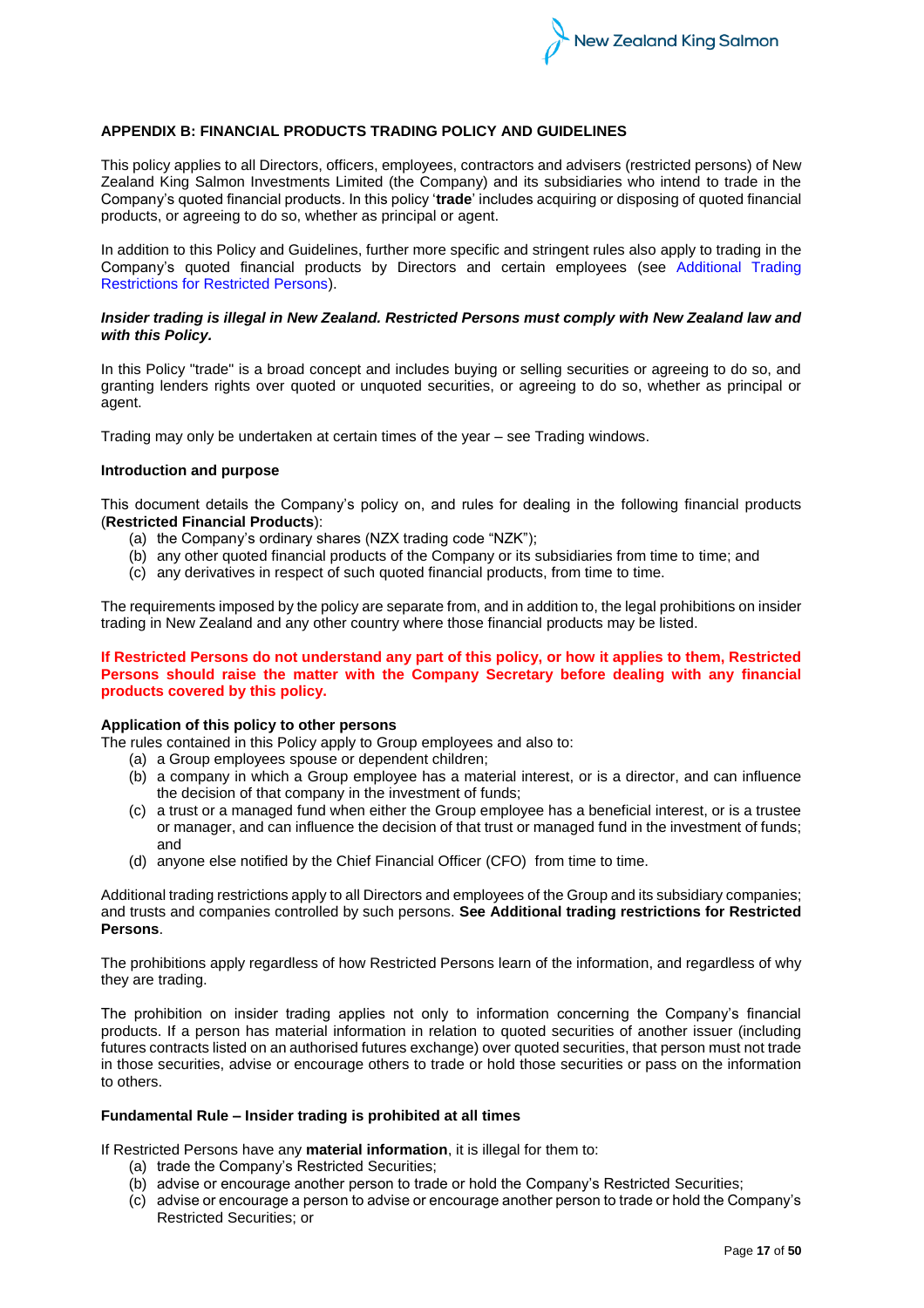(d) pass on the **material information** to anyone else – including colleagues, family or friends – knowing (or where Restricted Persons ought to have known) that the other person will use that information to trade or advise or encourage someone else to trade, or hold, the Company's Restricted Securities.

New Zealand King Salmon

# **This offence, called "insider trading", can subject Restricted Persons to criminal liability including large fines and/or imprisonment, and civil liability, which may include being sued by another party or the Company, for any loss suffered as a result of illegal trading.**

#### **Confidential information**

In addition to the above, Restricted Persons also have a duty of confidentiality to the Company. Restricted Persons must not reveal any confidential information concerning the Company to a third party (unless that third party has signed a confidentiality agreement with the Company and they have been authorised to disclose the confidential information), or to use confidential information in any way which may injure or cause loss to the Company, or use confidential information to gain an advantage for them. Restricted Persons should ensure that external advisers keep Company information confidential.

#### **What is "material information"?**

"Material information" is information that:

- (a) is not generally available to the market;
- (b) a reasonable person would expect, if it were generally available to the market, to have a material effect on the price of the Company's quoted financial products; and
- (c) relates to particular financial products, a particular listed issuer, or particular listed issuers, rather than to financial products generally or listed issuers generally.

Information is generally available to the market if it has been released as an NZX or ASX announcement, or investors that commonly invest in financial products of a kind the price of which might reasonably be expected to be affected by the information (such as the Company's quoted financial products) can readily obtain the information (whether by observation, use of expertise, purchase or other means).

It does not matter how Restricted Persons come to know the material information (including whether Restricted Persons learn it in the course of carrying out their responsibilities, or in passing in the corridor, or in a lift, or at a social function).

Information includes rumours, matters of supposition, intentions of a person (including the Company), and information, which is insufficiently definite to warrant disclosure to the public.

In order to minimise the risk of insider trading, the Company must immediately disclose to the market Material Information that is not otherwise excluded from disclosure, as set out in the Company's Shareholder Communications and Market Disclosure Policy.

#### **What are some examples of material information?**

The following list is illustrative only. Material information could include information concerning:

- (a) the financial performance of the Company;
- (b) a possible change in the strategic direction of the Company;
- (c) the introduction of an important new product or service;
- (d) a possible acquisition or sale of any assets or company by the Company;
- (e) entry into or the likely entry into or termination or likely termination of material contracts or other business arrangements which are not publicly known;
- (f) a possible change in the Company's capital structure;
- (g) a change in the historical pattern of dividends;
- (h) senior management changes;
- (i) a material legal claim by or against the Company; or
- (j) any other unexpected liability,

which has not been released to the market.

The range of possible Material Information is very wide, so if Restricted Persons are planning to buy or sell any of the Company's Restricted Securities and they have any doubts regarding whether information may be Material Information, they should discuss it confidentially with the CFO.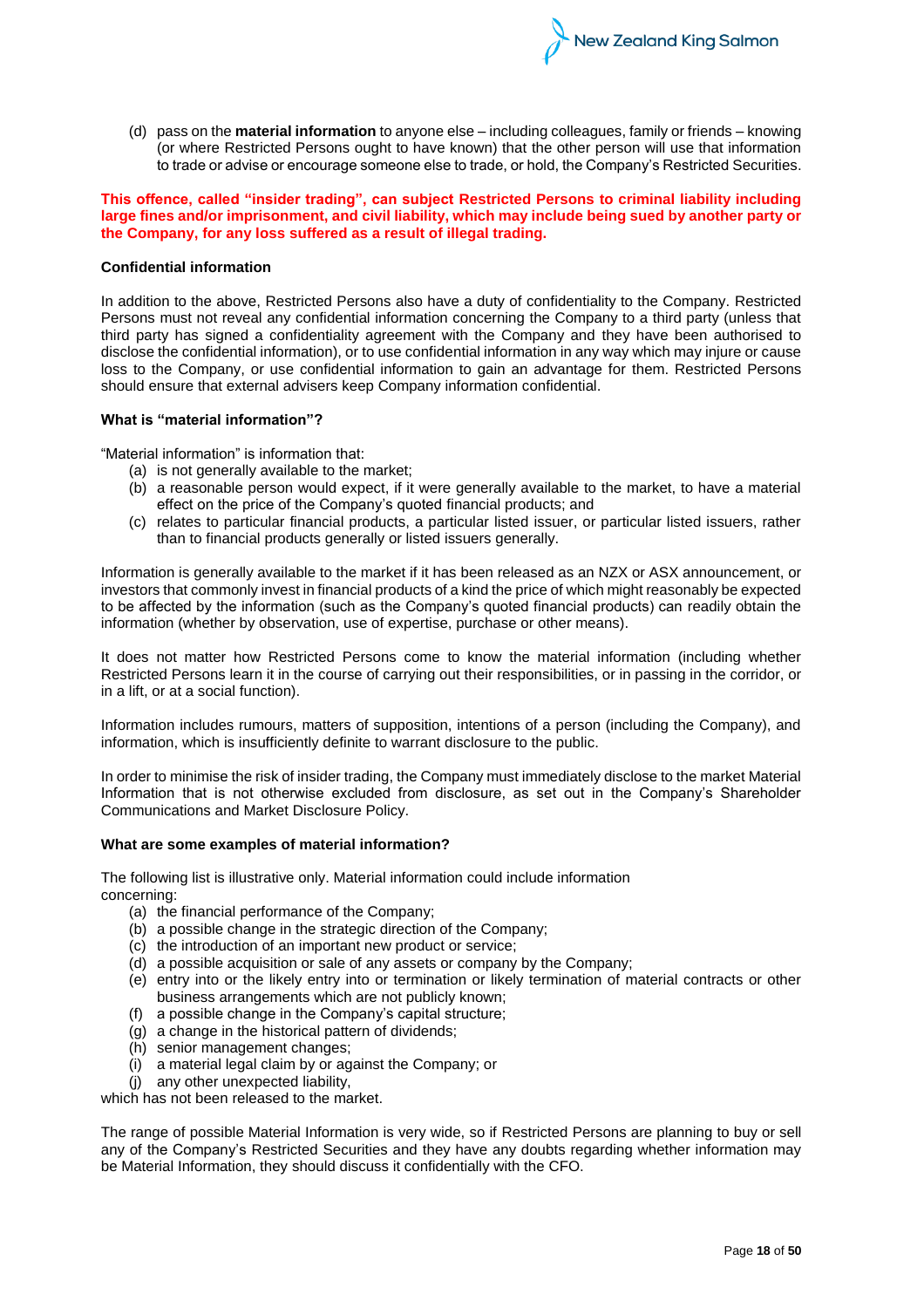### **Exceptions to this policy**

This policy does not apply to:

- (a) acquisitions and disposals by gift or inheritance;
- (b) acquisitions through an issue of new quoted financial products, such as an issue of new shares on the exercise of options, under a rights issue, a dividend reinvestment plan or a share purchase plan; or
- (c) trading of quoted financial products where the trading results in no change to the beneficial interest in those quoted financial products.

Group employees must notify the CFO prior to transferring Restricted Securities under any of these exceptions and, if requested, provide documentation to support the transfer.

#### **Short term trading discouraged**

Restricted Persons should not engage in short term trading (the buying or selling of quoted securities within a 6 month period), unless there are exceptional circumstances discussed with and approved by the Company Secretary.

Short term trading can be a key indicator of insider trading, particularly if undertaken on a regular basis or in large amounts. Therefore, to reduce the risk of an allegation of insider trading, do not trade Restricted Financial Products on a short-term basis.

# **If in doubt, don't trade.**

The rules contained in this policy do not replace Restricted Persons legal obligations. The boundary between what is (and is not) in breach of the law is not always clear. Sometimes behaviour that Restricted Persons consider to be ethical actually may be insider trading. If in doubt, don't trade!

# **Consent requirements before trading**

Before trading in Restricted Securities, at any time, Group employees must, in writing:

- (a) notify the Company's CFO of their intention to trade in Restricted Securities, and seek consent to do so (using the **Request for Consent to Trade in Securities** form attached);
- (b) confirm that they do not hold material information; and
- (c) confirm that there is no known reason to prohibit trading in any Restricted Securities.

A consent is only valid for a period of 10 trading days after notification by the CFO that the application has been approved. A consent is automatically deemed to be withdrawn if the applicant becomes aware of Material Information prior to trading.

Do not undertake a trade before the consent is received.

#### **Requirements after trading**

A Group employee must:

- (a) advise the CFO promptly following completion of any trade, confirm the trade has occurred and provide a copy of the contract note (or other transaction documentation, in the case of an off-market trade) within 10 working days; and
- (b) comply with any disclosure obligations he or she has under the Financial Markets Conduct Act or Financial Markets Conduct Regulations.

#### **Additional trading restrictions for Directors and senior managers**

The additional trading restrictions set out below apply to:

- (a) all Directors and senior managers of the Company and its subsidiary companies; and
- (b) trusts and companies controlled by such persons.

Persons covered by these additional restrictions are called "Insiders". Employees and directors will be considered responsible for the actions of trusts and companies controlled by them. In this respect, "control" is not to be construed in a technical way but by looking at how decisions are made in practice.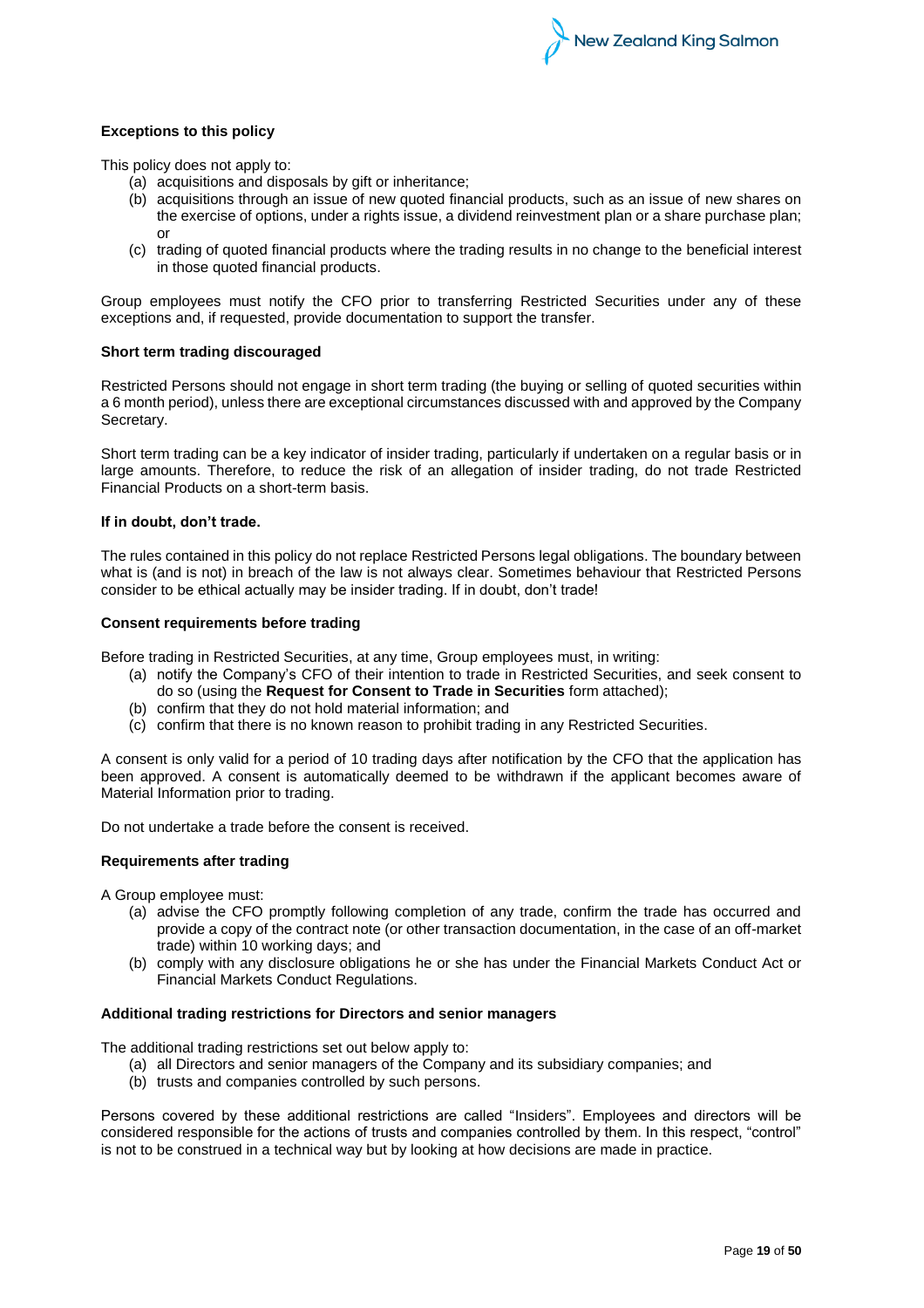

# **Additional trading restrictions for Insiders (black-out period)**

Insiders are prohibited from trading in any Restricted Securities during the following specific "black-out" periods:

- (a) from the Company's half-year balance date, until the first trading day after the half-year results are released to NZX; and
- (b) from the Company's year-end balance date, until the first trading day after the full-year results are released to NZX.

Insiders are not permitted to trade any Restricted Securities during a black-out period unless the Company's Board provides a specific exemption. Periods that are not a black-out period are called a Trading Window.

Please note that if Insiders hold material information they must not trade Restricted Securities at any time – regardless of these periods.

#### **Requirements before trading for Insiders**

Before trading in Restricted Securities, at any time, Restricted Persons must, in writing:

- (a) notify the Company's CFO of their intention to trade in securities, and seek consent to do so (using the Request for Consent to Trade in Quoted Securities form attached);
- (b) confirm that they do not hold material information; and
- (c) confirm that there is no known reason to prohibit trading in any Restricted Securities.

A consent is only valid for a period of 15 trading days after notification. A consent is automatically deemed to be withdrawn if the person becomes aware of material information prior to trading.

#### **Requirements after trading for Insiders**

An Insider must advise the Company's CFO promptly following completion of any trading in any Restricted Securities, and the Insider must comply with any disclosure obligations it has under Subpart 6 of Part 5 of the Financial Markets Conduct Act 2013 and Subpart 3 of Part 5 of the Financial Market Conduct Regulations 2014.

These obligations continue for a six month period following a Director, the CEO and all senior officers (all CEO direct reports) ceasing to hold an office or employment with the Company.

Reports of all trades carried out by Insiders are provided to the Board at each meeting.

# **Breaches of policy**

Strict compliance with this policy is a condition of employment and of engagement of advisers. Breaches of this policy will be subject to disciplinary action, which may include termination of employment or a contract for services.

# **Monitoring of trading**

The Company may monitor the trading of directors, employees and advisers as part of the administration of this policy.

The Financial Markets Authority, NZX and governance advisers take an interest in whether the Company is complying with its Securities Trading Policy and how it ensures it does so.

#### **Application of policy**

The Board of the Company has approved this policy. The Board may approve updates, amendments to and exemptions to this policy from time to time, which may be implemented by written notice to restricted persons and Insiders.

To the extent of any inconsistency with any previous policy or rules relating to this subject matter, this policy prevails over them.

This Policy is not intended to be legal advice and is not a substitute for legal advice. If a Team Member has any doubt about whether they may trade in Restricted Securities they should consult a legal adviser.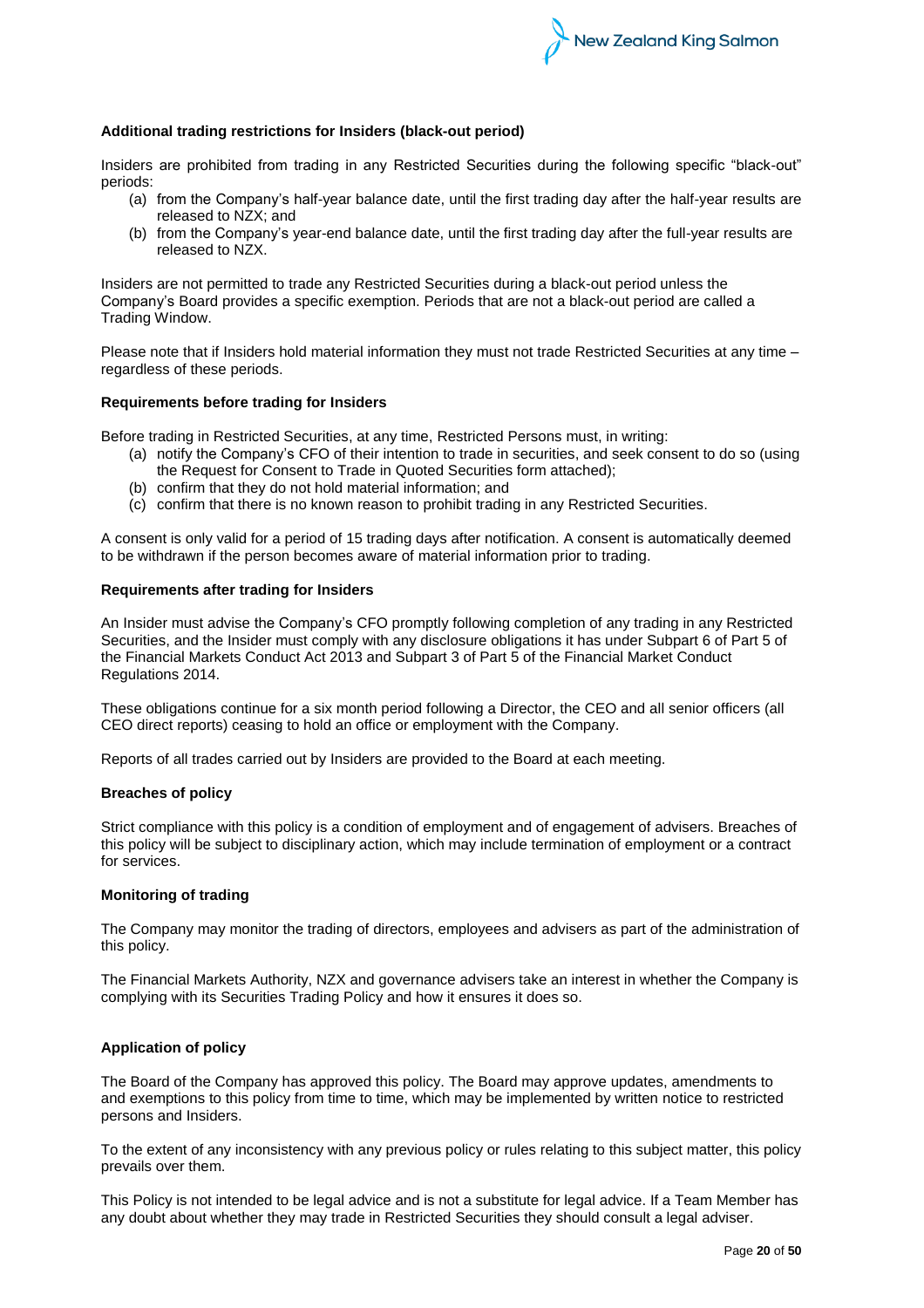

# **REVIEW**

This Policy will be reviewed at least every two years to ensure it meets best practice standards and meets the needs of the Company.

# **Document Review:**

| Final approved   | 19 June 2019                   |
|------------------|--------------------------------|
| Effective date   | 30 June 2019                   |
| Owner            | <b>Board of Directors</b>      |
| Next review date | 30 June 2020                   |
| Policy owner     | <b>Chief Financial Officer</b> |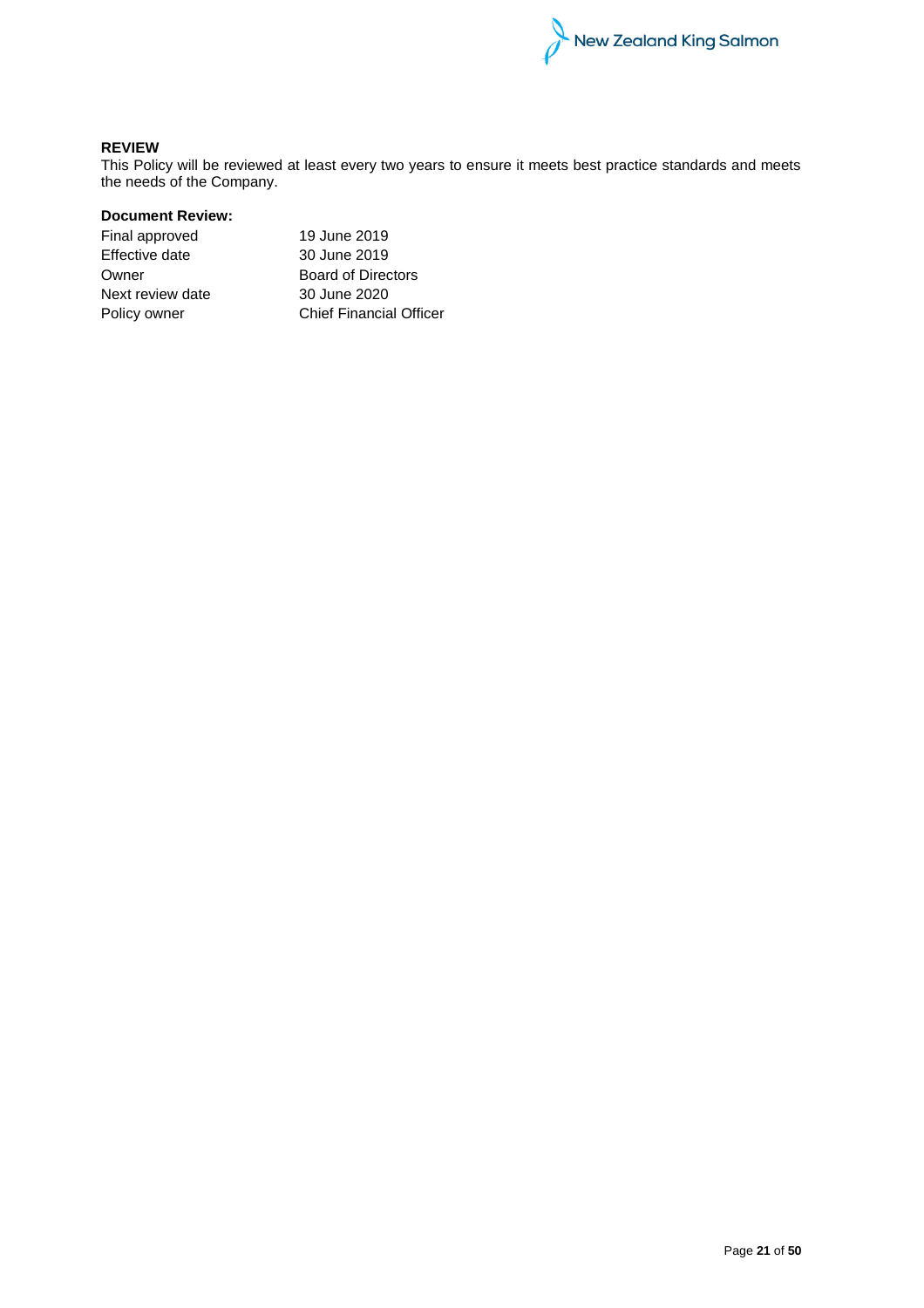

# **NEW ZEALAND KING SALMON INVESTMENTS LIMITED REQUEST FOR CONSENT TO TRADE IN QUOTED SECURITIES**

To: The Chief Financial Officer, New Zealand King Salmon Investments Limited

In accordance with the Company's Securities Trading Policy and Guidelines, I request the Company consent be given to the following proposed transaction to be undertaken either by me or persons associated with me, within 10 trading days of approval being given. I acknowledge the Company is not advising or encouraging me to trade or hold securities and does not provide any securities recommendation.

Name:

Name of registered holder transacting (if different):

Postal address:

Email address:

Position:

Description and number of securities:

Type of proposed transaction: Purchase/sale/other (specify)

To be transacted: On NZX/off-market trade/other (specify)

Likely date of transaction (on or about):

*NB: A copy of the contract note (or other transaction documentation, in the case of an off-market trade) must be provided to the CFO within 5 working days of the trade being completed.* 

I declare that I do not hold information which:

• is not generally available to the market;

• would have a material effect on the price of the Company's quoted securities if it were generally available to the market; or

• if it were generally available, would, or would be likely to, influence persons who normally invest in securities in deciding whether to acquire or dispose of the relevant securities

I know of no reason to prohibit me from trading in the Company's quoted securities and certify that the details given above are complete, true and correct.

# **I UNDERSTAND THAT CONSENT IS AUTOMATICALLY DEEMED TO BE WITHDRAWN IF I BECOME AWARE OF MATERIAL INFORMATION PRIOR TO THE TRADE BEING COMPLETED.**

#### \_\_\_\_\_\_\_\_\_\_\_\_\_\_\_\_\_\_\_\_\_\_\_\_\_\_\_\_\_ \_\_\_\_\_\_\_\_\_\_\_\_\_\_\_\_\_\_\_\_\_\_\_\_ Signature Date

The Company hereby consents/does not consent to the proposed transaction described above. Any consent is conditional on the proposed transaction being completed within 10 trading days of the date of this consent, and in compliance with the Company's Securities Trading Policy and Guidelines and Additional Trading Restrictions for Restricted Persons.

\_\_\_\_\_\_\_\_\_\_\_\_\_\_\_\_\_\_\_\_\_\_\_\_\_\_\_\_\_ \_\_\_\_\_\_\_\_\_\_\_\_\_\_\_\_\_\_\_\_\_\_\_\_

Name: Name: Name: Name: Name: Name: Name: Name: Name: Name: Name: Name: Name: Name: Name: Name: Name: Name: Name: Name: Name: Name: Name: Name: Name: Name: Name: Name: Name: Name: Name: Name: Name: Name: Name: Name: Name: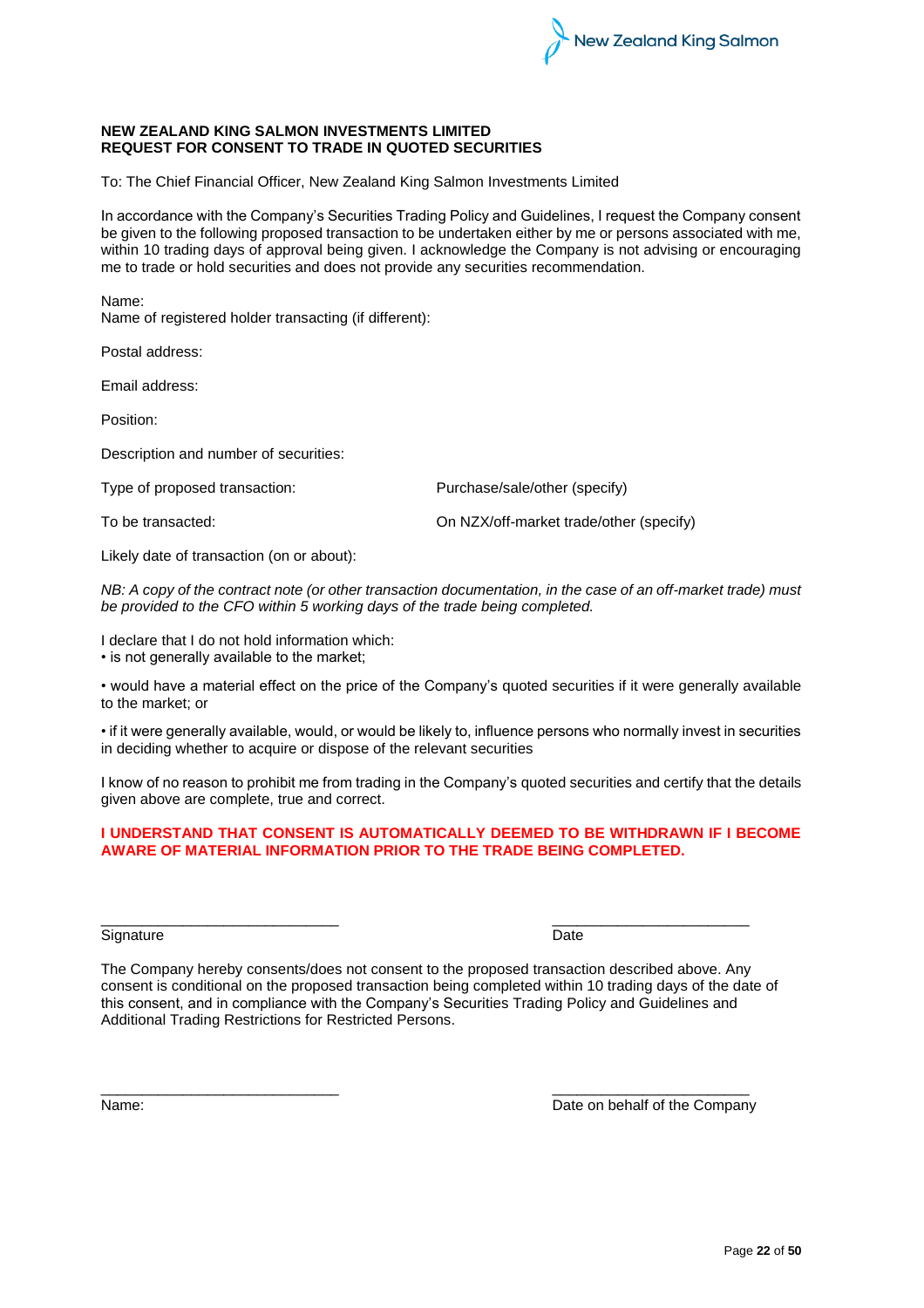# **APPENDIX C: AUDIT AND FINANCE COMMITTEE CHARTER**

# 1 **Constitution**

1.1 The Audit and Finance Committee shall be a committee of the Board of New Zealand King Salmon Investments Limited (the *Company*).

# 2 **Purpose**

- The purpose of the Audit and Finance Committee is to:
	- assist the Board in fulfilling its responsibilities for Company financial statements and external financial reporting;
	- (b) assist the Board in ensuring the quality and independence of the Company's external audit process;
	- (c) assist the Board in discharging its responsibility to exercise due care, diligence and skill in relation to oversight of:
		- (i) the integrity of external financial reporting;
		- (ii) the application of accounting policies;
		- (iii) financial management;<br>(iv) internal control systems
		-
		- (iv) internal control systems;<br>(v) related party transactions
		- (v) related party transactions;<br>(vi) protection of the company' protection of the company's assets; and
		- (vii) compliance with applicable laws, regulations, standards and best practice guidelines as they relate to financial disclosure, including continuous disclosure;
	- (d) review managements' letters of representation:
	- (e) facilitating the continuing independence of the external auditor in line with industry professional standards and ethical guidelines including receiving annual confirmation from the auditor of their independence in the previous 12 months;
	- (f) assessing the external auditor's independence and qualifications;
	- (g) oversee the rotation of the senior audit partner at least every five years;
	- (h) where non-audit services are provided by the external auditor the fees for the services should not exceed the fees for core audit services unless approved by the Audit and Finance Committee;
	- (i) maintaining the quality, credibility and objectivity of the accounting process (including financial reporting);
	- (j) overseeing and monitoring the performance of the internal and external auditors;
	- (k) providing a structured reporting line for internal audit and facilitating the maintenance of the objectivity of the internal auditor; and
	- (l) providing a formal forum for communication between the Board and senior financial management.
	- (m) to oversee the Company's capital and treasury risk management, and continuous disclosure processes to ensure their integrity, transparency and adequacy, and that they are in accordance with Company policies. In addition, the Committee will oversee takeover protocols and will act as the Takeovers Committee with additional director secondees.

# 3 **Duties and Responsibilities**

- 3.1 The Audit and Finance Committee does not take actions or make decisions on behalf of the Board. The Board has delegated certain functions to the Audit and Finance Committee which is responsible for:
	- (a) Treasury Risk Management:
		- (i) ensuring that management has in place and is implementing an effective treasury management policy that effectively minimises and manages treasury risk;
		- (ii) seeing that the Company is operating within its banking and debt covenants, and managing and monitoring exceptions;
		- (iii) seeing that the Company has appropriate processes and systems for identifying, assessing and managing all treasury risk in a manner consistent with the Company's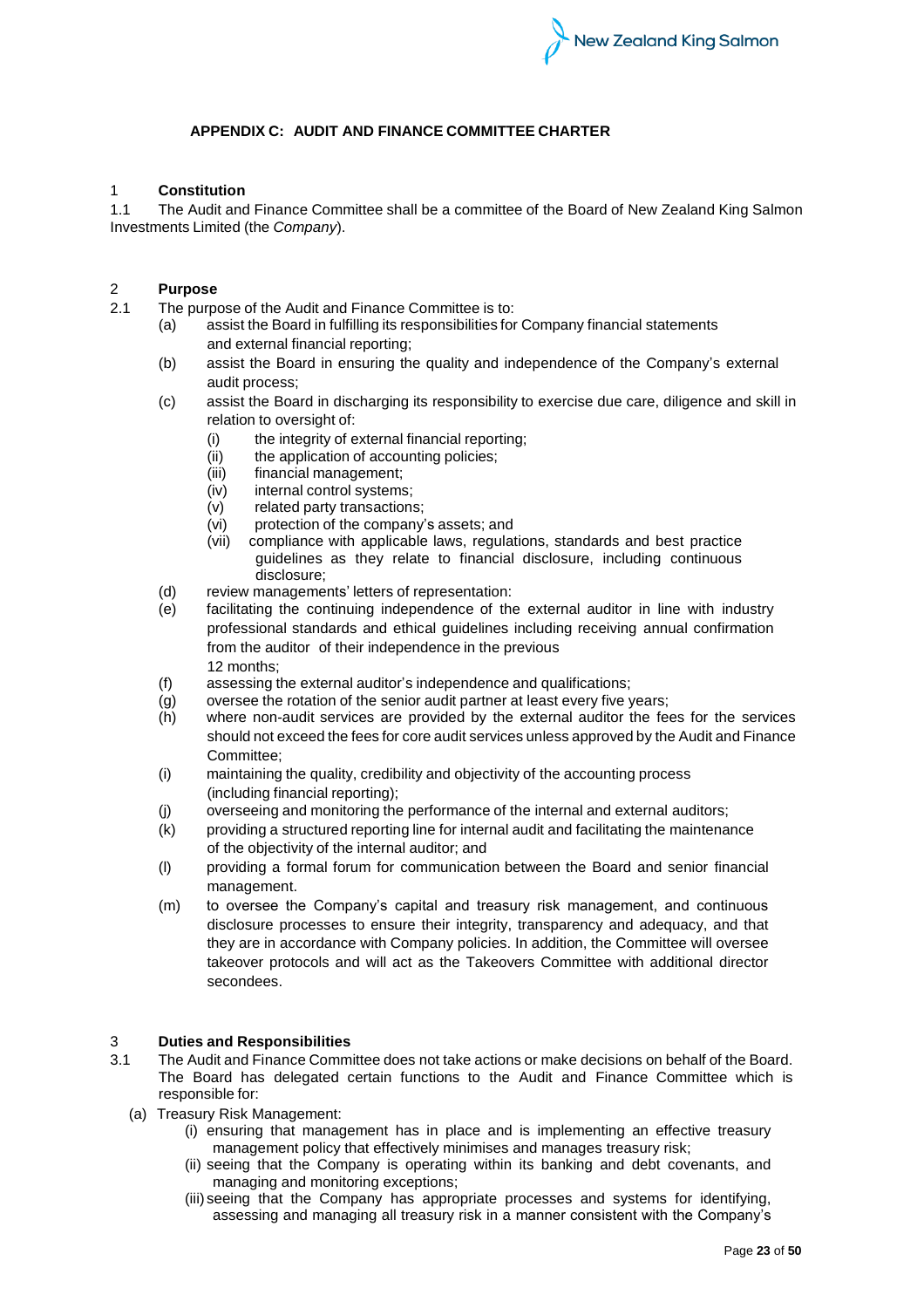risk appetite, and ensuring that management regularly monitors and reports on all material aspects to the Committee.

- (iv)understanding the internal control systems implemented by management for the approval of transactions (including derivatives and other hedging instruments);
- (v) reviewing and evaluating the effectiveness of the Company's treasury risk management framework and reporting including management of interest rate risk, foreign exchange risk, liquidity risk, credit and counterparty risks and derivatives risk at least annually, and provide a summary of that evaluation to the Board.
- (b) Capital Management:
	- (i) ensuring that management has in place capital structure and management policies appropriate for the Company.
	- (ii) regularly reviewing the Company's dividend policy.
	- (iii) reviewing distribution proposals, including dividends, for compliance with policy.
- (iv) reviewing and evaluating capital proposals in relation to acquisitions and divestments. (c) Continuous Disclosure
	- (i) ensuring that management has in place an appropriate continuous disclosure policy.
	- (ii) reviewing any non-routine statements to be issued by the Company, including announcements to NZX Limited (NZX) concerning results.
- (d) Takeovers
	- (i) ensuring that appropriate protocols are established that set out the procedure to be followed if there is a takeover offer for the Company
	- (ii) establishing a Takeover Committee. Seconding additional directors to the Takeover Committee if required. The Takeover Committee shall only consist of independent directors.
- (e) monitoring all aspects of the external audit of the Group's affairs including:
	- (i) considering the appointment, independence and removal of the auditors (including ensuring that the external auditor or key audit partner is changed at least every five years), the audit fee and any issues on their resignation or dismissal;
	- (ii) discussing with the auditors, before the commencement of each audit, the nature and scope of their audit;
	- (iii) reviewing the auditors service delivery plan;<br>(iv) reviewing the Group's letter of representation
	- reviewing the Group's letter of representation to the auditors; and
	- (v) discussing with the auditors any problems, reservations, or issues arising from the audit and referring matters of a material or serious nature to the Board;
- (f) reviewing the half year and annual financial statements, and any other financial statements to be released by the Group, before submission to the Board, focusing particularly on:
	- (i) any change in accounting policies and practices;
	- (ii) major judgmental areas;
	- (iii) significant adjustments;
	- (iv) the solvency of the Group;
	- (v) the going concern assumption;
	- (vi) compliance with accounting standards; and
	- (vii) compliance with legal stock exchange and other regulatory requirements;
- (g) reviewing any non-routine statements of a financial or business performance nature to be issued by the Company, including announcements to NZX Limited (NZX) concerning results;
- (h) regularly reviewing the Group's internal controls and systems;
- (i) monitoring and regularly reviewing the authorities, delegations and procedures under which the Group may be committed;
- (j) considering the findings of any internal investigations and management's response thereto;
- (k) monitoring compliance by the Company with its Constitution, applicable laws and regulations and stock exchange requirements;
- (l) promoting integrity in all aspects of the Group's financial reporting; and
- (m) ensuring that processes are in place so that the Board is properly and regularly informed about significant financial matters relating to the Group.
- 3.2 The Audit and Finance Committee shall:
	- (a) provide sufficient information to the Board to allow the Board to report annually to shareholders and stakeholders on risk identification and management procedures and relevant internal controls of the Group; and
	- (c) attend to any other matter put to the Audit and Finance Committee for consideration by the Board.
- 3.3 The auditor shall have direct access to the Board on any matter if required.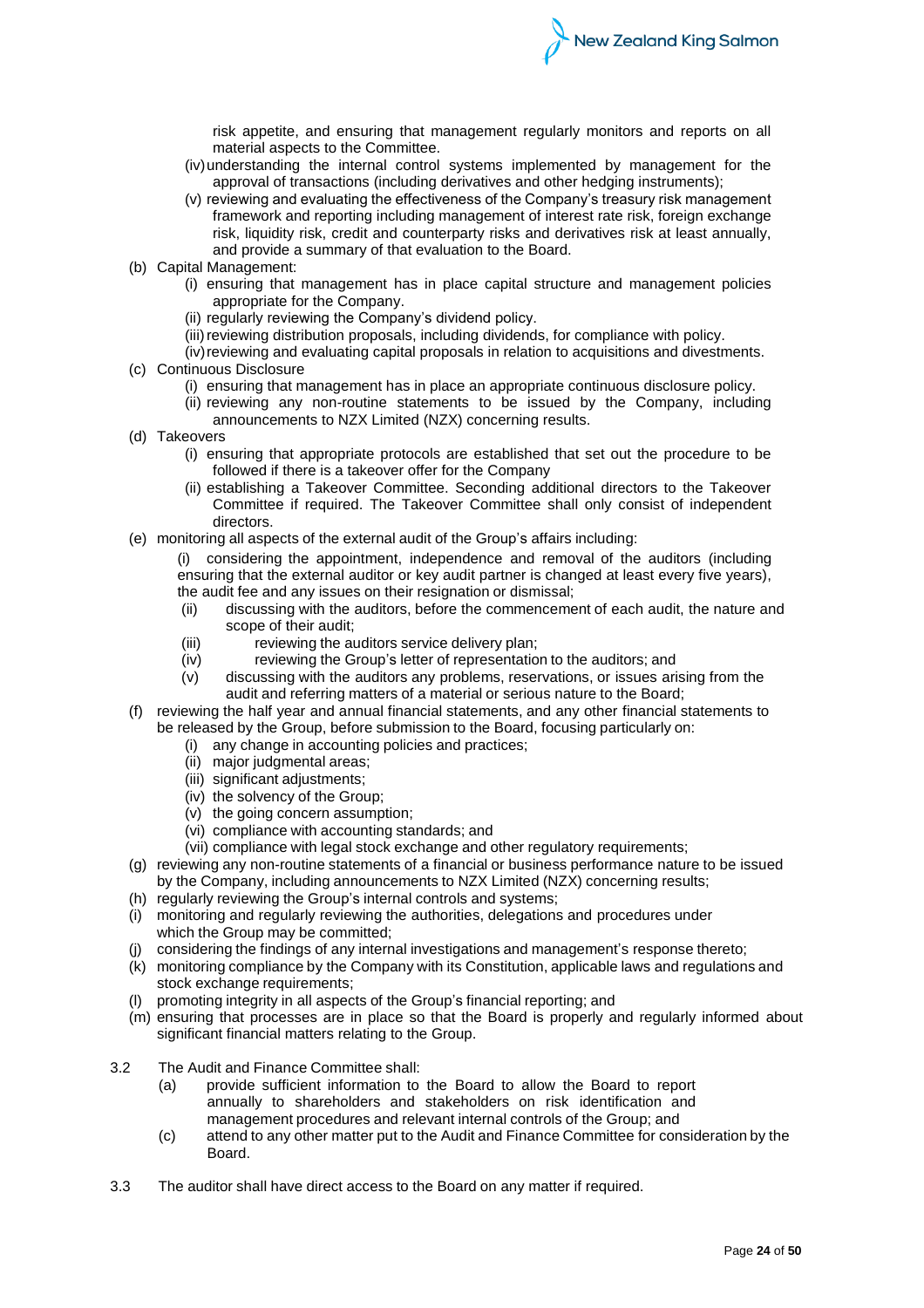3.4 Members of the Company's senior management team have a right of access to the Chairman of the Audit and Finance Committee in relation to any matters of material concern that have been raised through the normal management process but have not been raised with the Audit and Finance Committee.

New Zealand King Salmon

- 3.5 The Committee will have access to, and the authority of the Board to seek any information it requires from any officers, employees, consultants or advisers to fulfil its function, duties and responsibilities. All employees will be directed to co-operate with any request made by the Committee.
- 3.6 No former Company employee will be engaged in an external audit role for the Company within two years of leaving the Company. Former audit partners or audit managers will not be employed by the Company without prior approval of the Committee.

# 4 **Membership**

- The Committee will have at least three members who are all Directors of the Company and shall comprise a majority of independent directors and at least one director with an accounting or financial background.
- 4.2 The Committee will be structured to ensure that, as a collective group, it has the skills, experience and knowledge to fulfil its role and responsibilities. The Committee may, from time to time, co-opt external experts if the Committee believes this would assist the Committee to discharge its responsibilities.
- 4.3 The Board shall appoint a Chairman from among the independent non-executive members of the Committee, who must not be the Chairman of the Board. Without limiting the requirement that the Chairman of the Committee shall be an independent, non-executive Director, the Chairman of the Committee must also not otherwise have a long-standing association with the company's external audit firm as a current, or retired, audit partner or senior manager at the firm. The Chairman of the Committee will generally be perceived to be independent for this purpose if there has been a period of at least 3 years between previously being employed by the external audit form and serving as Chairman of the Committee
- 4.4 The appointment and removal of the Committee members shall be the responsibility of the Board.

4.5 The Company shall identify the members of the Committee on its website and each year in its annual report.

# 5 **Secretarial and Meetings**

- 5.1 The secretary of the Audit and Finance Committee shall be appointed by the Board. The secretary is responsible, in conjunction with the Committee Chair, for co-ordination of all Committee business including meeting scheduling, agendas, papers, minutes, Charter and policy reviews and communication with the Board and auditors.
- 5.2 A quorum of members of the Audit and Finance Committee shall be a majority of members.
- 5.3 The Audit and Finance Committee may have in attendance such members of management and such other persons including external advisers, as it considers necessary to provide appropriate information and advice.
- 5.4 All directors who are not members of the Audit and Finance Committee and employees shall only be entitled to attend meetings of the Audit and Finance Committee at the invitation of the Audit and Finance Committee.
- 5.5 Any person may be asked to leave the meeting at the Chair's discretion.
- 5.6 Reasonable notice of meetings and the business to be conducted shall be given to the members of the Committee and all other members of the Board.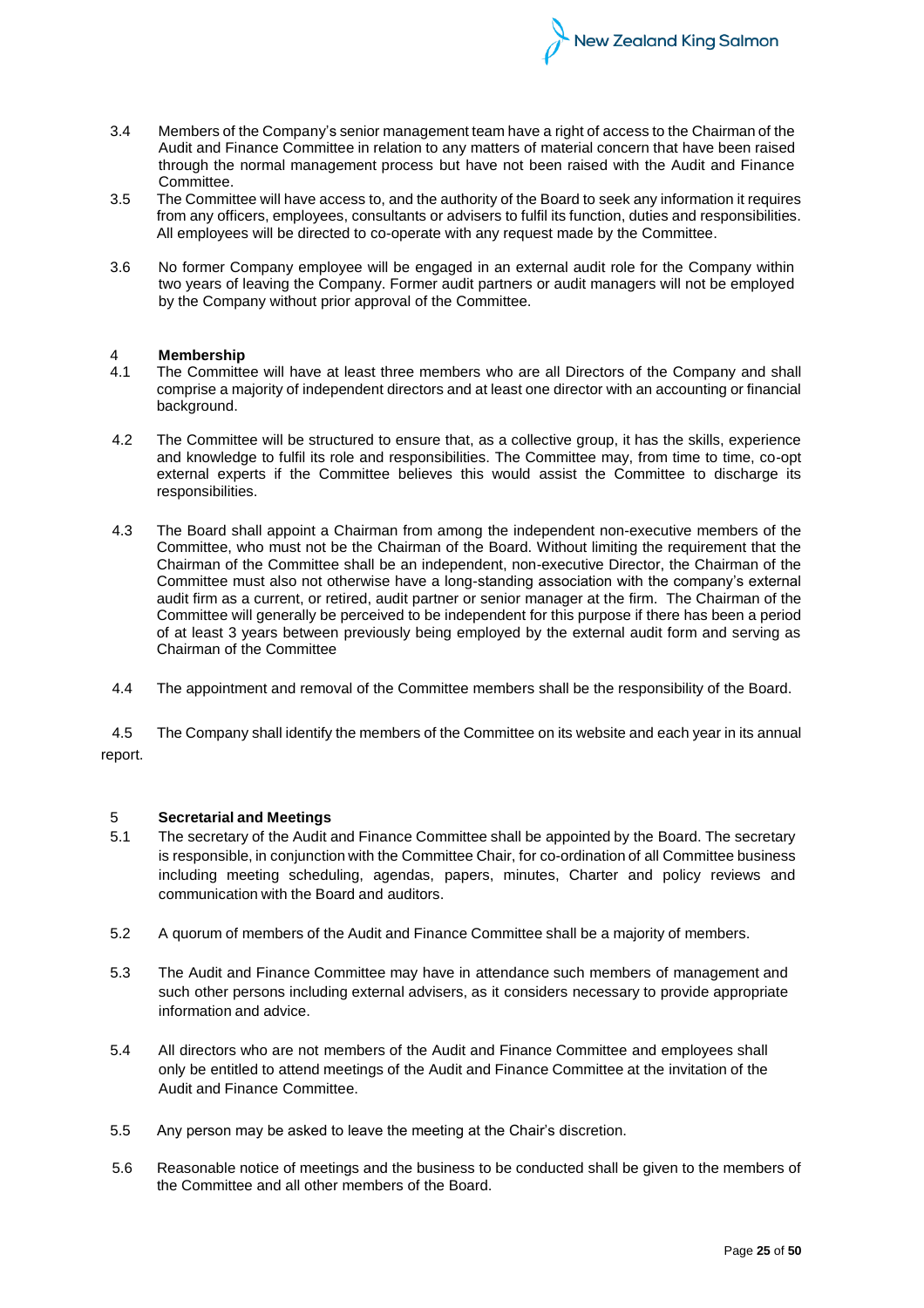

Meetings shall be held at least once per year without the CEO or management being present. Any member of the Committee may request a meeting at any time if they consider it necessary.

- 5.7 The Committee will convene a meeting if the auditors so request.
- 5.8 Proceedings of all meetings will be in accordance with the Constitution and otherwise as determined by the Chairman of the Committee.
- 5.9 Meeting agendas and minutes will be distributed to all Board members regardless of whether they are members of the Committee.
- 5.10 Minutes of all meetings shall be kept.

#### 6 **Authorities**

- 6.1 The Audit and Finance Committee will make recommendations to the Board on all matters requiring its decision. The Audit and Finance Committee does not have the power or authority to make a decision in the Board's name or on its behalf.
- 6.2 The Audit and Finance Committee is authorised by the Board, at the Group's expense, to obtain such outside legal or other independent information and advice including market surveys and reports, and to consult with such management and executive search consultants and other outside advisers with relevant experience and expertise, as it thinks necessary for carrying out its responsibilities.

# 7 **Review of the Audit and Finance Committee**

7.1 The Audit and Finance Committee will undertake an annual self-review of its objectives and responsibilities. Such objectives and responsibilities will also be reviewed (as against the Audit and Finance Committee Charter) by the Board, the CEO and any other person the Board considers appropriate.

# 8 **Reporting Procedures**

- 8.1 As soon as practicable after each Audit and Finance Committee meeting the Audit and Finance Committee will communicate its findings and recommendations to the Chairman.
- 8.2 The minutes of all Audit and Finance Committee meetings will be circulated to members of the Board. Extracts from the minutes will be made available to such other persons as the Board directs, as may be necessary to enable them to properly carry out their functions.

### 9 **Accountability to the Board**

9.1 This Charter has been approved by the Audit and Finance Committee and the Board. The Audit and Finance Committee reviews the Charter annually and recommends any proposed changes to the Board for approval.

# **Document Review:**

| Final approved   | 19 June 2019                   |
|------------------|--------------------------------|
| Effective date   | 30 June 2019                   |
| Owner            | <b>Board of Directors</b>      |
| Next review date | 30 June 2020                   |
| Policy owner     | <b>Chief Financial Officer</b> |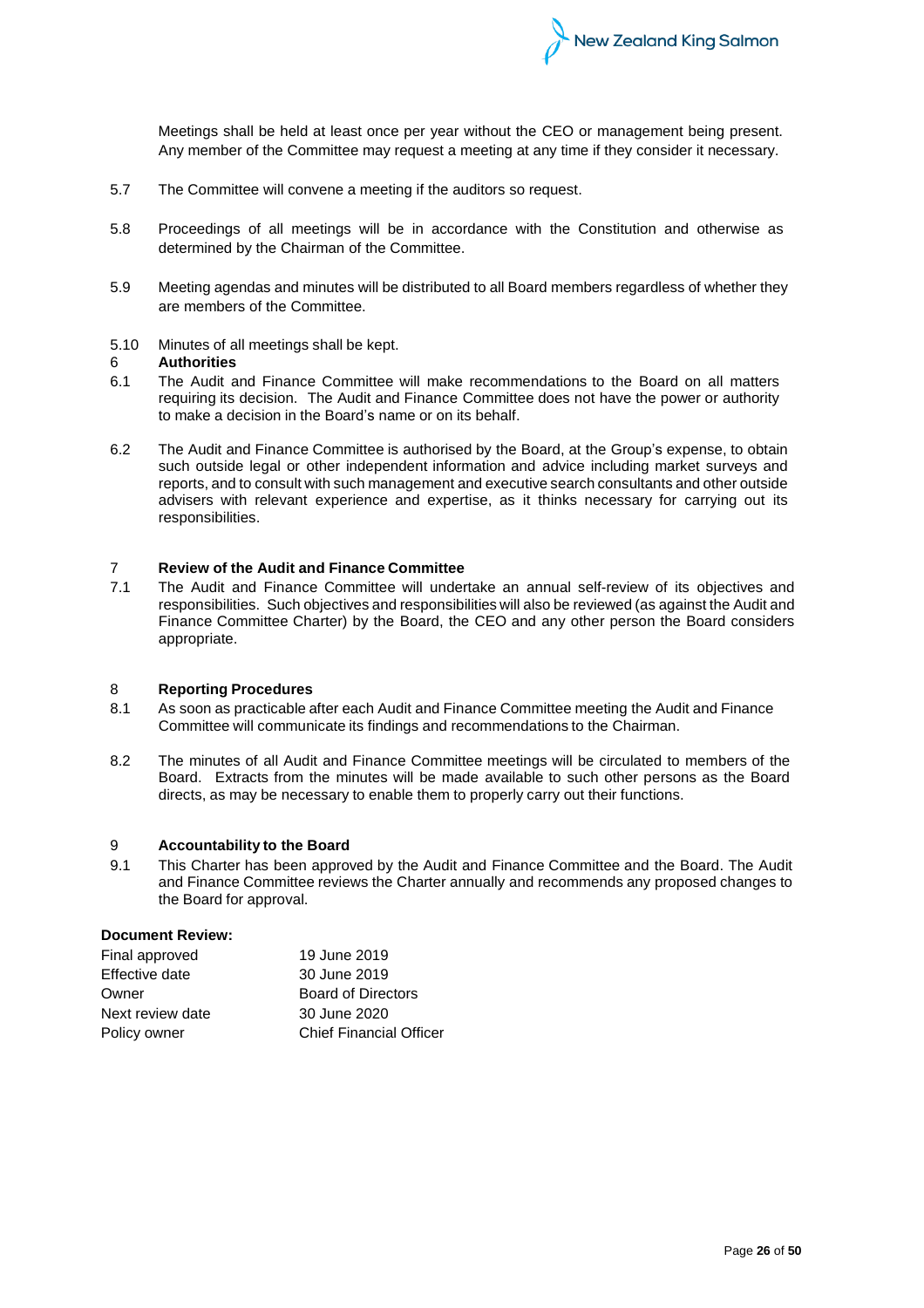

# **APPENDIX D: NOMINATIONS AND REMUNERATION COMMITTEE CHARTER**

# 1 **Constitution**

1.1 The Nominations and Remuneration Committee shall be a committee of the Board of New Zealand King Salmon Investments Limited (the Company).

# 2 **Purpose**

- 2.1 The purpose of the Nominations and Remuneration Committee is to:
	- (a) regularly review, and recommend changes to directors' remuneration to ensure that it is at an appropriate level, and effectively managed, to best advance the business objectives of the Company and its subsidiaries (together, the Group);
	- (b) assist the Board in the establishment of remuneration policies and practices for, and in discharging the Board's responsibilities relative to remuneration- setting and performance review of, the Group's CEO, other senior managers and directors (both nonexecutive and executive);
	- (c) undertake the annual performance review of the CEO and set key performance indicators;
	- (d) annually review the Diversity Policy, the diversity objectives and achievement against the objectives
	- (e) ensure that the Company has a formal and transparent method for the nomination and appointment of directors to the Board;
	- (f) oversee an annual review of board, committee and director performance and, when appropriate, recommend changes to the composition of the Board to ensure that the Company has, and maintains, the right composition of Directors to effectively govern and provide guidance to the business; and
	- (g) identify and recommend to the Board individuals for nomination as members of the Board and its Committees (taking into account such factors as it deems appropriate, including experience, qualifications, judgement and the ability to work with other directors).

#### 3 **Duties and Responsibilities**

- 3.1 The Nominations and Remuneration Committee does not take actions or make decisions on behalf of the Board. The Board has delegated certain functions to the Nominations and Remuneration Committee which is responsible for matters including:
	- (a) setting and reviewing the Group's remuneration policies and practices for consideration by the Board;
	- (b) setting and reviewing, in accordance with the Group's remuneration policies and practices, all components of the remuneration of the CEO, executive and non-executive directors as the Board may from time to time determine. The components shall include base salary, reimbursable expenses, bonuses, entitlements under employee incentive plans, company share schemes and company option schemes, and all other entitlements and benefits arising from such directorships;
	- (c) setting and reviewing, as appropriate, the terms of employment contracts for the Group's CEO and other senior managers;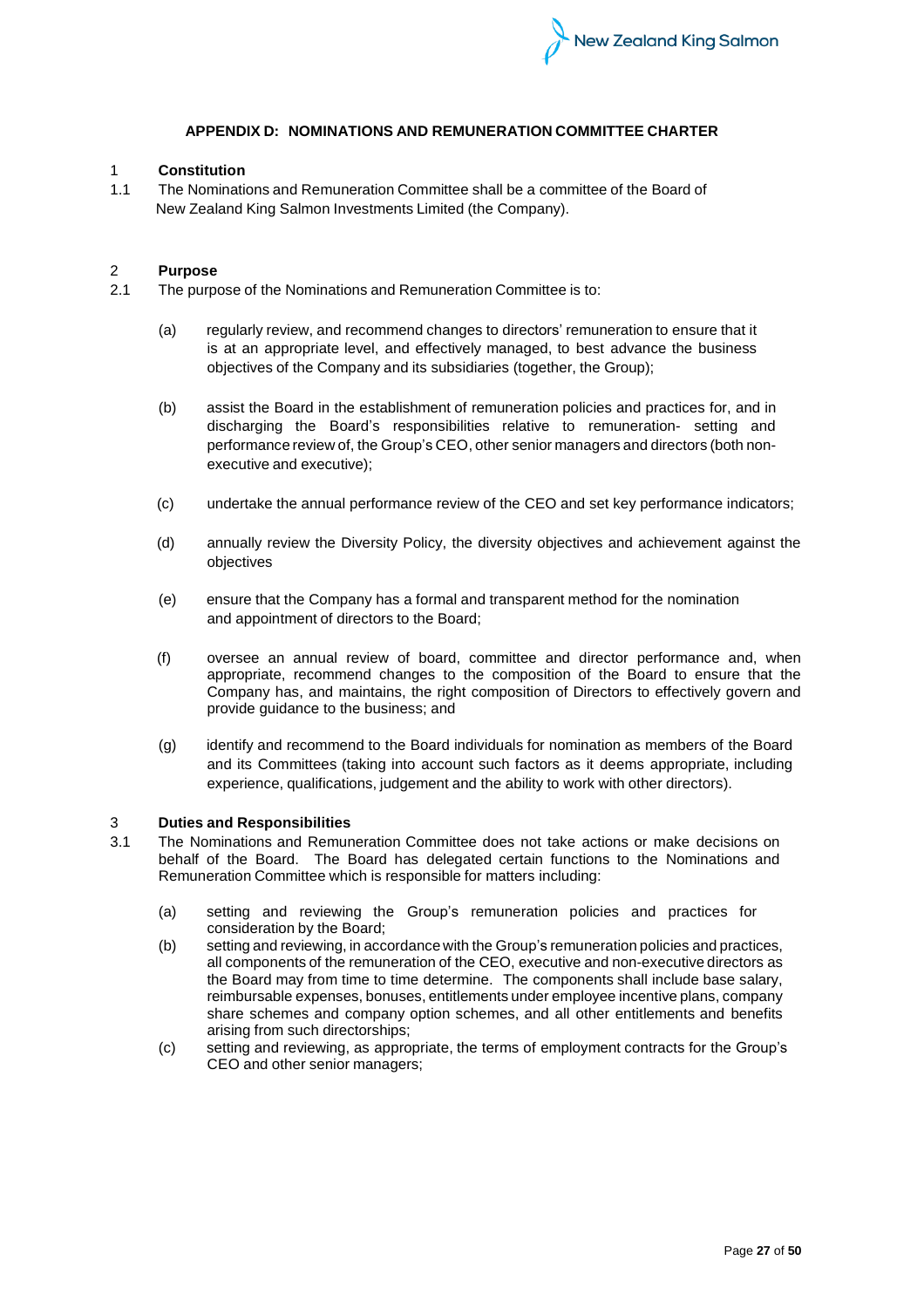

- (d) setting and reviewing the terms of the Group's short and long term incentive plans including any share and option schemes for employees and/or directors for consideration by the Board;
- (e) setting and reviewing the terms of the Group's superannuation and/or pension schemes for consideration by the Board;
- (f) making recommendations to the Board as to its size;
- (g) reviewing from time to time as required, the composition of the Board to ensure that the Company has access to the most appropriate balance of skills, qualifications, experience and background to effectively govern the Group;
- (h) considering whether any changes to the Board are necessary and/or desirable to enhance the performance of the Board, and recommend any changes to the Board;
- (i) reviewing Board succession plans to maintain an appropriate balance of skills, experience and expertise on the Board;
- (j) reviewing from time to time the criteria for determining suitability of potential directors in terms of balance of the Board, qualities, qualifications, skills and experience and recommending to the Board any necessary alterations;
- (k) making a recommendation to the Board regarding the reappointment of a Director whose term is expiring and who is available for re-election;
- (l) in the event of any vacancies on the Board, including any casual vacancy, considering any person(s) nominated, either by directors or shareholders, and making recommendations to the Board in respect of such nominations. The Nominations and Remuneration Committee can also make recommendations for removal of particular directors from the Board;
- (m) ensuring that potential candidates understand the role of the Board and the time commitment involved when acting as a member of the Board;
- (n) ensuring there is an appropriate induction programme in place for all new directors;
- (o) attending to any other matter put to the Nominations and Remuneration Committee for consideration by the Board and, as appropriate, the management of the Group;
- (p) developing and recommending to the Board for its approval an annual evaluation process for the Board and its committees;
- (q) preparing for the Board's consideration the letter of appointment for new directors; and
- (r) ensuring that Director and Executive remuneration disclosure in annual reports complies with regulatory requirements and good governance practices.
- 3.2 The Nominations and Remuneration Committee shall:
	- (a) at least annually, and in sufficient time to commission any study, survey and/or advice, review directors' fees and determine whether those fees are appropriate and make recommendations to the Board to put forward any proposed increases to be considered by shareholders at the next annual meeting;
	- (b) consider and make recommendations to the Board on any payment proposed to be made to a retiring Director, subject to compliance with the Constitution and the Listing Rules. However, a member of the Nominations and Remuneration Committee should not participate in any discussions with respect to a payment to that member and that the Board shall nominate another director as an alternative for such discussions; and
	- (c) attend to any other matter put to the Nominations and Remuneration Committee for consideration by the Board and as appropriate, by any senior manager of the Group.
- 3.3 When nominating or recommending a director to the board for appointment, the Nominations and Remuneration Committee will ensure:
	- (a) proper checks are completed (e.g. as to the person's character, experience, education, criminal record and record and bankruptcy history);
	- (b) key information about a candidate is provided to shareholders to assist their decision as to whether or not to elect or re-elect the candidate; and
	- (c) if the candidate is standing for the first time, any material adverse information revealed by the checks the entity has performed is provided to the Board; or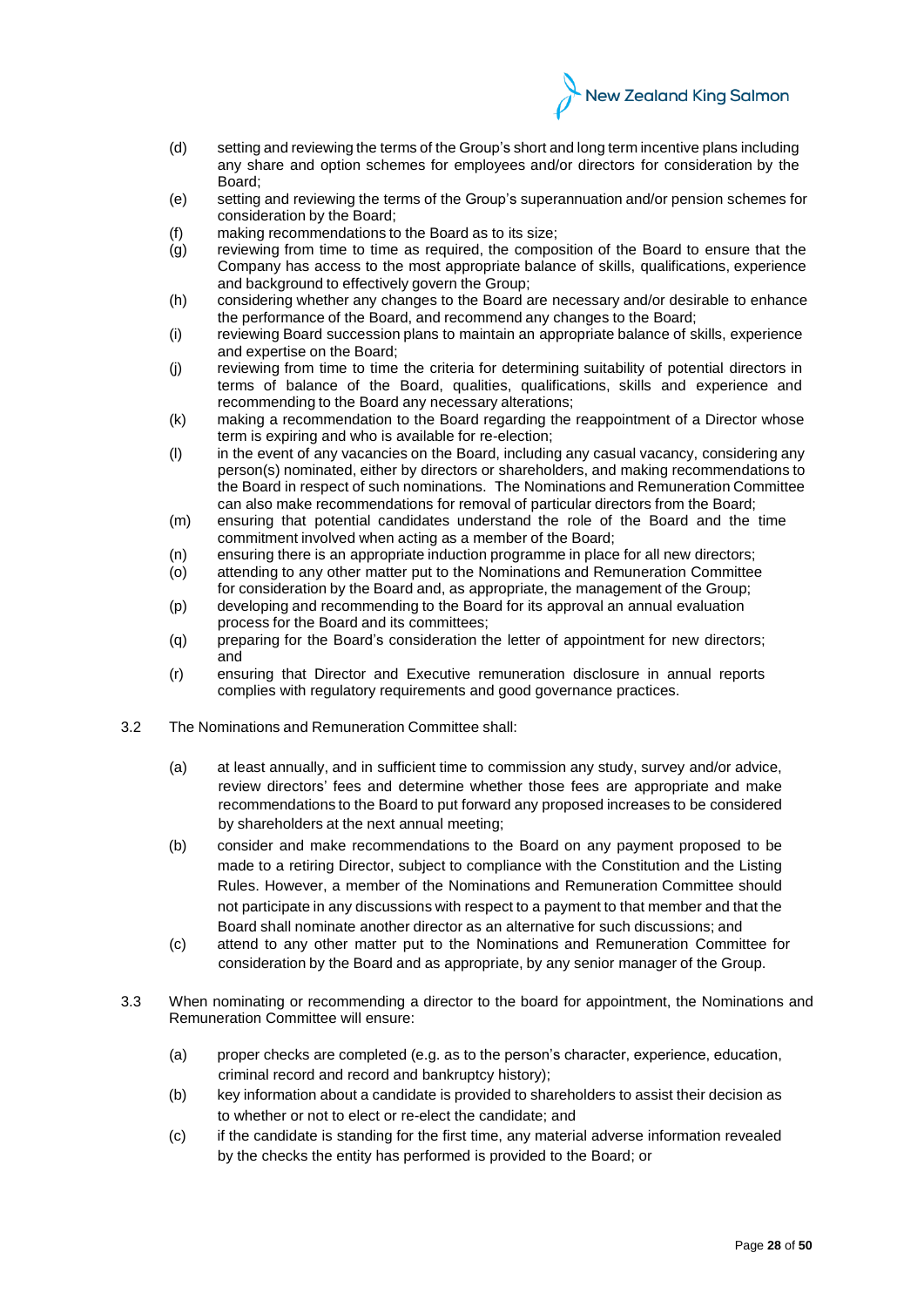

- (d) if the candidate is being re-elected information about the term of office served by the director is provided to the Board and shareholders.
- 3.3 The Nominations and Remuneration Committee may commission any study, survey and/or advice that it sees fit to assist in its consideration of any matter.

#### 4 **Membership**

- 4.1 Members of the Nominations and Remuneration Committee shall comprise members of the Board appointed by the Board, a majority of whom, shall, wherever possible, be independent directors.
- 4.2 The Committee will be structured to ensure that, as a collective group, it has the skills, experience and knowledge to fulfil its role and responsibilities. The Committee may, from time to time, co-opt external experts if the Committee believes this would assist the Committee to discharge its responsibilities.
- 4.2 The Board shall appoint a Chairman from members of the Nominations and Remuneration Committee.
- 4.3 The appointment and removal of the Nominations and Remuneration Committee members shall be the responsibility of the Board.
- 4.4 The Company shall identify the members of the Nominations and Remuneration Committee on its website and each year in its annual report.

#### 5 **Attendance**

5.1 The Nominations and Remuneration Committee may invite an adviser (or advisers) to attend meetings of the Nominations and Remuneration Committee to provide information and assistance to the Nominations and Remuneration Committee as required.

#### 6 **Secretarial and Meetings**

- 6.1 The secretary is responsible, in conjunction with the Committee Chairman, for co- ordination of all Committee business including meeting scheduling, agendas, papers, minutes, Charter and policy reviews and communication with the Board and auditors.
- 6.2 A quorum of members of the Nominations and Remuneration Committee shall be a majority of members.
- 6.3 The Nominations and Remuneration Committee may have in attendance such members of management and such other persons including external advisers, as it considers necessary to provide appropriate information and advice.
- 6.4 All directors shall be entitled to attend meetings of the Nominations and Remuneration Committee by standing invitation provided that executive directors, including the CEO, shall not be entitled to attend meetings where they are conflicted for personal reasons. Employees shall only be entitled to attend meetings of the Nominations and Remuneration Committee at the invitation of the Nominations and Remuneration Committee.
- 6.5 Any person may be asked to leave the meeting at the Chair's discretion.
- 6.6 Reasonable notice of meetings and the business to be conducted shall be given to the members of the Nominations and Remuneration Committee and all other members of the Board and to such other persons as the Board directs.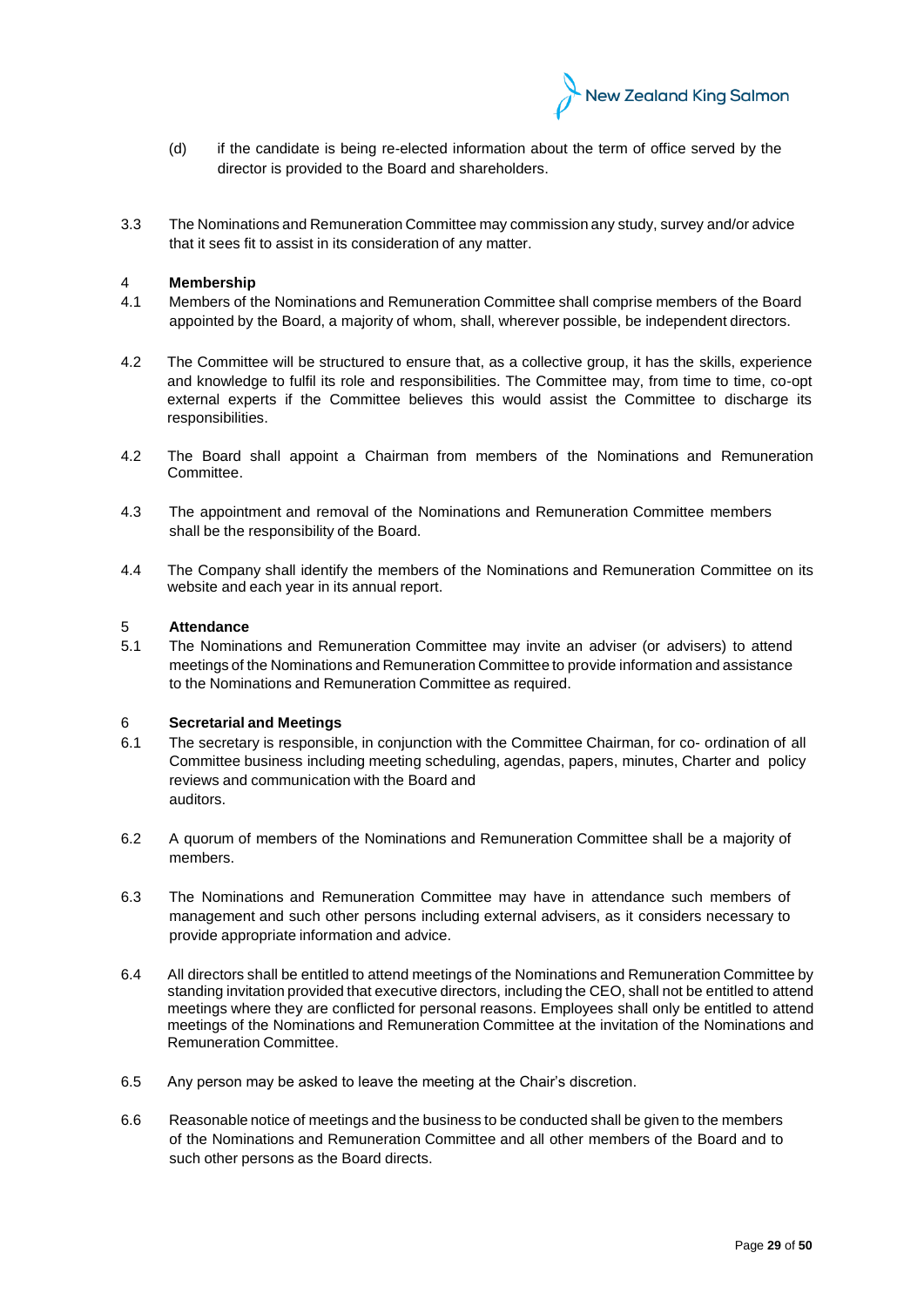

- 6.7 From time to time the Chairman of the Nominations and Remuneration Committee shall be entitled to request that the Nominations and Remuneration Committee meet without the presence of a particular Director.
- 6.8 The agenda and Committee papers will be prepared and circulated to all Directors including members of the Nominations and Remuneration Committee prior to the meetings.
- 6.9 Meetings shall be held at least once per year having regard to when director and executive remuneration is due for review in terms of the Group's remuneration policies. Any member of the Nominations and Remuneration Committee including the CEO may request a meeting at any time if they consider it necessary.
- 6.10 Proceedings of all meetings will be in accordance with the Constitution and otherwise as determined by the Chairman of the committee
- 6.11 Minutes of all meetings shall be kept.

# 7 **Authorities**

- 7.1 The Nominations and Remuneration Committee will make recommendations to the Board on all matters requiring its decision. The Nominations and Remuneration Committee does not have the power or authority to make a decision in the Board's name or on its behalf. The Board will consider the Nominations and Remuneration Committee's recommendations in formulating its recommendations regarding director remuneration packages to shareholders.
- 7.2 In accordance with Section 3 above, the Nominations and Remuneration Committee is authorised by the Board, at the Group's expense, to obtain such outside legal or other independent information and advice including market surveys and reports, and to consult with such management and executive search consultants and other outside advisers with relevant experience and expertise, as it thinks necessary for carrying out is responsibilities.
- 7.3 The Nominations and Remuneration Committee may delegate any of its responsibilities to the Chairman of the Nominations and Remuneration Committee from time to time and on such conditions as the Nominations and Remuneration Committee considers appropriate.
- 7.4 The Nominations and Remuneration Committee is authorised by the Board to investigate any activity covered by its role.
- 7.5 The Nominations and Remuneration Committee members may communicate with any Company employee to seek any information they require in order for the Nominations and Remuneration Committee to carry out its role.

# 8 **Review of the Nominations and Remuneration Committee**

8.1 The Nominations and Remuneration Committee will undertake an annual self-review of its objectives and responsibilities. Such objectives and responsibilities will also be reviewed (as against the Nominations and Remuneration Committee Charter) by the Board, the CEO and any other person the Board considers appropriate.

# 9 **Reporting Procedures**

- 9.1 After each Nominations and Remuneration Committee meeting the Chairman will report the Nominations and Remuneration Committee's findings and recommendations to the Board.
- 9.2 The minutes of all Nominations and Remuneration Committee meetings will be circulated to members of the Board. Extracts from the minutes will be made available to such other persons as the Board directs, as may be necessary to enable them to properly carry out their functions.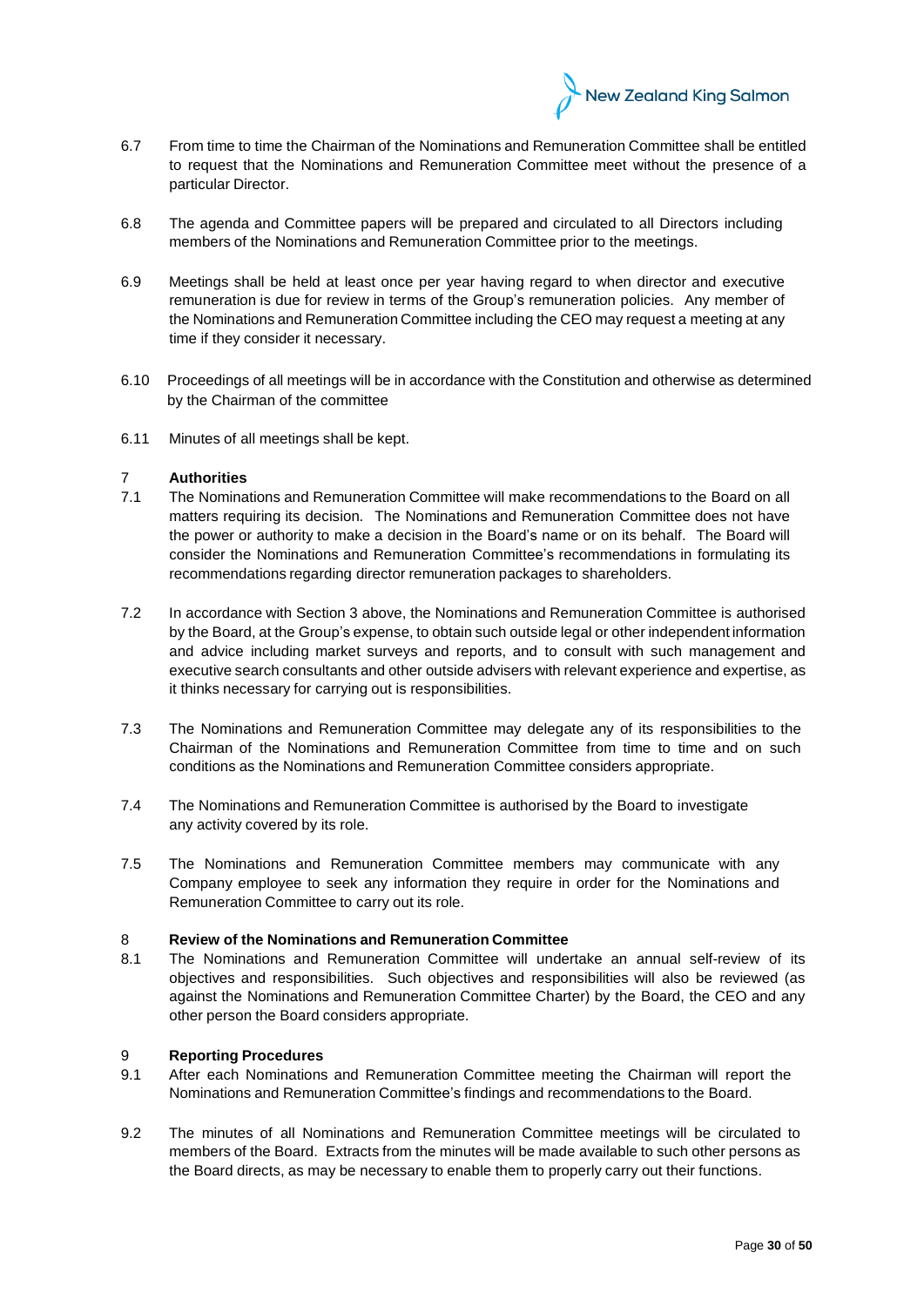

9.3 The Chairman will present an annual report to the Board summarising the Nominations and Remuneration Committee's activities during the year and any related significant results and findings.

# 10 **Accountability to the Board**

10.1 This Charter has been approved by the Nominations and Remuneration Committee and the Board. The Nominations and Remuneration Committee reviews the Charter annually and recommends any proposed changes to the Board for approval.

# **Document Review:**

| Final approved   | 19 June 2019                   |
|------------------|--------------------------------|
| Effective date   | 30 June 2019                   |
| Owner            | <b>Board of Directors</b>      |
| Next review date | 30 June 2020                   |
| Policy owner     | <b>Chief Financial Officer</b> |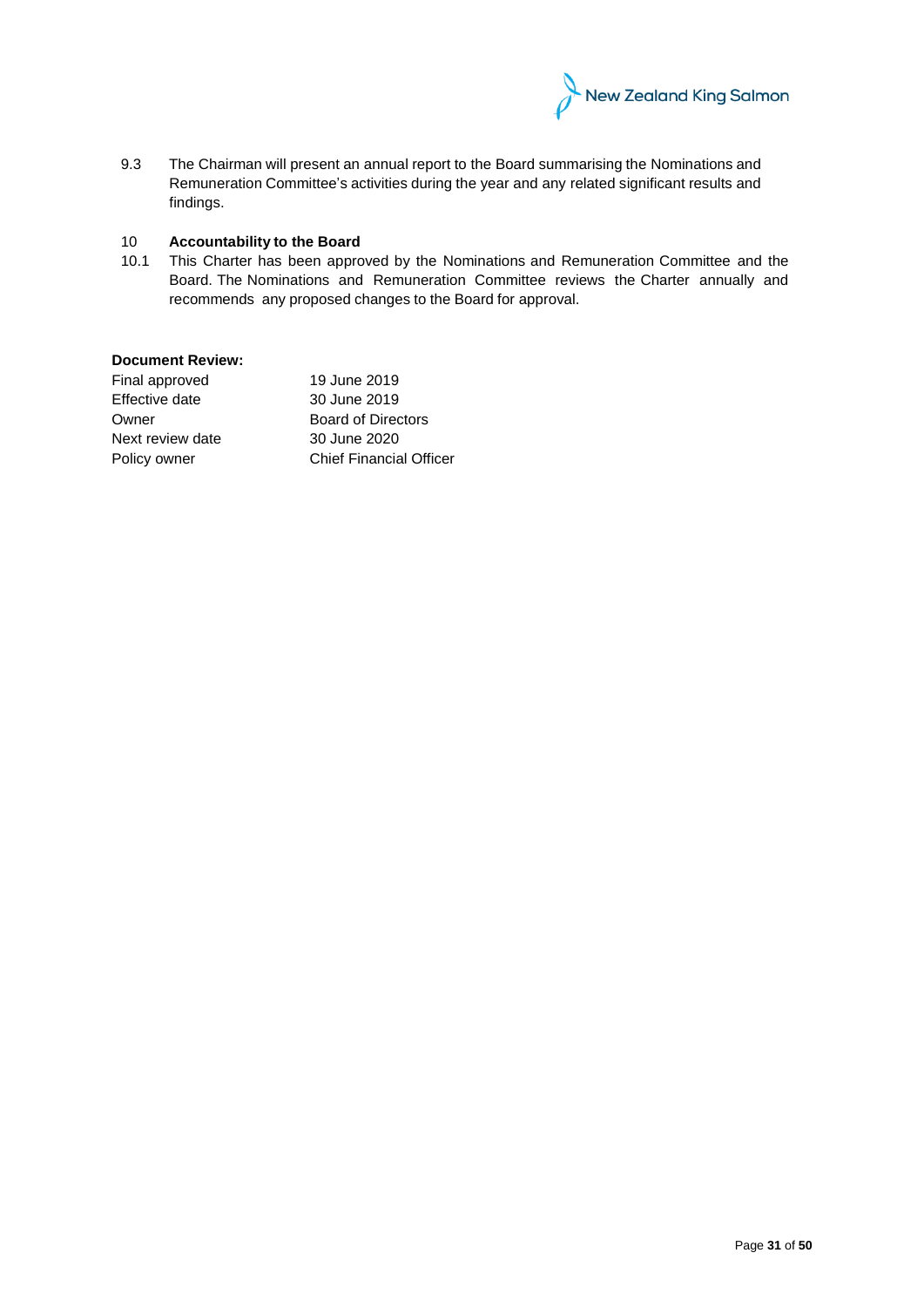

# **APPENDIX E: HEALTH, SAFETY AND RISK COMMITTEE CHARTER**

# **1 Constitution**

The Health, Safety and Risk Committee (the Committee) shall be a committee of the Board of New Zealand King Salmon Investments Limited (the Company).

# 2 **Purpose**

- 2.1 The purpose of the Health, Safety and Risk Committee is to:
	- (a) assist the Board to provide leadership and policy for health and safety;
	- (b) assist the Board to fulfil its responsibilities and to ensure compliance with all legislative and regulatory requirements in relation to the health and safety practises of the Company as those activities affect employees and contractors;
	- (c) support the ongoing improvement of health and safety in the workplace; and
	- (d) Ensure and overview the identification of risk to the company's operations, financial and nonfinancial, plus mitigation measures in place and such further measures to be enacted so as risk is managed to as satisfactory level as practical.

#### 3 **Duties and Responsibilities**

- 3.1 The Committee does not take actions or make decisions on behalf of the Board. The Board has delegated certain functions to the Committee which is responsible for, among other things:
	- a) reviewing and, if necessary, amending the health and safety policies of the Company;
	- b) monitoring the Company's compliance with health and safety legislation and regulatory requirements and the reporting of accidents, incidents and issues;
	- c) setting health and safety targets in consultation with the Board and assessing performance against those targets;
	- d) seeking assurance that the Company is effectively structured to manage health and safety related risks, including having competent staff, adequate communication procedures and proper documentation;
	- e) reporting to the Board quarterly on health and safety matters affecting the Company and at other times as determined by the Health, Safety and Risk Committee or as directed by the Board;
	- (f) reviewing all health and safety incidents that meet the definition of serious harm under the Health and Safety at Work Act 2015 occurring across the Company and considering appropriate action and recommendations to be made to the Board to minimise the risk of recurrence;
	- (g) setting a risk management and reporting framework for the Company that outlines the process in place to identify and manage risks;
	- (h) ensuring that the employees and assets of the Company are protected by appropriate health and safety equipment;
	- (i) receiving from Management a six monthly report in relation to the operation of the risk management framework and on all risks identified both internally and by external experts;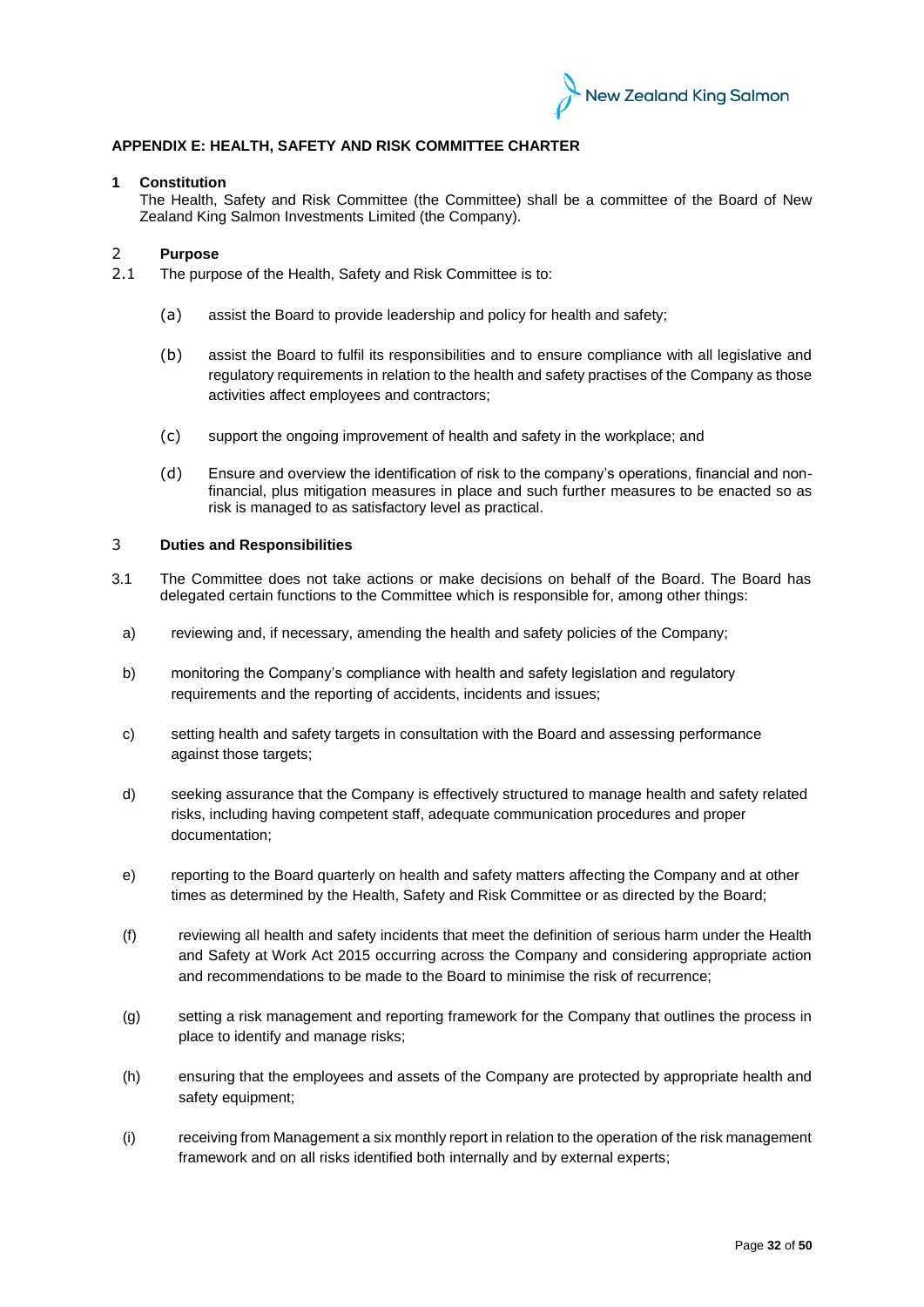

- (j) the report shall set out the likelihood of occurrence for each risk and rating the consequence should such a risk occur. The report should also advise on the mitigations in place, those additional mitigations identified and the sensibility, cost and time recommended for implementation and how these risks are being managed under the risk management framework.
	- (j) the Committee will report to the full Board on the changes to the risk profile for the Group and will include detail on two of the top 10 risks (on a consecutive basis) for Board consideration.
	- (k) reviewing the adequacy of the Group's insurance covers and ensuring that the Group is appropriately insured for potential risks;
	- (l) identifying other situations or circumstances in which the Group may be materially risk and initiating appropriate action through the Board or the CEO.
	- (m) regularly report to the Board on the operation of the Group's risk management and internal control processes;

# 4 **Membership**

- 4.1 The Committee will have at least two members of whom at least one must be independent.
- 4.2 The Committee will be structured to ensure that, as a collective group, it has the skills, experience and knowledge to fulfil its role and responsibilities. The Committee may, from time to time, co-opt external experts if the Committee believes this would assist the Committee to discharge its responsibilities.
- 4.3 The Board shall appoint a Chairman from among the members of the Committee. The Chairman is to be an independent director.
- 4.4 The appointment and removal of the Committee members shall be the responsibility of the Board.

4.5 The Company shall identify the members of the Committee on its website and each year in its annual report.

# 5 **Secretarial and Meetings**

- 5.1 The secretary of the Health, Safety and Risk Committee shall be appointed by the Board. The secretary is responsible, in conjunction with the Committee Chair, for co-ordination of all Committee business including meeting scheduling, agendas, papers, minutes, Charter and policy reviews and communication with the Board and auditors.
- 5.2 A quorum of members of the Health, Safety and Risk Committee shall be a majority of members.
- 5.3 The Health, Safety and Risk Committee may have in attendance such members of management and such other persons including external advisers, as it considers necessary to provide appropriate information and advice.
- 5.4 All directors who are not members of the Health, Safety and Risk Committee and employees shall only be entitled to attend meetings of the Health, Safety and Risk Committee at the invitation of the Health, Safety and Risk Committee.
- 5.5 Any person may be asked to leave the meeting at the Chair's discretion.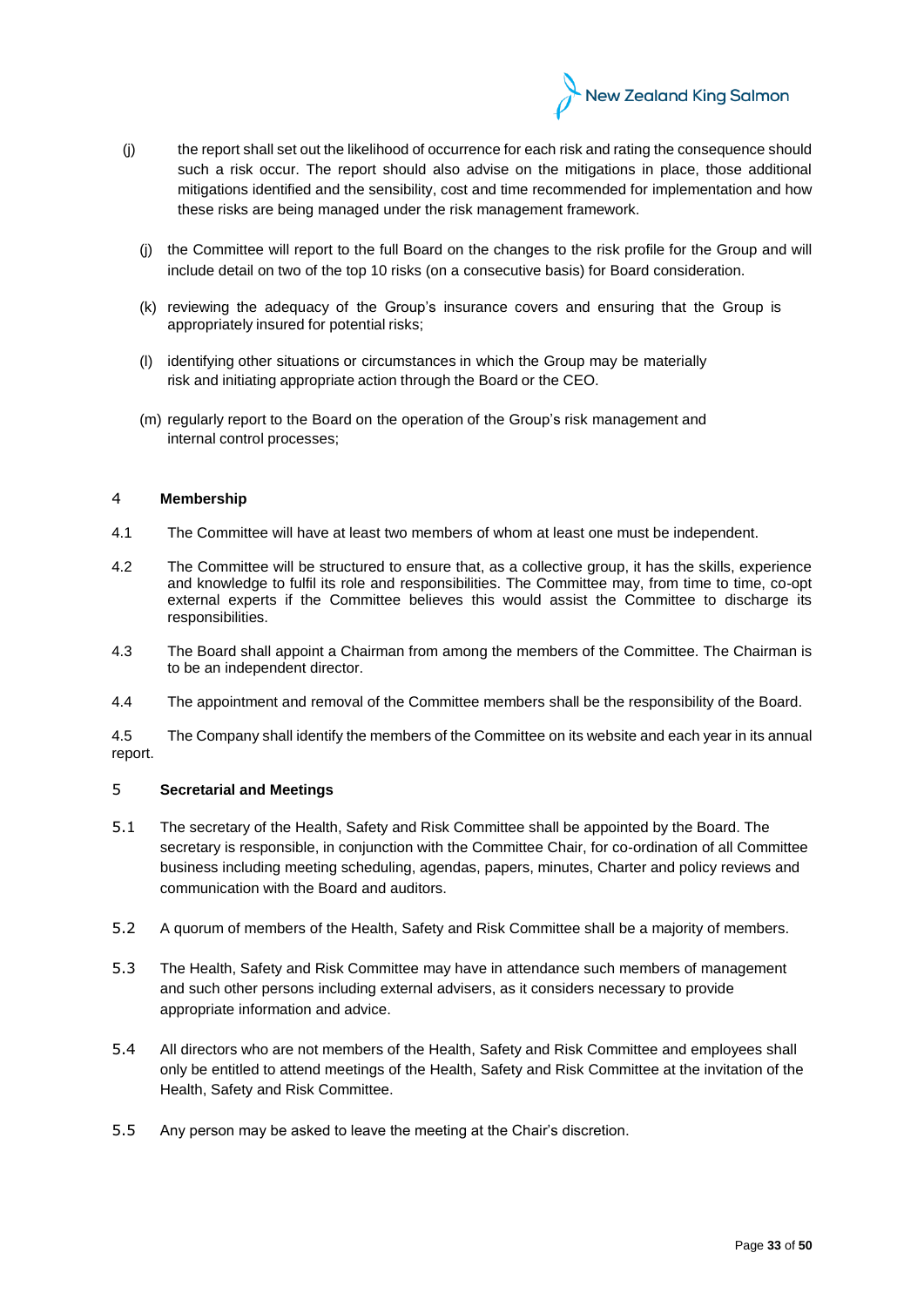

5.6 Reasonable notice of meetings and the business to be conducted shall be given to the members of the Health, Safety and Risk Committee and all other members of the Board.

Meetings shall be held at least once per year without the CEO or management being present.

Any member of the Health, Safety and Risk Committee may request a meeting at any time if they consider it necessary.

- 5.7 The Health, Safety and Risk Committee will convene a meeting if the auditor so requests.
- 5.8 Proceedings of all meetings will be in accordance with eh Constitution and otherwise as determined by the Chairman of the Committee.
- 5.9 Meeting agendas and minutes will be distributed to all Board members regardless of whether they are members of the Committee.
- 5.10 Minutes of all meetings shall be kept

# 6 **Authorities**

- 6.1 The Committee will make recommendations to the Board on all matters requiring its decision. The Committee does not have the power or authority to make a decision in the Board's Company Name or on its behalf.
- 6.2 The Committee is authorised by the Board, at the Company's expense, to obtain such outside legal or other independent information, and to consult with such management and outside advisers with relevant experience and expertise, as it thinks necessary for carrying out its responsibilities.

#### 7 **Review of the Health, Safety and Risk Committee**

7.1 The Committee will undertake an annual self-review of its objectives and responsibilities. Such objectives and responsibilities will also be reviewed (as against the Committee Charter) by the Board and any other person the Board considers appropriate.

# 8 **Reporting Procedures**

- 8.1 As soon as practicable after each Committee meeting the Committee will communicate its findings and recommendations to the Chairman of the Board.
- 8.2 The minutes of all Committee meetings will be circulated to members of the Board. Extracts from the minutes will be made available to such other persons as the Board directs, as may be necessary to enable them to properly carry out their functions.

#### 9 **Accountability to the Board**

9.1 This Charter has been approved by the Committee and the Board. The Committee reviews the Charter annually and recommends any proposed changes to the Board for approval.

#### **Document Review:**

| Final approved   | 19 June 2019                   |
|------------------|--------------------------------|
| Effective date   | 30 June 2019                   |
| Owner            | <b>Board of Directors</b>      |
| Next review date | 30 June 2020                   |
| Policy owner     | <b>Chief Financial Officer</b> |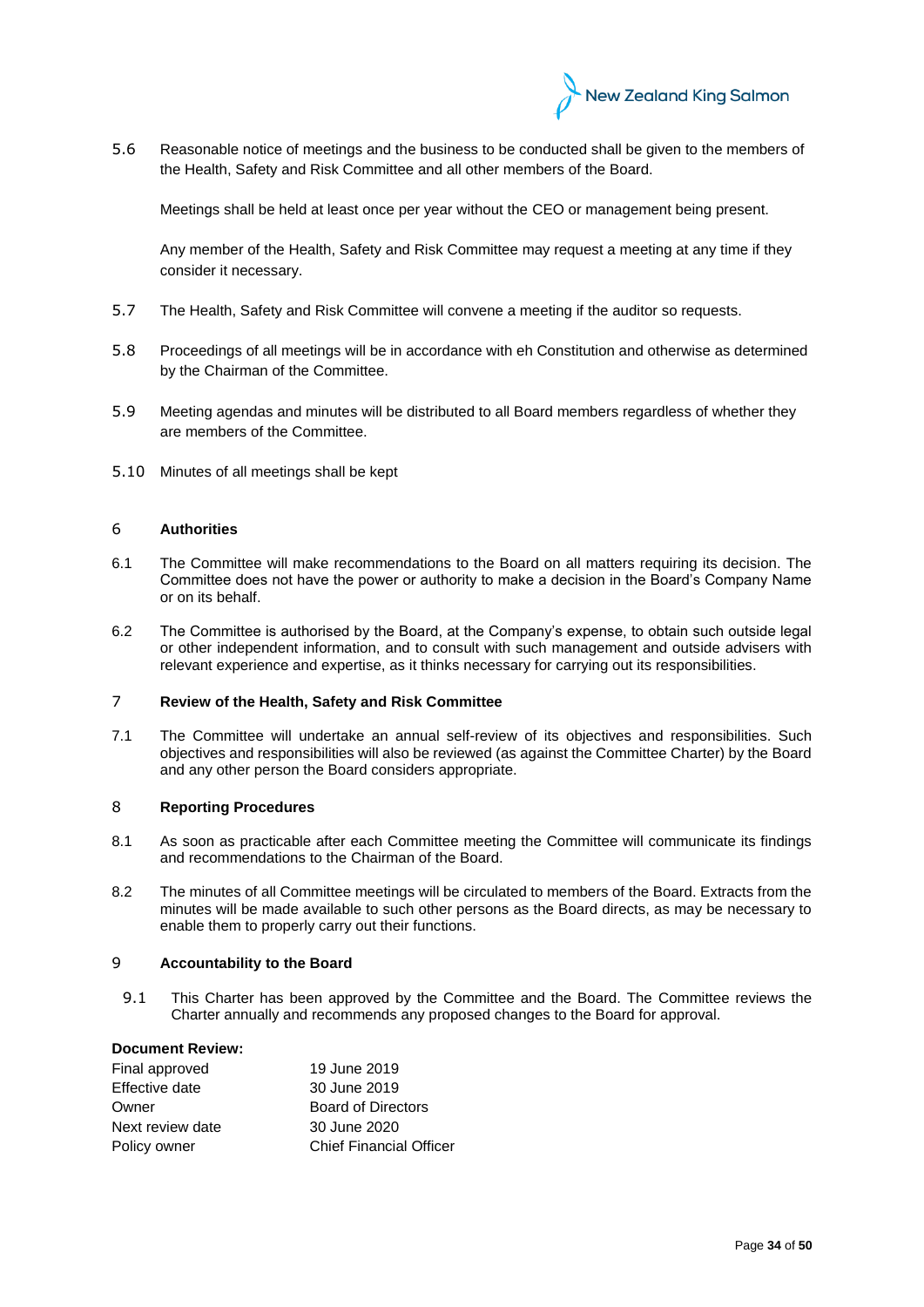

# **APPENDIX F: DIVERSITY POLICY**

# **1 POLICY STATEMENT**

New Zealand King Salmon Investments Limited and its subsidiaries (NZKS, the Company) have and seeks a diverse workforce. The Company strives to ensure that the contribution of every individual is maximised in order to create a dynamic and high performing workforce.

Legislatively it is incumbent on us, as an employer, to ensure that our team members are not discriminated against on the grounds of their diversity. From a business perspective, we understand that by focusing our practices on the recruitment and retention of team members based on their capabilities and skills sets, we broaden our talent pool. This enables us to achieve a competitive advantage through a diversity of thinking and decision making, and a better understanding our broad-ranging customers and stake-holders.

By recognising and valuing the different skills, experiences and perspectives our team members bring to our organisation, we can ensure everyone has the opportunity to contribute to the success of NZKS. This policy outlines NZKS's commitment to developing a culture of inclusion across our whole organisation, which embraces the diversity of our team members.

# **2 OBJECTIVES**

This policy aims to ensure initiatives within our business, which drive a culture of inclusion, form the basis of the way we work. This is achieved through

- (a) the identification of barriers which perpetuate inequality, and the removal of these through initiatives within our policies and practices
- (b) a commitment to equal opportunities by ensuring access to development and advancement is merit based
- (c) attaining diversity within our teams at board and senior management levels
- (d) ensuring all team members understand the importance of the Way we Work, and incorporate these behaviours of value and respect into their daily actions
- (e) the setting of measurable objectives by the Board to be implemented by Management through monitoring, reporting, and reviewing our practices to ensure we keep up to date with current legislation, and that we are following best practice in this area.

# **3 DEFINITIONS**

The following definitions are applied for the purposes of this policy

Diversity – Individual differences in relation to, but not limited to, gender, age, ethnicity, cultural identification, sexual orientation, family status

Culture of Inclusion – An organisational culture in which all individuals are valued and respected, have equal opportunities, and can contribute fully to the success of the organisation

Discrimination – conduct which is likely to result in less favourable treatment, or create a less favourable environment, for any person/group than for another under similar circumstances by any of the following prohibited grounds (under the Human Rights Act 1993)

- 1. Sex (including pregnancy and childbirth)
- 2. Marital status
- 3. Religious belief
- 4. Ethical belief
- 5. Colour
- 6. [Race](https://en.wikipedia.org/wiki/Race_(human_classification))
- 7. [Ethnic](https://en.wikipedia.org/wiki/Ethnic_group) or national origins
- 8. [Disability](https://en.wikipedia.org/wiki/Disability)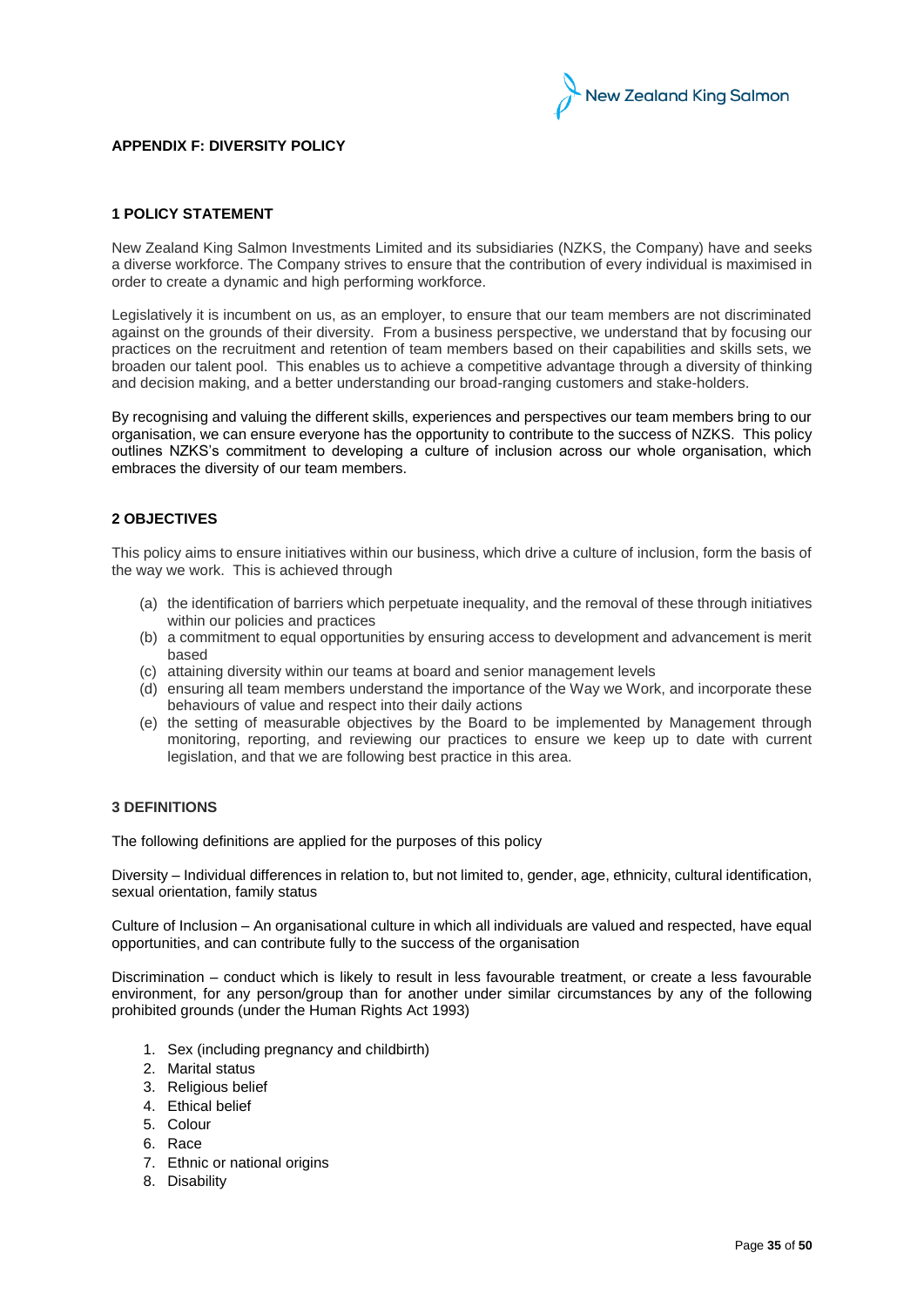

- 9. Age
- 10. [Political opinion](https://en.wikipedia.org/wiki/Freedom_of_thought)
- 11. [Employment](https://en.wikipedia.org/wiki/Employment) status
- 12. Family status
- 13. [Sexual orientation](https://en.wikipedia.org/wiki/Sexual_orientation)

# **4 RESPONSIBILITIES**

This policy applies to members of the Board, all team members of NZKS, and any individual who undertakes voluntary work with NZKS, and contractors within our business.

### **NZKS Board Members**

Review this policy annually, along with related objectives and initiatives.

# **Senior Leadership Team (SLT)**

Provide leadership to the wider organisation on NZKS's approach to diversity and inclusion.

#### **Managers**

Understand the objectives of this policy, and the approach to diversity and inclusion set out within it. Lead by example to ensure integration of inclusive culture across the business.

#### **Human Resources Team**

Monitor, and review practices and initiatives around diversity. In conjunction with SLT, set measurable objectives and initiatives, and report to the Board annually on progress being made.

#### **Team Members**

Understand the objectives of this policy, the importance of diversity and inclusion, and how to integrate this into daily actions.

# **5 DIVERSITY AND INCLUSION IN PRACTISE**

#### **Recruitment**

NZKS has a robust recruitment policy which ensures we are drawing candidates from the widest talent pool, to attract the right people to the right positions within our organisation. All candidates are evaluated against a detailed Job Description which clearly outlines the tasks involved, and the skills, attributes and qualifications required. This aims to reduce unconscious bias during the recruitment process, by providing a merit-based structure to follow.

#### **Performance Appraisal**

Our annual performance review cycle provides an opportunity for team members to focus on key achievements, and in conjunction with their Managers set Key Performance Indicators which align to our company strategy. This allows unbiased feedback on individual performance, mitigating the risk of unconscious bias through our review process.

In addition to required skills and measurable outcomes, we also place a high importance on the behaviours of our team members. We encourage and reward those exhibiting with the behaviours outlined by our Way we Work philosophy, which places emphasis on value and respect for all.

#### **Development**

Our commitment to the continuous development of our team ensures NZKS has individuals with the right skills in the right role. This also provides an equitable opportunity for career advancement to all team members.

### **Remuneration**

NZKS uses the Strategic Pay 10 factor system to evaluate all salaried positions. This provides an objective structure for salary banding which focuses on key components of roles within our organisation. From this a salary range is established, which allows movement within each band on a merit-based system.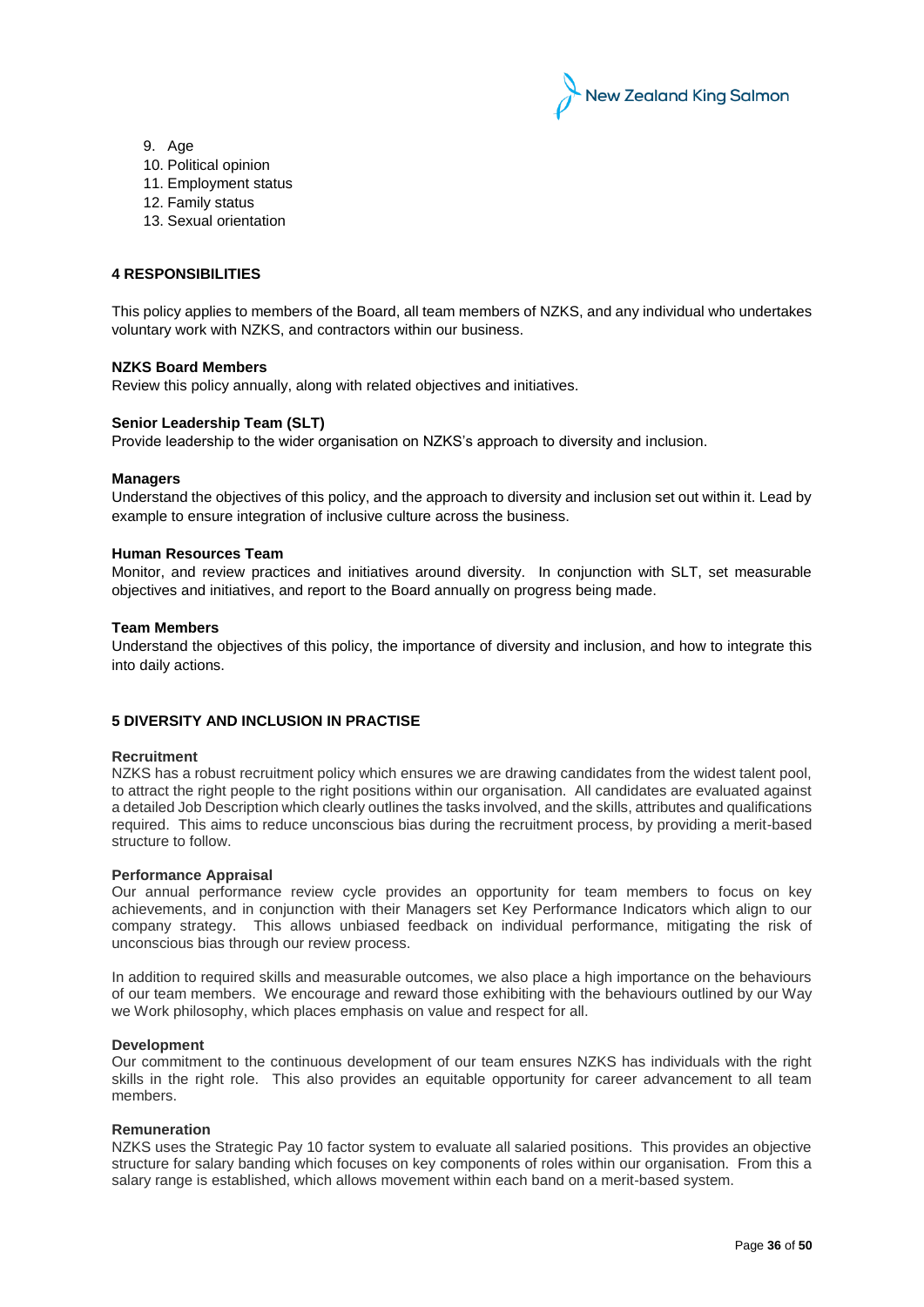

#### **Harassment and Discrimination Policy**

Our Harassment and Discrimination Policy outlines our commitment to providing a safe, inclusive environment. The aim is to ensure all team members understand the impact words and actions can have on others, that they feel free from harassment or discrimination while at work, and also are comfortable and supported raising issues of this nature should they arise.

#### **Flexible Working**

Recognising the changing face of our workforce means also looking at how we can move from traditional work patterns to those which accommodate our diverse team. Amendments to the Employment Relations Act (2007) outline the requirements of employers to consider all requests for flexible working arrangements. From a business perspective. Offering flexible work arrangements can assist with retention of key team members when personal circumstances change. NZKS understands how this can increase staff morale and engagement, and where possible, offers flexible working arrangement such as job splits, part-time work, and remote working.

#### **Measurable objectives**

The objectives set by the Board are available on the Company's website. The Board will report on its progress to achieving the objectives each year in the annual report to shareholders.]

# **6 MONITORING AND REVIEWING**

This policy outlines the commitment of NZKS to creating an inclusive culture throughout the organisation, and the benefits this creates for our diverse workforce. To maintain and build on what has already been achieved, the Human Resources team will undertake annual reviews of our policies and practices in relation to diversity and inclusion, and report to the Board on the progress being made, and areas for improvement. Following on from this the Board may review this policy, and related objectives and initiatives as appropriate.

# **Document Review:**

| 19 June 2019                   |
|--------------------------------|
| 30 June 2019                   |
| <b>Board of Directors</b>      |
| 30 June 2020                   |
| <b>Chief Financial Officer</b> |
|                                |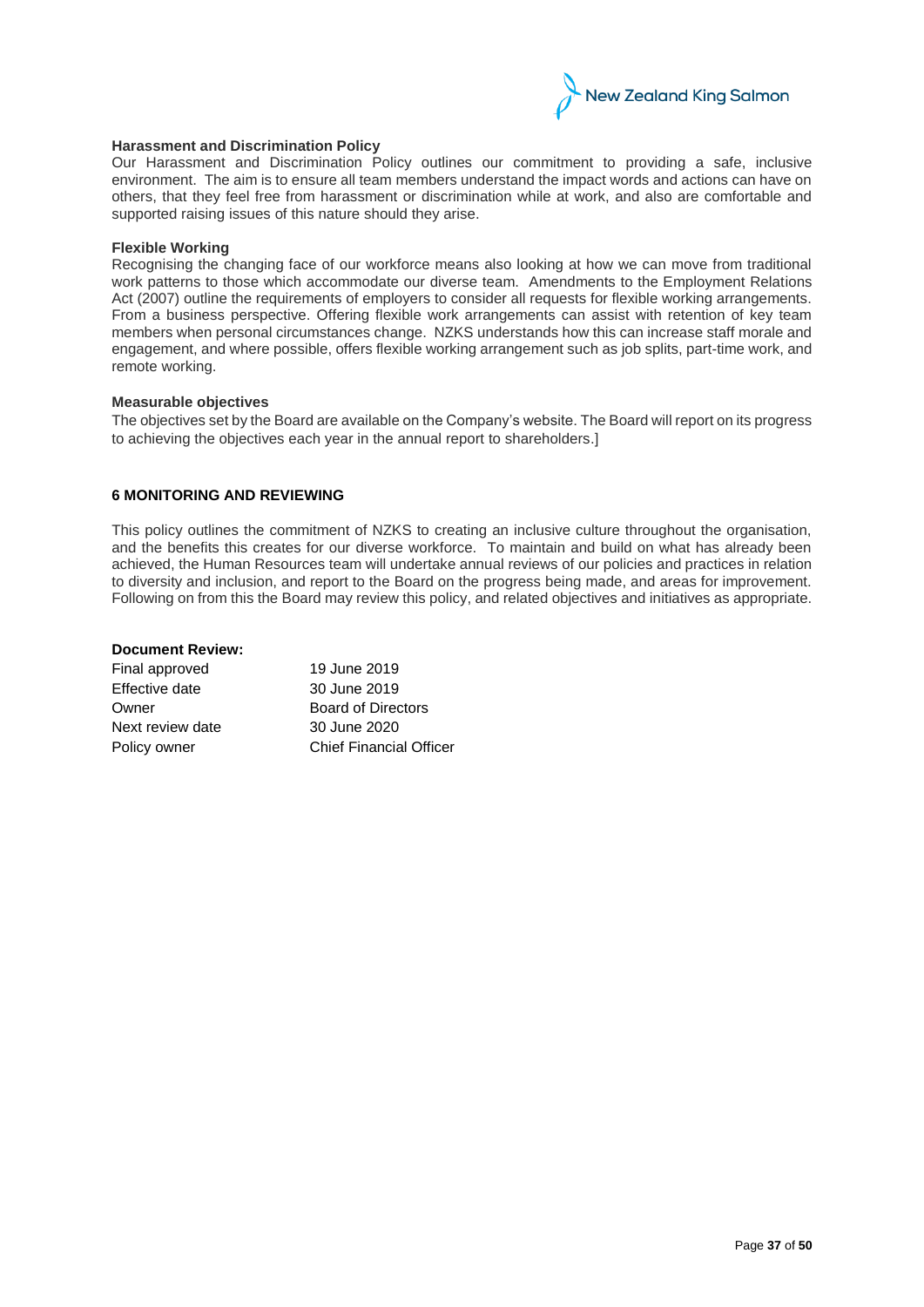

# **APPENDIX G: SHAREHOLDER COMMUNICATIONS AND MARKET DISCLOSURE POLICY**

New Zealand King Salmon Investments Limited (the Company) is committed to providing a high standard of communication to its shareholders and other stakeholders. The Company believes effective communication is achieved by providing equal access to timely, accurate and complete information.

The Company is listed on NZX's Main Board and on ASX as a Foreign Exempt Listing. The Foreign Exempt Listing status requires the Company to comply with the NZX Listing Rules (the NZX Rules), and only a small number of ASX's Listing Rules.

In addition to fully meeting these reporting obligations, the Company is also committed to providing comprehensive information to shareholders and other stakeholders to ensure they have available all information they reasonably require in order to make informed assessments of the Company's value and prospects.

# **1 COMMUNICATION**

To ensure shareholders and other stakeholders have access to relevant information the Company will:

• Ensure shareholders are appropriately informed on the Company's results, operations and other material information;

• Produce an annual report that includes all information required by law, and also includes sufficient meaningful information to enable shareholders and stakeholders to be well informed on the affairs of the Company;

• Make available to shareholders a copy of the Company's annual report and interim results at no charge whether they choose to receive these documents electronically or in printed form; and

• Maintain a website [\(www.kingsalmon.co.nz](http://www.kingsalmon.co.nz/) ), ensuring it contains up-to-date and complete information, including:

▪ A comprehensive set of investor-related information and data including NZX and media releases, interim results and annual reports, investor presentations and webcasts, share price information, dividend histories, shareholder meeting materials and such other material as demonstrates best practice in investor communications; and

▪ Governance related material including the Company's major policies and director and management information.

Shareholders who have provided the Company with an email address will be sent an annual report and interim results electronically unless they expressly opt to receive hard copy reports. Email will be used for a range of other communications that will enable shareholders to keep up to date on the Company's announcements and performance.

The Company will also have an ongoing programme aimed at building understanding and appropriate measurement of the Company's performance among investors and analysts through: • Dialogue with management;

- Briefings for results and announcements that allow analysts to ask questions of management;
- Visits to operations; and
- Opportunities to meet with directors.

#### **2 SHAREHOLDER MEETINGS**

The Board values the opportunity to give comprehensive yet accessible interim results and full year reports to shareholders and to meet with them annually. Shareholder meetings are an important opportunity for the Company to inform shareholders of company information and for shareholders to express their views to the Board and senior management.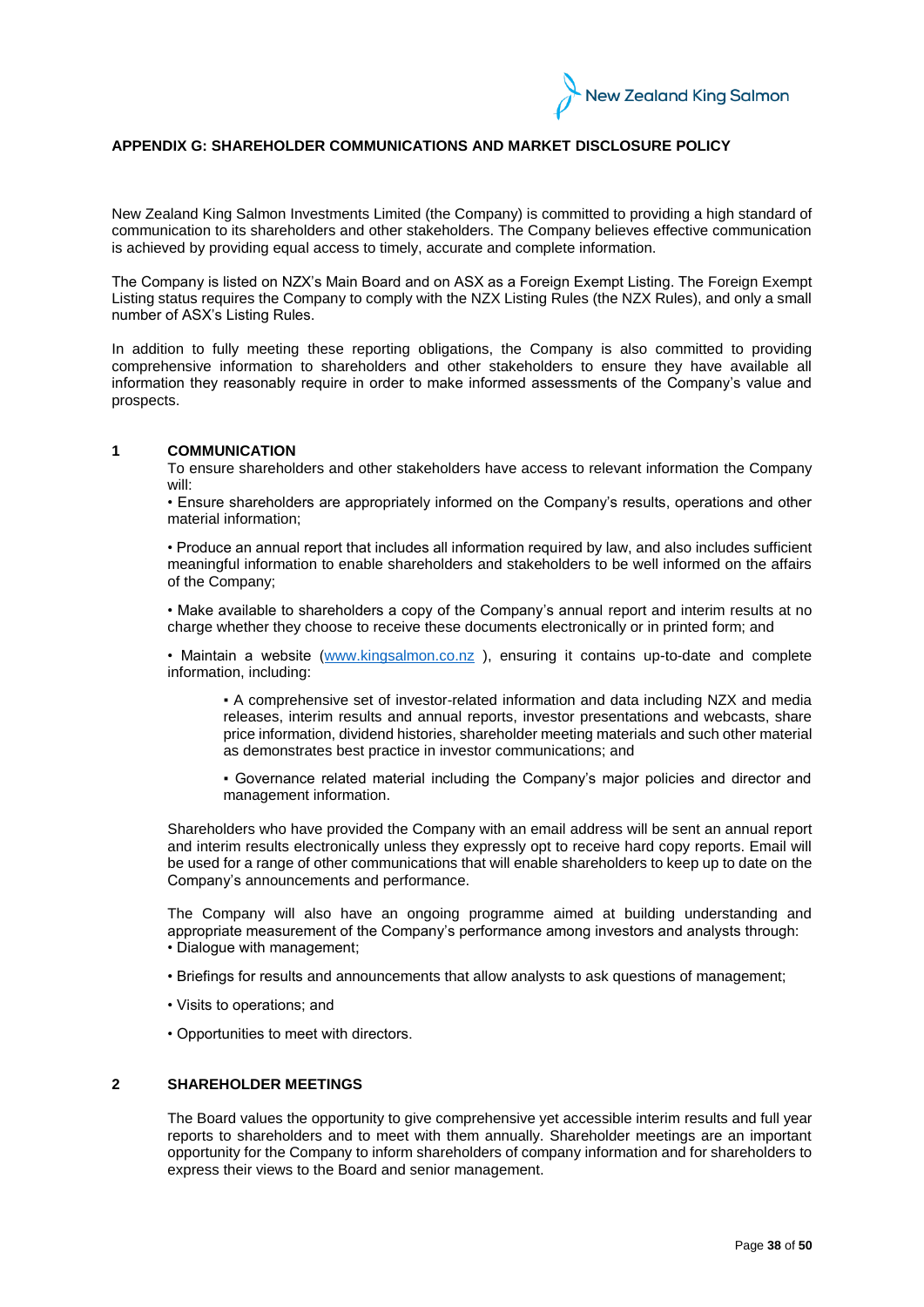

Shareholder meetings will be held in New Zealand at a time and location which will aim to maximise participation by shareholders.

The format for annual meetings will generally include:

- The use of audio/visual media to support presentations;
- Adequate opportunity to ask questions during the meeting;

• The presence of senior management, legal advisors and external auditors to assist in answering questions raised by shareholders; and

• An opportunity at the conclusion of the meeting for shareholders to meet with directors and senior management to informally discuss matters of interest.

# **3 MARKET DISCLOSURE**

The Company is committed to ensuring compliance with the general and continuous disclosure obligations contained in the NZX Listing Rules (the NZX Rules). The Company's procedures are designed to ensure disclosure of material information is made to ensure that:

• A fully informed market is maintained through effective communication with NZX, shareholders, investors, analysts, media and other stakeholders; and

• All stakeholders have equal and timely access to information about the Company that is factual and presented in an accurate, balanced, meaningful and consistent way.

The Company will notify the market of any material information related to its business other than where an announcement is not required under the exclusions provided in the NZX Rules and the Company chooses not to disclose the information. Material information means any information that a reasonable person would expect if it were generally available to the market to have a material effect on the price of the Company's securities. The information must relate to particular securities, a particular issuer, or particular issuers, rather than to securities generally or issuers generally.

Accountability for compliance with disclosure obligations is with the CEO and CFO, together the Disclosure Committee (the Committee). The Committee assesses information materiality based on its knowledge of the business, against measures appropriate to the business and with regard to the guidance provided by NZX and ASX.

The Committee may refer any matter which it considers may be material information to the Chair of the Audit and Finance Committee for consideration as to whether disclosure is required. The Committee may also seek external advice.

In order to ensure that the Committee is made aware of all potentially material information as soon as possible, the Company will establish escalation principles, together with supporting practices to embed those escalation principles throughout the business. The Company will regularly review and, if necessary, amend its escalation principles and supporting practices to ensure the objective of timely notification of material information is achieved.

Where information is considered for disclosure and a decision is made not to disclose, the reasons for that decision will be documented.

Significant market announcements, including the preliminary announcement of the half year and full year results, the financial statements for those periods, dividends, the acquisition or divestment of assets and any advice of a change in earnings forecast are required to be approved by the Board.

Directors consider at each Board meeting whether there is any material information which should be disclosed to the market.

The CFO is responsible for all communication with NZX and ASX. Once a release is approved by the Board the CFO shall lodge the release with NZX and ASX. The release will be sent to the Company's investor contacts only once released by NZX.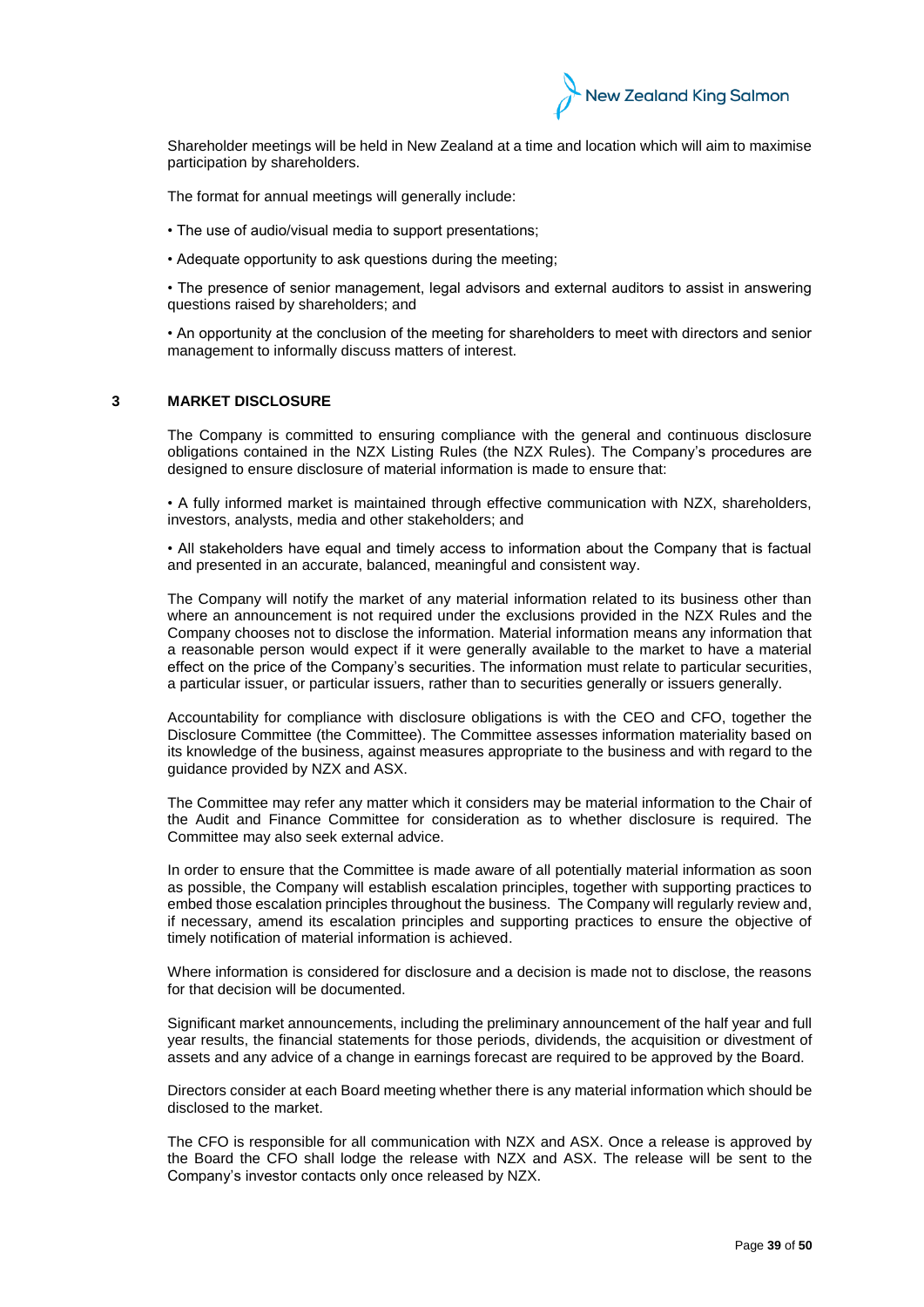

The CFO will arrange any training for the officers and employees to assist with their understanding of the Company's and their own obligations relating to identifying material information, the protocols for its disclosure and ensuring compliance with this policy. **4 AUTHORISED SPOKESPERSONS** 

The Company has authorised spokespersons to speak on behalf of the Company in order to ensure consistent information is released. These authorised persons are:

- Chairman of the Board
- CEO
- Chief Financial Officer

The authorised persons are the only points of contact for investors and media. No other employee, contractor or adviser should be approached for comment by media, analysts or any other person. The CFO is to be advised of any such requests.

The Chairman or the CEO may authorise other spokespersons on specific matters. A written authority and guidelines for appropriate communication will be provided.

Other than approved spokespersons, no employee, contractor or adviser is permitted to comment publicly on undisclosed material information. Any information that is not public should be treated by employees, contractors and advisers as confidential.

#### **5 ANNOUNCEMENTS**

Once the requirement to disclose information has been confirmed, the release will be issued by the CFO (or his or her nominee) promptly and without delay. The disclosure will first be lodged with NZX and ASX. Only after it has been released will the information be publicly distributed and published on the Company's website.

If an announcement is undertaken jointly with another party, the Company will ensure the other party has the opportunity to review and comment on the release and fully understands the requirement for an agreed and managed process for the release of the announcement to ensure the Company is able to meet its disclosure obligations.

#### **6 MEDIA SPECULATION AND USE OF SOCIAL MEDIA**

Media is considered to be all forms of media, including news services, social media and internet sites.

The Committee, are responsible for the Company's obligations to release material information to the NZX and ASX necessary to prevent development or subsistence of a market for its quoted securities which is materially influenced by false or misleading information from the Company or other persons or circumstances which would give such information substantial credibility.

Except as required above, the Company will generally not comment on media speculation and rumours. Should NZX or another regulator require a formal response from the Company or should the Committee determine that previously undisclosed confidential information is no longer confidential, a statement may be released.

The Company's employees, contractors and advisers must not participate in unauthorised social media discussions of any form where the subject matter relates to the Company. Where use of social media is sanctioned by the Company and is part of a business function or marketing activity an authority to participate will be provided by the CEO or CFO together with appropriate use guidelines.

# **7 TRADING HALTS**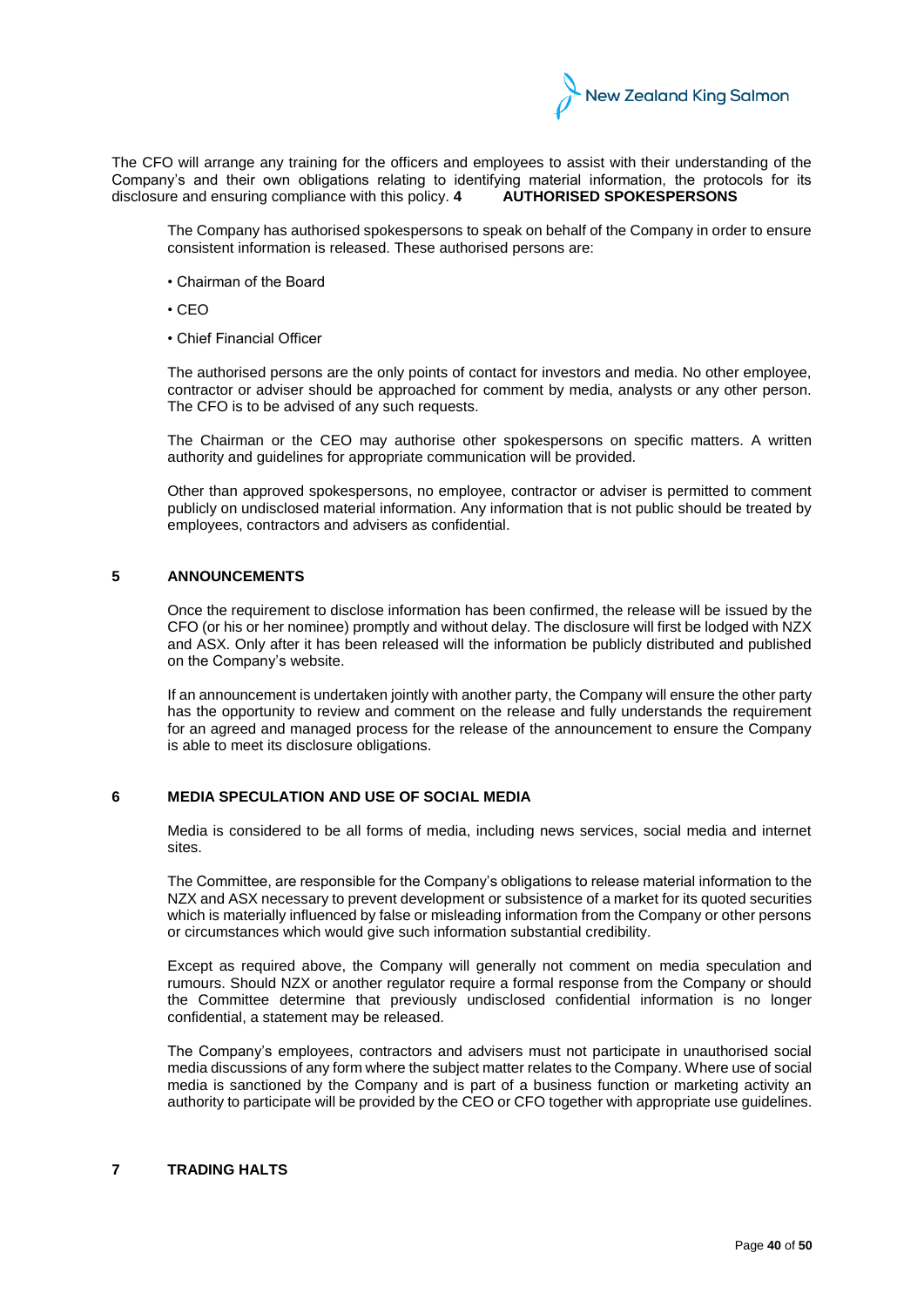

If considered necessary to ensure trading is conducted in an orderly manner, the Committee will request a trading halt from NZX and ASX in order to manage disclosure matters.

# **8 INVESTOR AND MEDIA RELATIONS PROGRAMME**

The Company recognises that a robust investor and media relations programme is a core component of the framework it applies to meet its disclosure obligations. The programme is based on the practices of timely, consistent and even-handed communication.

Reasonable requests from stakeholders will be responded to on a timely basis.

Material information will not be disclosed to any party prior to its release to NZX and ASX. Should non-public information be inadvertently disclosed, the Committee will be advised and consider whether a disclosure should be released.

Key events such as results briefings, the annual shareholder meeting and investor presentations will either be webcast or recorded. The webcast, recording or a transcript will be available on the Company's website for a period of three years. Notes will be kept of all investor meetings and briefings that are not webcast or recorded or where a transcript is not available. Events that are to be webcasts or recorded will be advised to the market to allow interested parties to participate. Presentation materials for these events will be lodged with NZX and ASX and will be made available on the Company's website.

#### **9 RESULTS REPORTING**

The Company will hold a conference call when interim and annual results are released to the market. Meetings with investors will generally be held within a week of results being released.

The time between the end of the first half of the financial year or the end of the financial year and the release of the results is considered a blackout period. During a blackout period the Company may hold investor meetings to discuss its strategy and publicly available information relating to its operations however there will be no discussion with any third party regarding the Company's financial performance, any financial results–related information or broker forecasts or forecast ranges for that period.

# **10 COMPANY WEBSITE**

The Company's website provides an important channel for communicating with its stakeholders. The investor section of the website will contain information relevant to investors and other stakeholders including:

- Annual report and interim results releases
- Annual meeting materials
- NZX and ASX releases
- Governance-related information
- Investor presentations
- Company profile information
- Share price and dividend history

The website content will be reviewed twice yearly to ensure it remains current. A policy of archiving or removing material more than three years old will be applied.

# **11 ANALYSTS FORECASTS**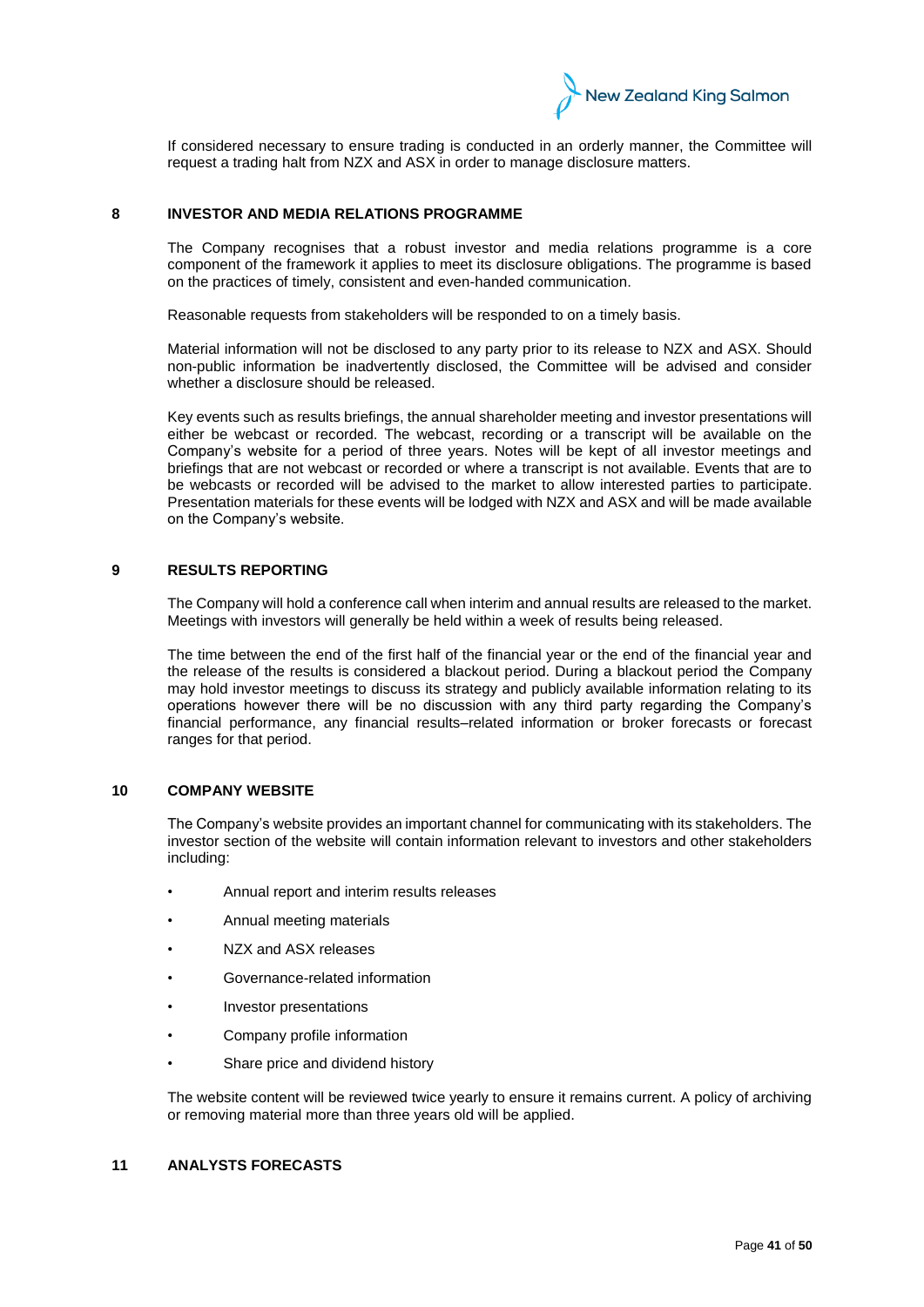

The Company will monitor analyst forecasts in order to inform the Board of the market's expectations for financial and operational performance.

The Company will generally not comment on individual or the average of analysts' forecasts or expectations. Any comment to individual analysts on their financial or non-financial forecasts will be restricted to reiterating public information or correcting factual errors.

If the Company becomes aware that the market's expectations of financial performance is materially different from its own, the Board may choose to issue earnings guidance or make a public statement.

# **12 BREACHES OF POLICY**

Any breach of this policy must be immediately reported to the Chief Financial Officer or the Chair of the Audit and Finance Committee.

#### **13 REVIEW**

The Audit and Finance Committee will review this policy at least every two years and recommend any proposed changes to the Board for approval.

# **Document Review:**

| Final approved   | 19 June 2019                   |
|------------------|--------------------------------|
| Effective date   | 30 June 2019                   |
| Owner            | <b>Board of Directors</b>      |
| Next review date | 30 June 2020                   |
| Policy owner     | <b>Chief Financial Officer</b> |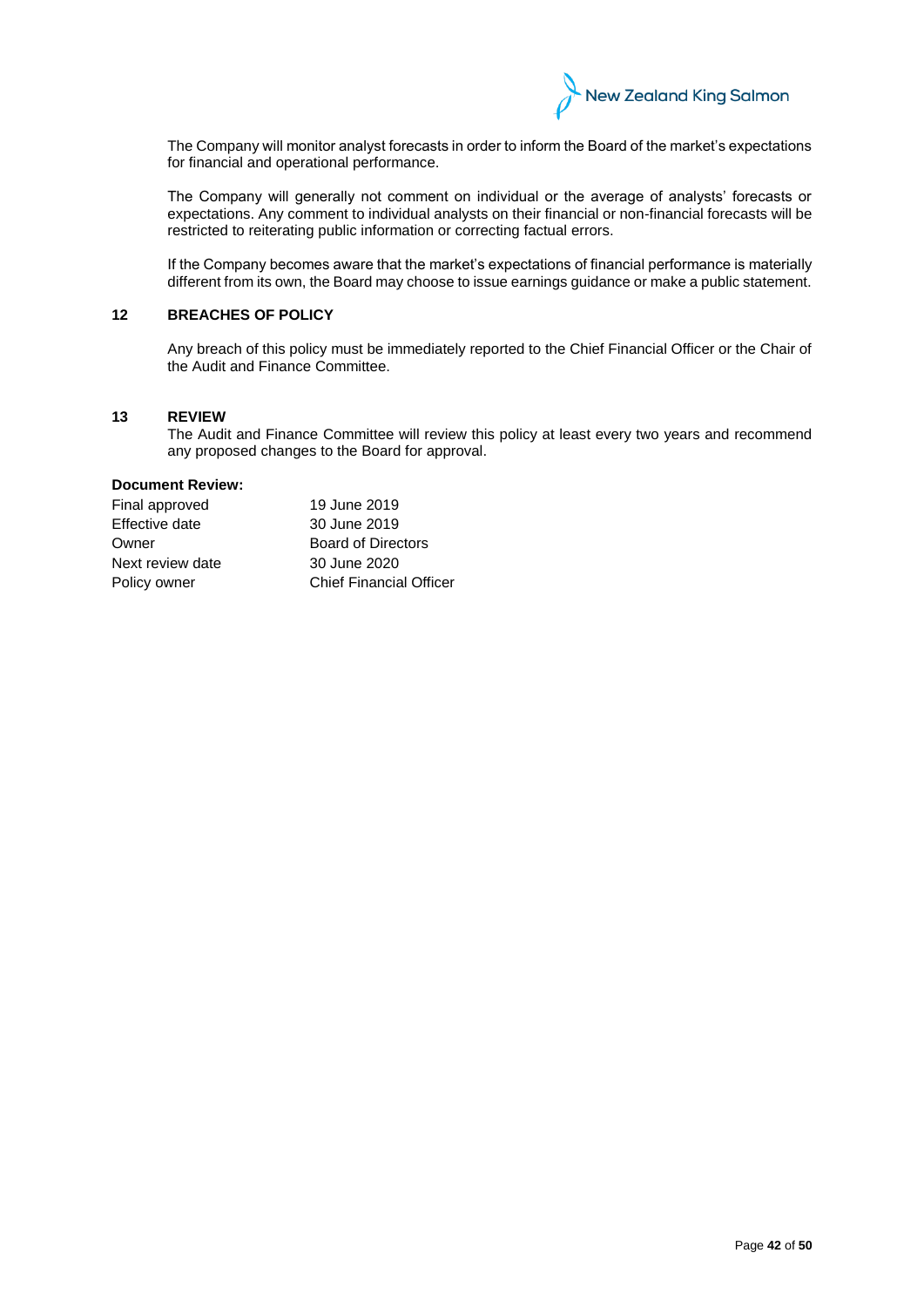

# **APPENDIX H: DIRECTOR'S LETTER OF APPOINTMENT**

**New Zealand King Salmon Investments Limited Director's Letter of Appointment**

[DATE] [DIRECTOR] [ADDRESS]

Dear

I am pleased to confirm an invitation to you for an appointment as a non-executive director ("Director") to the Board of New Zealand King Salmon Investments Limited (the Company).

For your benefit I have detailed below the formal terms and conditions that apply to the position of Director.

#### **1. Term of appointment**

The term of appointment commences on the date of your consent to act as a Director. Continuation of your contract of appointment is contingent on ongoing satisfactory director performance and re-election at the next Annual Shareholders' Meetings which will be held on [DATE] at [VENUE].

The first Board meeting which you will be required to attend will be held at the Company's offices at 93 Beatty St, Nelson on [ ] commencing at XX at XX. You will receive the Board papers for that meeting on [ ].

#### **2. Board committees**

The Board has three constituted committees:

- Audit & Finance Committee
- Nominations and Remuneration Committee
- Health, Safety and Risk Committee

From time to time the Board may request you to participate in, or remove you from, the Board committees. Participation is subject to your agreement. I propose to recommend to the Board you are appointed to the [ ] Committee.

# **3. Time commitment envisaged**

Overall I anticipate an ongoing time commitment of two days per month. This will include attendance at a minimum of XXX Board meetings, the Annual Shareholders' Meeting, at least two to three strategy days, and, where appropriate, visits of an educational nature to the Company's locations. Your membership of a Board committee will also require your participation at those meetings. In addition, you will be expected to spend appropriate preparation time ahead of each meeting.

By accepting this appointment, you have confirmed that you are able to allocate sufficient time to meet the expectations of your role. Additional outside commitments should be discussed with the Chair prior to acceptance to avoid any potential conflicts arising that might affect the time you are able to devote to your role as a non-executive director of the Company.

#### **4. Powers and duties of Directors**

The management and control of the business of the Company is vested in the Board by the Companies Act 1993. The Board's duties include, among other things, setting the Company's strategy, the appointment of the CEO, approval of financial statements, approval of the business plan and the budget, approval of financial policies, review of operating results, oversight of risk management, ensuring the effectiveness of governance practices, succession planning and approving significant capital expenditure.

As a Director of the Company, you will be expected to participate and contribute to these matters.

The Board has delegated responsibility for the management of the Company through the CEO to his or her direct reports.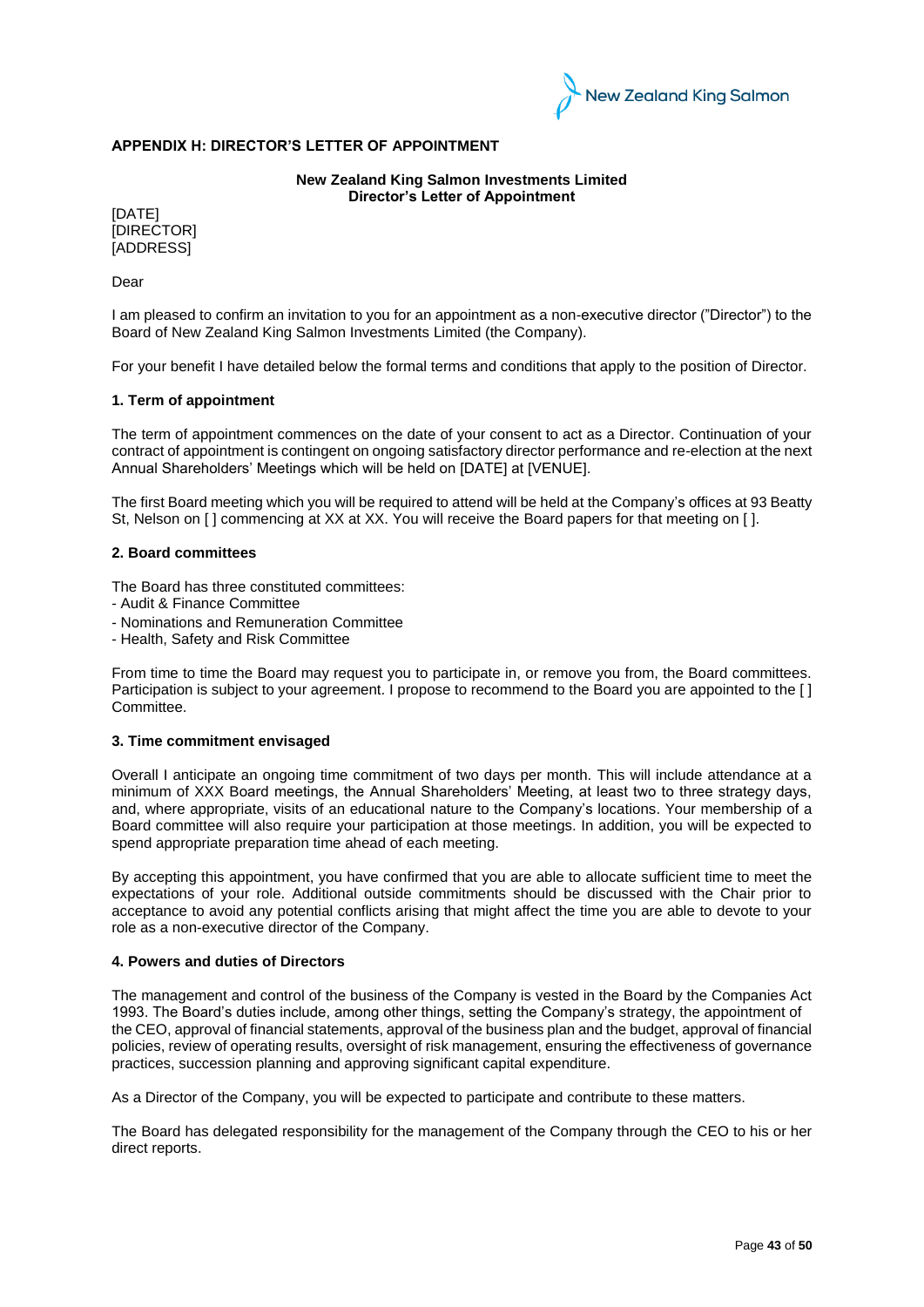

As a Director of the Company you are required to comply with the Company's Constitution and all relevant legislation and regulations in New Zealand as applicable from time to time.

#### **5. Remuneration and other benefits**

The level of remuneration payable to you will be in accordance with the fees schedule set by the

Board based on a fee pool approved by shareholders. At present the base non-executive director's gross fee is NZ\$[ ] per annum. Additional fees are payable for participation on committees. Members of the [ ] Committee receive an additional gross fee of [ ] per annum.

Fees (less any applicable New Zealand withholding tax) are paid monthly. In the event that you hold office for part of a year, fees will be pro-rated accordingly.

The Company does not provide superannuation arrangement or retirement allowances to non-executive directors.

The Company will reimburse you for all reasonable and properly documented expenses you incur in performing the duties of your office.

#### **6. Outside interests**

It is accepted and acknowledged that you have business interests other than those of the Company and must declare any conflicts that are apparent at present. In the event that you become aware of any potential conflicts of interest these should be disclosed to the Chair as soon as apparent.

#### **7. Confidentiality**

All information acquired during your appointment is confidential to the Company and should not be released, either during your appointment or following termination (by whatever means), to third parties without prior clearance from me.

Your attention is also drawn to the requirements under New Zealand legislation and regulations as to the disclosure of price sensitive information together with Company policy regarding authorised spokespeople. Consequently you should avoid making any statements that might risk a breach of these requirements without prior clearance from me.

#### **8. Induction**

The Company will provide a comprehensive, formal and tailored induction that will include: (a) meetings with the CEO;

(b) one-on-one meetings with key members of management; and

(c) site visits.

The Chief Financial Officer will also provide you with an induction pack of information concerning the Company. You should feel free to request any further information which you require either from me, or from the Chief Financial Officer, at any time.

#### **9. Review process and continuing education**

The performance of individual directors, the whole Board and its committees is evaluated regularly. If there are any matters which cause you concern about your role you should discuss them with the Chair as soon as is appropriate.

You agree that you will participate in continuous improvement programmes from time to time determined by the Board as being appropriate for Directors, at the expense of the Company. **10. Other support** 

Occasions may arise when you consider that you need professional advice in furtherance of your duties as a Director. Circumstances may occur when it will be appropriate for you to seek advice from independent advisors at the Company's expenses. Copies of this advice will be made available to, and for the benefit of,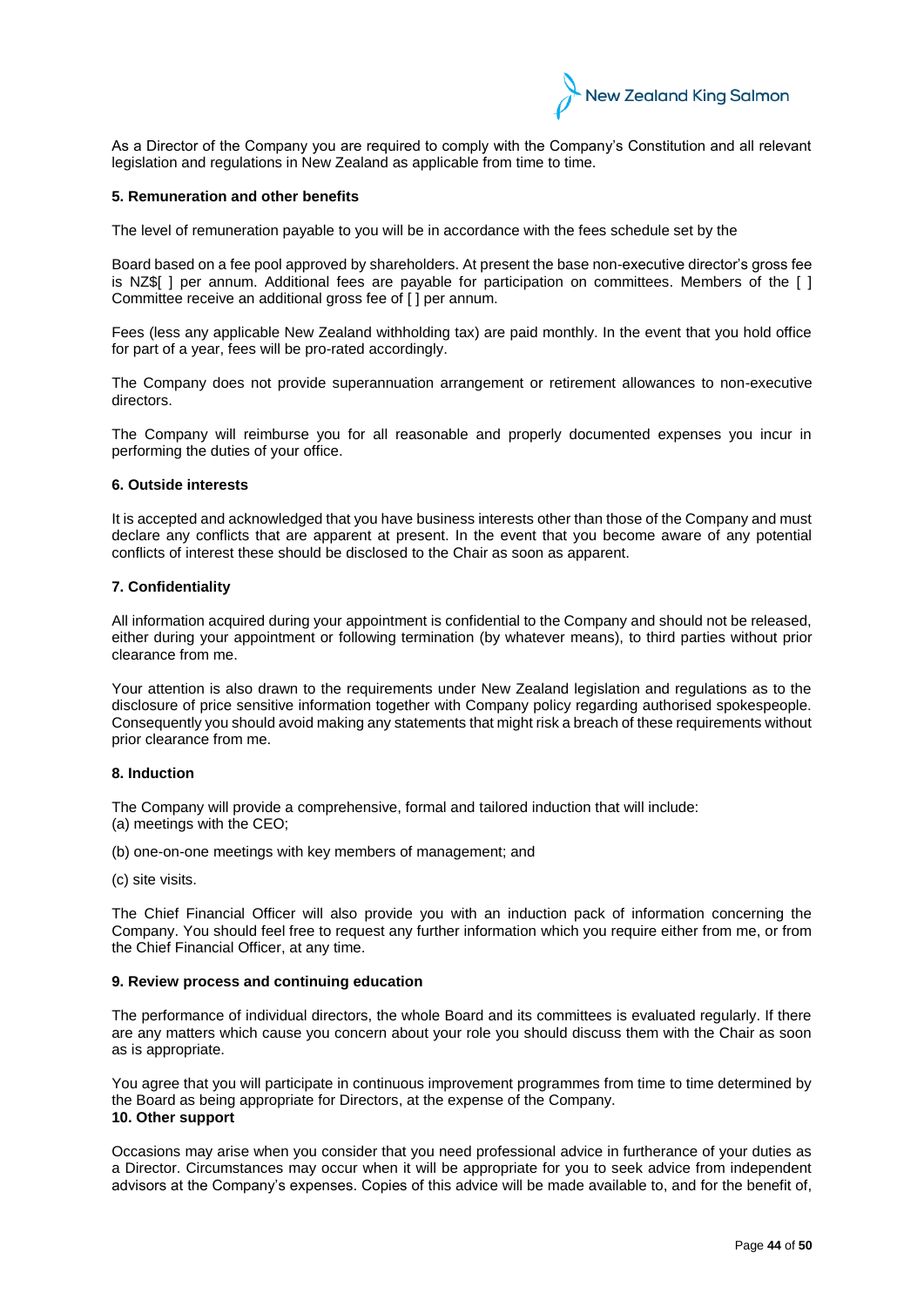

all Board members, unless the Chair agrees otherwise. The Board's agreed procedure under which Directors may obtain such independent advice is outlined in 'Board policy on independent professional advice.'

#### **11. Notification of personal interests and independence**

NZX Listing Rules and ASX Listing Rules (Exchange Rules) require the Company to disclose certain information about you. Filings concerning you must also be made with various Government authorities. You agree that you will provide to the Chief Financial Officer promptly (and within required timeframes for filing that information) all information about you which may be required for this purpose.

I understand you to meet the definition set out in the Board Charter and the Exchange Rules of an independent director. The Board will conduct a regular review of the independence of each of the Directors, based on information provided to it by the Directors however should your status change you must immediately notify the Chief Financial Officer.

#### **12. Trading in the Company's securities**

It is important that you understand that you will be a Restricted Person [or Insider] as defined in the Securities Trading Policy and will be required to obtain the consent of the Chair before dealing in the Company's securities. You must not, in any circumstances, deal in the Company's securities while you possess "inside information" as defined in the Financial Markets Conduct Act 2013 or "Material Information" as defined in the NZX Listing Rules.

A copy of the Securities Trading Policy is included in the Corporate Governance Code that will be provided to you.

#### **13. Indemnity and insurance**

The Chief Financial Officer will provide you with a copy of the Directors' Deed of Indemnity. By agreeing to be appointed as a Director you will agree to be bound by the terms of the Deed of Indemnity.

The Chief Financial Officer will also provide you with a copy of the Directors' and Officers' insurance policy. This policy will be extended to you from the date of your appointment.

#### **14. Code of Ethics**

The Company has developed a Code of Ethics. Please sign the attached Code and return.

#### **15. Disclosure and compliance**

You must disclose to the Company all information required to enable the Company to comply with the requirements of NZX Listing Rules, the Companies Act 1993 and any other relevant legislation or regulation. On an ongoing basis you are required to promptly provide the Company with details of any securities that you, your spouse, minor children and entities associated with you or any of them have in the Company. You may only trade in Company securities in accordance with the Company's Securities Trading Policy. The obligations in respect of Company securities continue for a six-month period following your ceasing to be a Director.

# **16. Vacation of office**

You may cease to hold office as a Director:

(a) at any time that you resign by written notice. It is desirable that you give the Chair reasonable forewarning of any intention to resign or to not seek re-election where that is possible so that the Company can plan for succession of skills and experience;

(b) in accordance with the law or the Company's Constitution.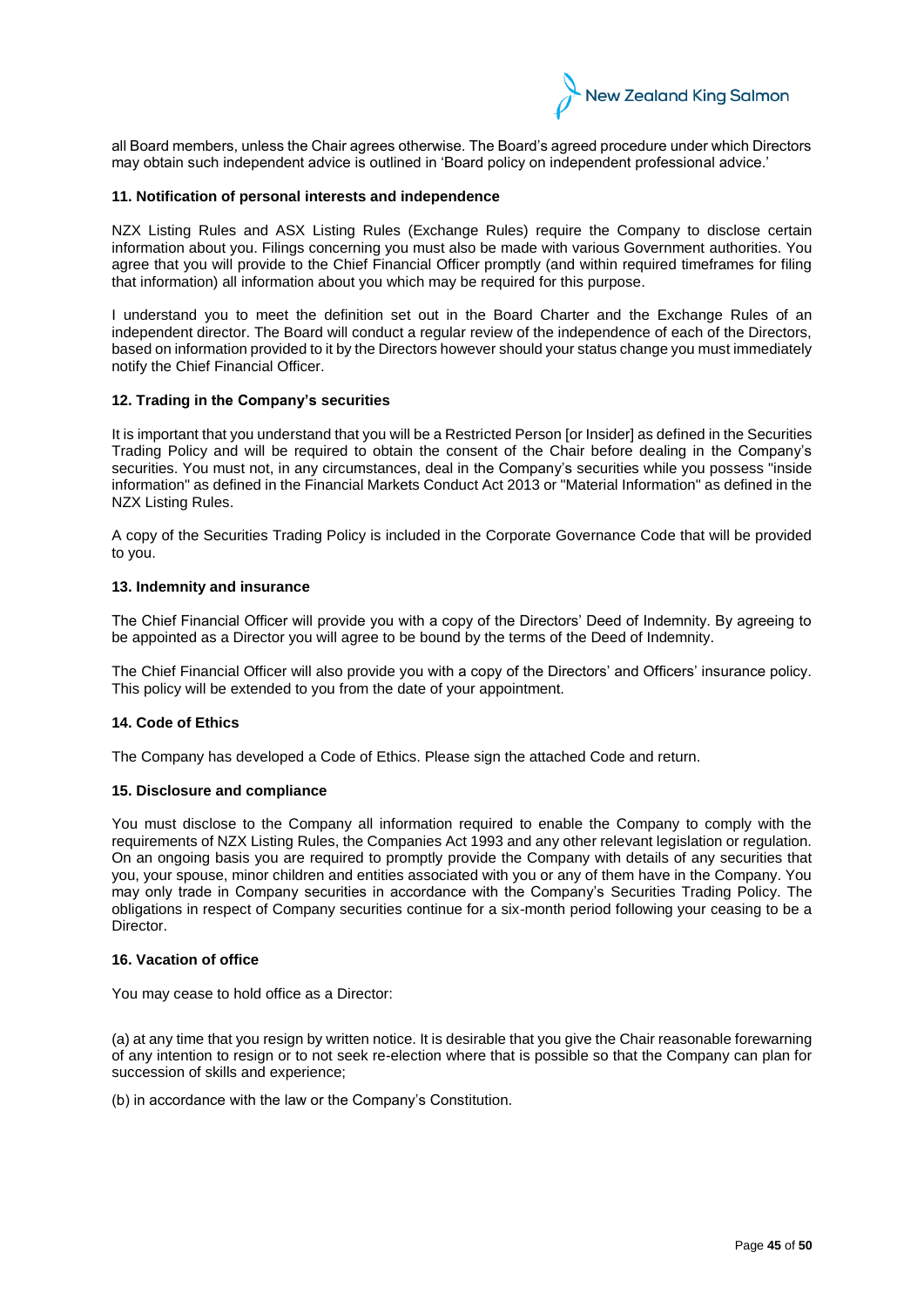

# **17. Announcement of your appointment**

I will seek your clearance of an announcement to NZX and ASX and media of your appointment to the Board. This announcement will be made as soon as our Chief Financial Officer receives a signed copy of this letter and the other director consent forms from you.

The Company' governance pack, which includes the Constitution, charters and policies, will be provided to you.

Please direct any enquiries to the Chief Financial Officer but also feel free to call me if you would like clarification on any general matters.

I look forward to welcoming you to the Board.

Yours sincerely  $\lceil$   $\rceil$ 

Chair

I have read and accept the terms of appointment as set out in this letter

Signed:

Name: [ ]

Date: [ ]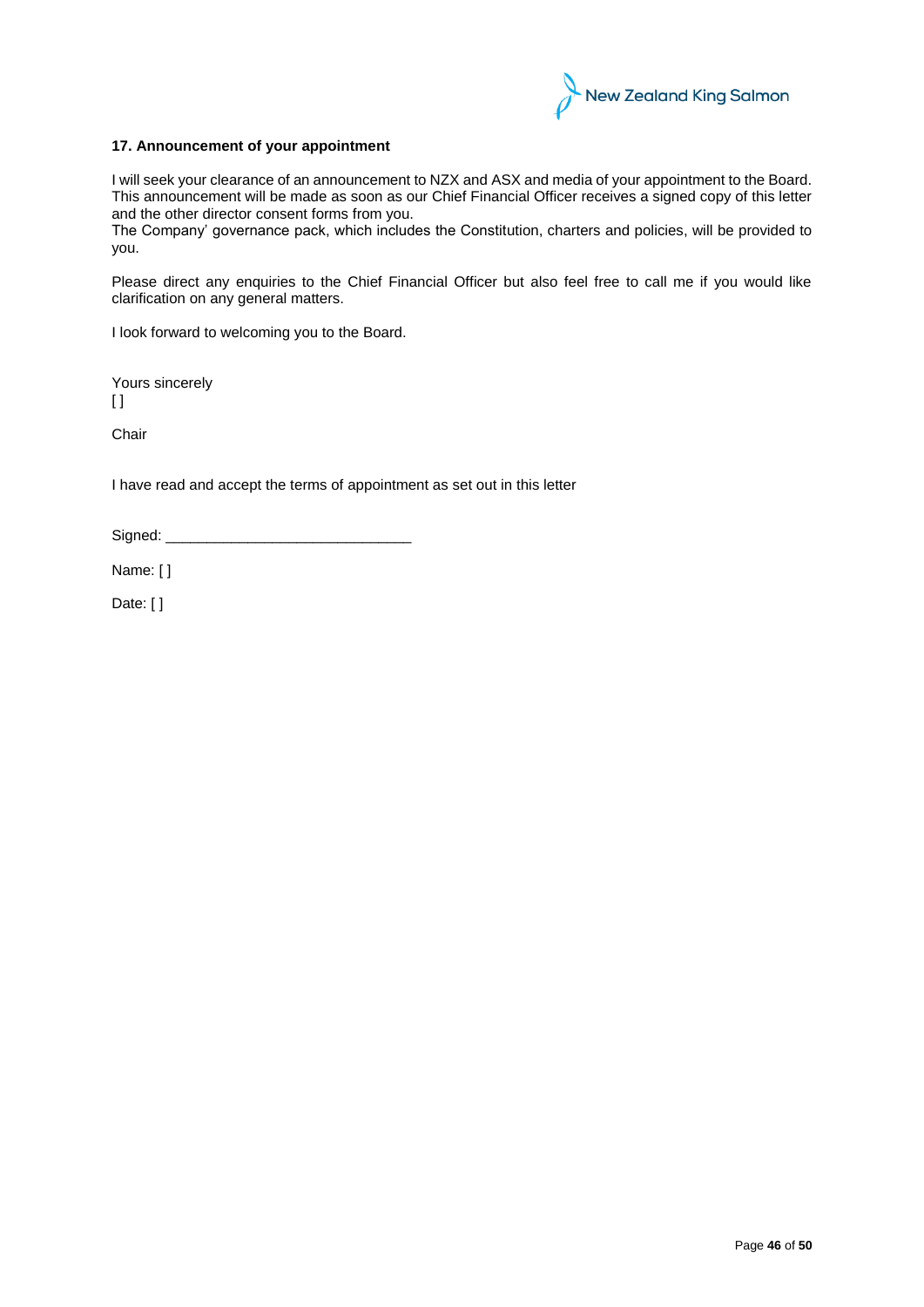

# **APPENDIX I: EXTERNAL AUDITOR INDEPENDENCE POLICY**

# **1. Introduction**

This is a Board approved governance policy. The approach to corporate governance in New Zealand King Salmon Investments Limited ("the Company") is set out in the Board and Board Committee charters and related documents.

# **2. Policy statement**

The objective of this policy is to ensure that audit independence is maintained, both in fact and appearance, such that the Company's external financial reporting is viewed as being highly reliable and credible.

# **3. Background**

Oversight of the Company's external audit arrangements is the responsibility of the Company's Audit and Finance Committee. Ensuring that external audit independence is maintained is one of the key aspects in discharging this responsibility. This formal External Auditor Independence Policy has been adopted by the Committee to meet this requirement.

- The policy covers the following areas
- Approval of external auditor;
- Provision of other assurance services by the Company's external auditors;
- Pre-approval process;
- External auditor rotation;
- The hiring of staff from the external audit firm; and
- Relationships between the external auditor and the Company.

# **4. Approval of external auditor**

The Audit and Finance Committee shall only recommend to the Board an external audit firm if that firm:

- would be regarded by a reasonable investor with full knowledge of all relevant facts and circumstances as capable of exercising objective and impartial judgement on all issues encompassed within the auditor's engagement;
- has not, within two years prior to the commencement of the audit, had as a member of its audit engagement team the Company's Chief Executive Officer, Chief Financial Officer, or any member of the Company's management who act in a financial oversight role;
- does not allow the direct compensation of its audit partners for selling non-audit services to the Company.

#### **5. Provision of other assurance services by the Company's external auditors**

The guidelines that follow are designed to ensure that related assurance and other services provided by the Company's auditors are not perceived as conflicting with the independent role of the auditor.

The general principles to be applied in assessing the acceptability of related assurance and other services are as follows:

The external auditor should not have any involvement in the production of financial information or preparation of financial statements such that they might be perceived as auditing their own work. This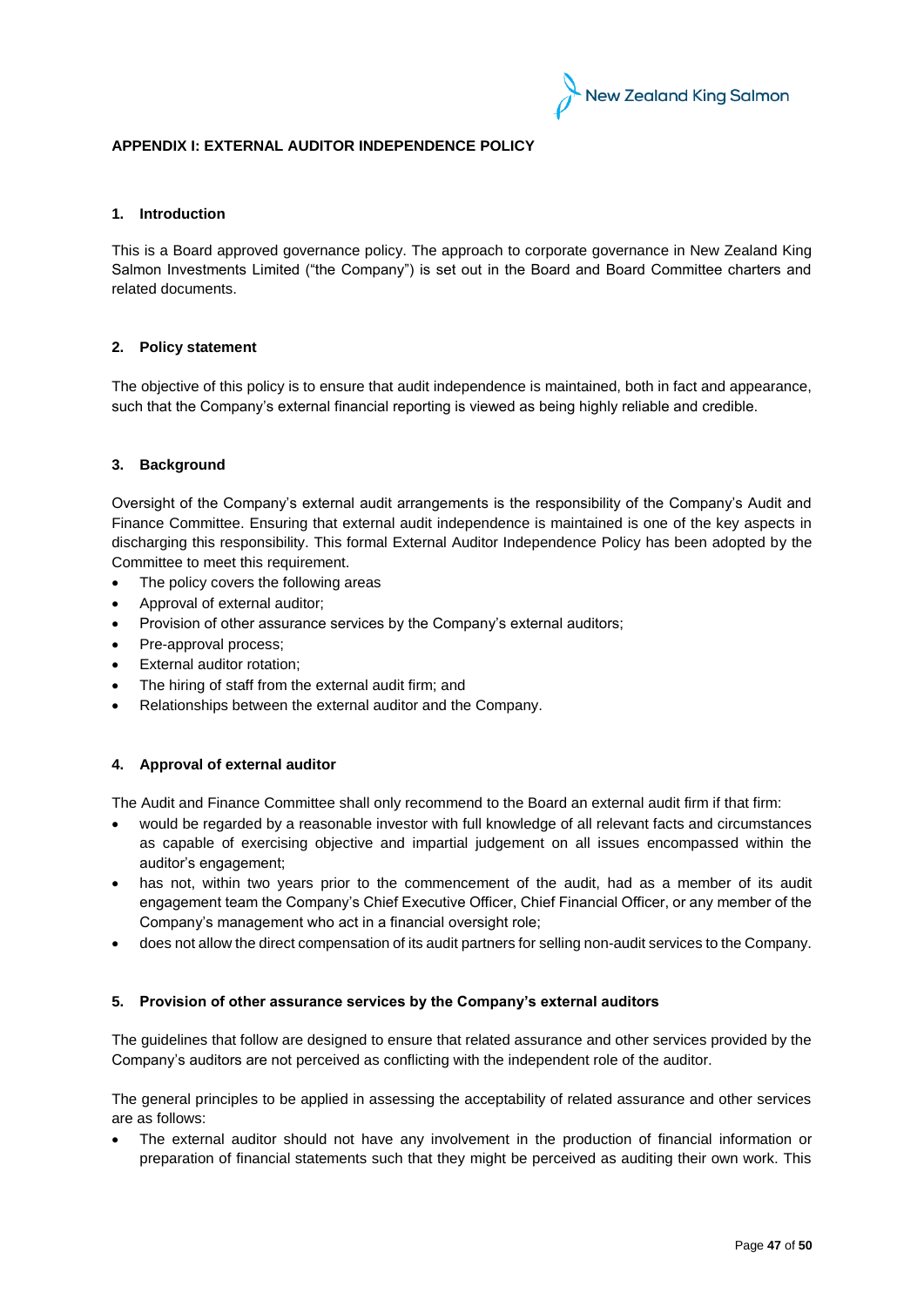

includes the provision of valuation services where such valuation forms an input into audited financial information; it also includes the design or implementation of financial information systems;

- The external auditor should not perform any function of management, nor be responsible for making management decisions. This includes responsibility for the performance of internal audit functions;
- The external auditor should not be an advocate of the company. This includes being a promoter of the Company's shares or legal advocacy.

# **Services permitted to be performed**

The Audit and Finance Committee must pre-approve all audit and related assurance services provided by the external auditor, except those for less than \$10,000 total fee, which can be approved by the CEO or Chief Financial Officer and then reported to the Committee at its next meeting.

Audit Services including:

- Statutory audits of the financial statements of the company and any subsidiary or affiliate required to be audited for the auditors to render an opinion with respect to the audit of the consolidated financial statements of the company;
- Limited reviews of the half year results and financial position of the company;
- Consultations with management as part of the annual audit as to the accounting or disclosure treatment of transactions or events and/or the actual or potential impact of final or proposed rules, standards or interpretations by regulatory or standard setting bodies (including International Financial Reporting Standards);
- Procedures required to be performed by an independent auditor to be able to form an opinion on the consolidated financial statements;
- Engagements on internal controls for financial reporting and information systems reviews, performed in connection with the audit.

Audit-Related Services:

- General assistance with understanding auditing standards and applicable regulatory rules;
- Any procedures in relation to the annual Shareholders' meeting or any special meeting of shareholders;
- Consultations and recommendations in connection with internal control reporting requirements;
- Assessment of risk management controls;
- Information systems review not performed in connection with the audit and that will not be subject to audit procedures;
- Opening balance sheet audits of significant acquisitions which will be accounted for as a purchase transaction in the group financial statements;
- To the extent required as part of any restructuring of the company, any audit and/or review of carve out financial statements relating to acquisition or disposals in connection with the audit of the consolidated financial statements of the company;
- Assurance services with respect to specific requests or legal requirements such as compliance with banking covenants and/or review of employee and executive bonus entitlements (including agreed upon procedures in relation to banking covenant compliance);
- Due diligence review of prospective and other financial information as requested by the Board in connection with a public filing;
- Other audit-related services where the general principles outlined above are complied with and there is a clear cost/benefit advantage of using the incumbent audit firm through existing company knowledge and/or expertise.

Other Services. Consistent with the general principles as outlined above these include:

- Tax services:
	- Assistance with tax compliance assignments (direct and indirect taxation), where indirect taxes include GST, FBT, NRWT and payroll taxes;
	- Review of annual tax returns;
	- Assistance with IRD queries, requests for information, investigations and audits.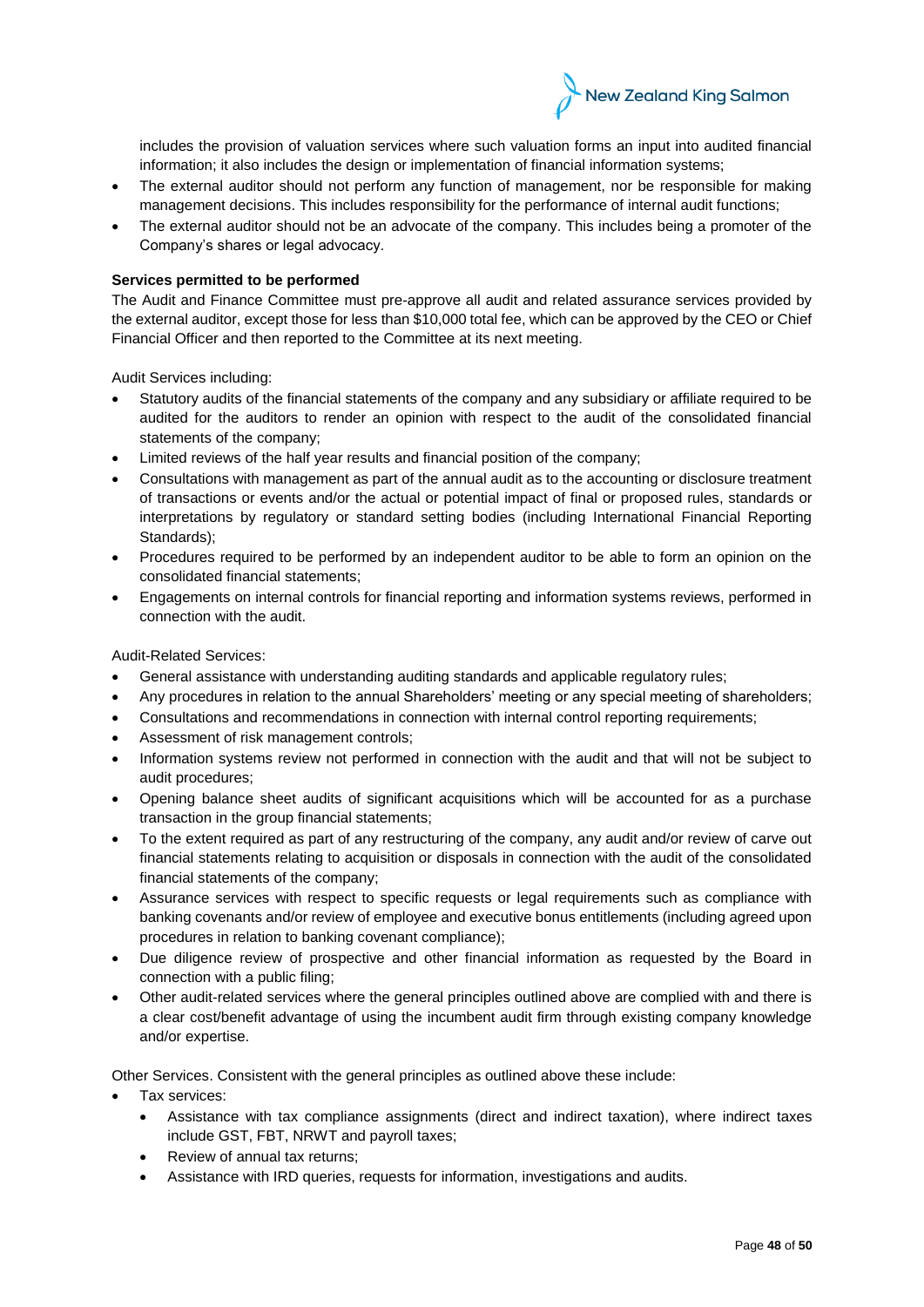

• Other services where the general principles outlined above are complied with and there is a clear cost/benefit advantage of using the incumbent audit firm through existing company knowledge and/or expertise.

# **Services not permitted**

It is not considered appropriate for the Company's auditors to provide:

- Book keeping/other services related to accounting records or financial statements;
- The design of financial information systems;
- Appraisal/valuation services/opinions as to fairness;
- Internal audit services;
- Legal services (these are services that could only be provided by a person who is qualified in law);
- Consultation with respect to tax structuring for acquisitions, divestitures, and financing arrangements;
- Tax planning advice;
- Management functions:
- Broker/dealer/investment adviser/investment banking services;
- Services of an expert as an advocate;
- Actuarial services:
- Assistance in the recruitment of senior management.
- Financial due diligence on prospective acquisitions or transactions that the company undertakes or may consider undertaking.

# **6. Billing Arrangements**

The billing arrangements for services provided by the Company's external auditors should not include any contingent fees (e.g. where a success fee is paid depending upon whether a transaction proceeds or not).

# **7. Other Procedural Requirements**

Regardless of the Company's polices, it is expected that the auditors will rigorously comply with their own internal policies on independence and all relevant professional guidance (including independence rules and guidance issues by the NZICA, NZX and ASX and the Securities and Exchange Commission).

While this policy does not prescribe any particular ratio of "other service" fees to audit fees, this ratio will be monitored by the Audit and Finance Committee. Accordingly, the nature of services provided by the Company's auditors and the level of fees incurred should be reported to the Audit and Finance Committee in detail at least annually to enable the Committee to perform its oversight role.

# **8. Pre-approval and disclosure of services**

All audit related and other services to be performed by the auditors require the specific preapproval of the Audit and Finance Committee.

Services permitted to be performed under this policy involving a total fee of less than \$10,000 can be approved by the Chief Executive or Chief Financial Officer. All such matters relating to approvals by the Chief Executive or Chief Financial Officer are to be reported at the subsequent Audit and Finance Committee meeting.

In providing approval the Audit and Finance Committee should ensure:

- The service does not give rise to any self-review or familiarity threat taking into account the safeguards in place.
- That all management decision making is retained by the Company.
- The service does not involve the auditor being an advocate of the company.